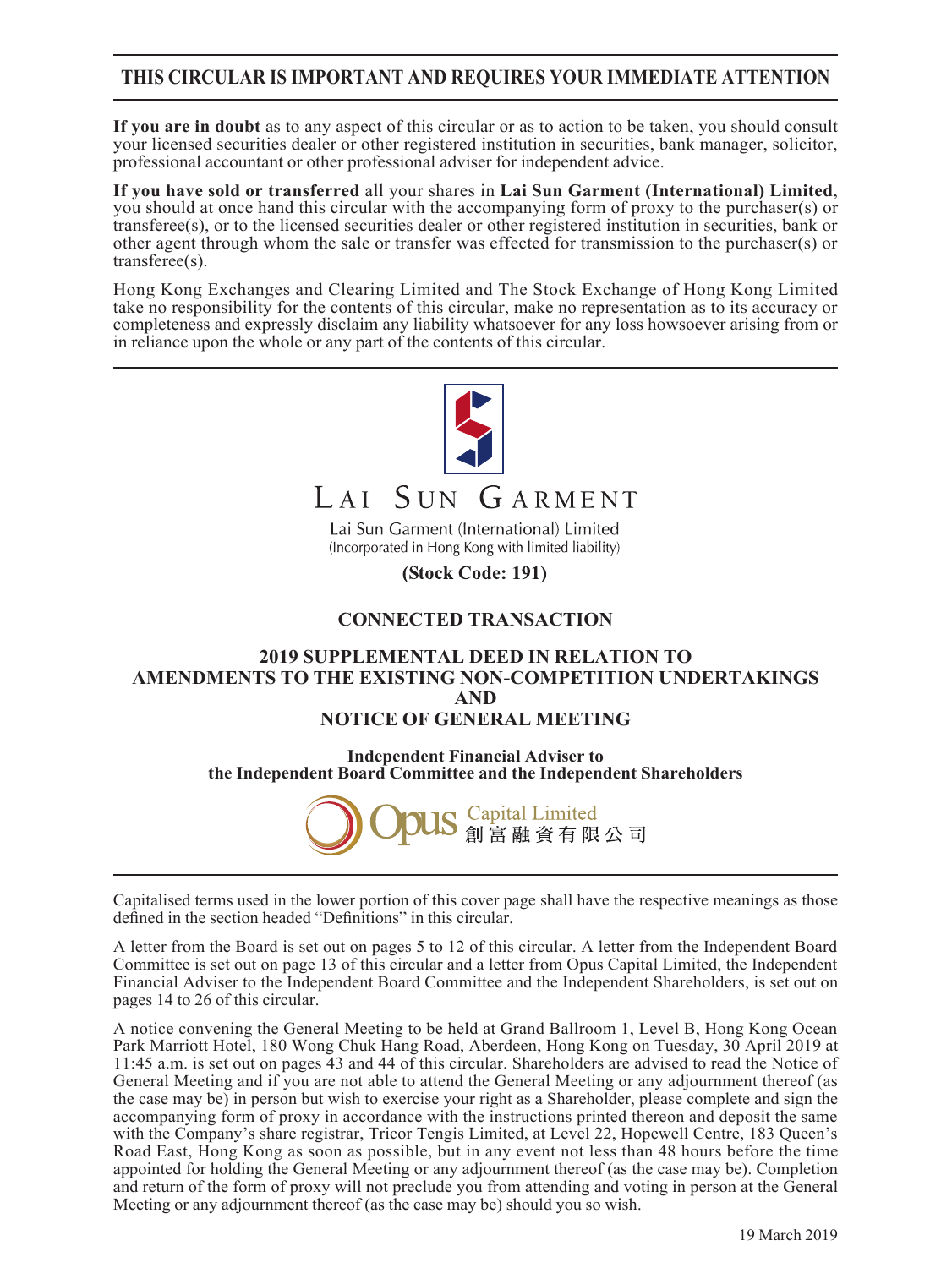# **CONTENTS**

## *Page*

|                                             | .5 |
|---------------------------------------------|----|
|                                             |    |
|                                             | 14 |
|                                             | 27 |
|                                             | 43 |
| <b>ACCOMPANYING DOCUMENT: FORM OF PROXY</b> |    |

*This circular in both English and Chinese is available in printed form and published on the respective websites of the Company at "http://www.laisun.com" and Hong Kong Exchanges and Clearing Limited at "http://www.hkexnews.hk". The English version will prevail in case of any inconsistency between the English and the Chinese versions of this circular.*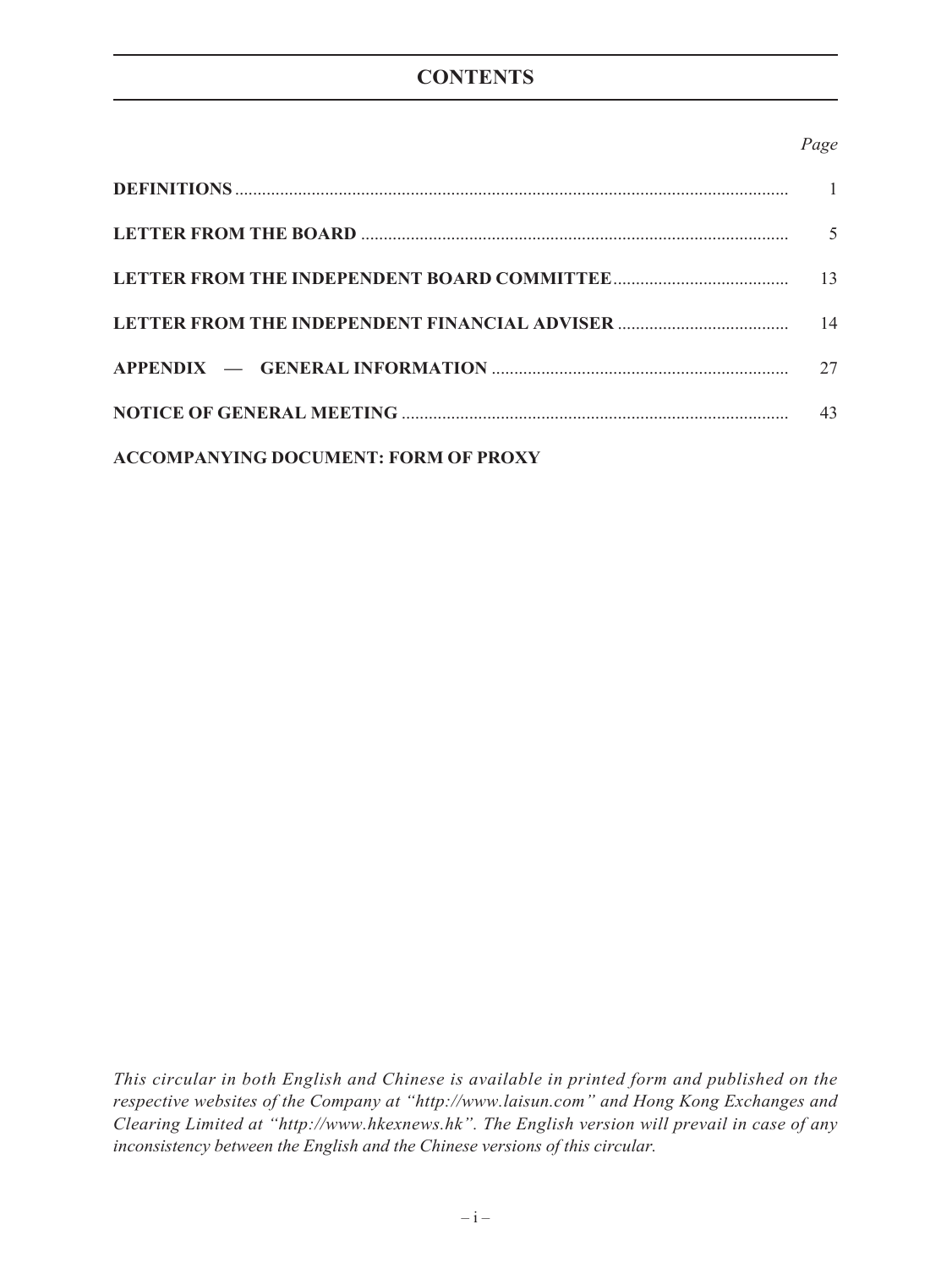*In this circular, the following expressions shall have the following meanings unless the context requires otherwise:*

| "2019 Supplemental Deed"     | the supplemental deed dated 8 March 2019 executed by Lai<br>Fung in favour of LSD, the Company and the Lim Family in<br>respect of the Proposed Amendments;                                                                                                                                                                                                                                                                                                                                                                                                                     |
|------------------------------|---------------------------------------------------------------------------------------------------------------------------------------------------------------------------------------------------------------------------------------------------------------------------------------------------------------------------------------------------------------------------------------------------------------------------------------------------------------------------------------------------------------------------------------------------------------------------------|
| "associate(s)"               | has the same meaning ascribed to it under the Listing Rules; for<br>the avoidance of doubt, as the definition of "associate(s)" under<br>the Listing Rules was amended on 1 July 2014, "associate(s)"<br>in the context of the Existing Undertakings, the Deed of<br>Conditional Waiver and the 2019 Supplemental Deed shall<br>have the same meaning as ascribed to it under the Listing Rules<br>in effect at the time the respective Undertaking Documents<br>and the Deed of Conditional Waiver were executed, which was<br>before the taking effect of the said amendment; |
| "Board"                      | the board of Directors;                                                                                                                                                                                                                                                                                                                                                                                                                                                                                                                                                         |
| "chief executive"            | has the same meaning ascribed to it under the Listing Rules;                                                                                                                                                                                                                                                                                                                                                                                                                                                                                                                    |
| "Company"                    | Lai Sun Garment (International) Limited (麗新製衣國際<br>有限公司), a company incorporated in Hong Kong with<br>limited liability, the issued shares of which are listed and<br>traded on the Main Board of the Stock Exchange (Stock Code:<br>191);                                                                                                                                                                                                                                                                                                                                      |
| "connected person(s)"        | has the same meaning ascribed to it under the Listing Rules;                                                                                                                                                                                                                                                                                                                                                                                                                                                                                                                    |
| "controlling shareholder(s)" | has the same meaning ascribed to it under the Listing Rules;                                                                                                                                                                                                                                                                                                                                                                                                                                                                                                                    |
| "Deed of Conditional Waiver" | the deed of conditional waiver dated 30 October 2012<br>executed by Lai Fung in favour of the Company and LSD (as<br>supplemented by the supplemental deed executed by Lai Fung<br>on 19 November 2012);                                                                                                                                                                                                                                                                                                                                                                        |
| "Director(s)"                | the director(s) of the Company;                                                                                                                                                                                                                                                                                                                                                                                                                                                                                                                                                 |
| "Dr. KM Lam"                 | Dr. Lam Kin Ming, the chairman and an executive Director of<br>the Company, a non-executive director of LSD as well as the<br>deputy chairman and an executive director of Lai Fung;                                                                                                                                                                                                                                                                                                                                                                                            |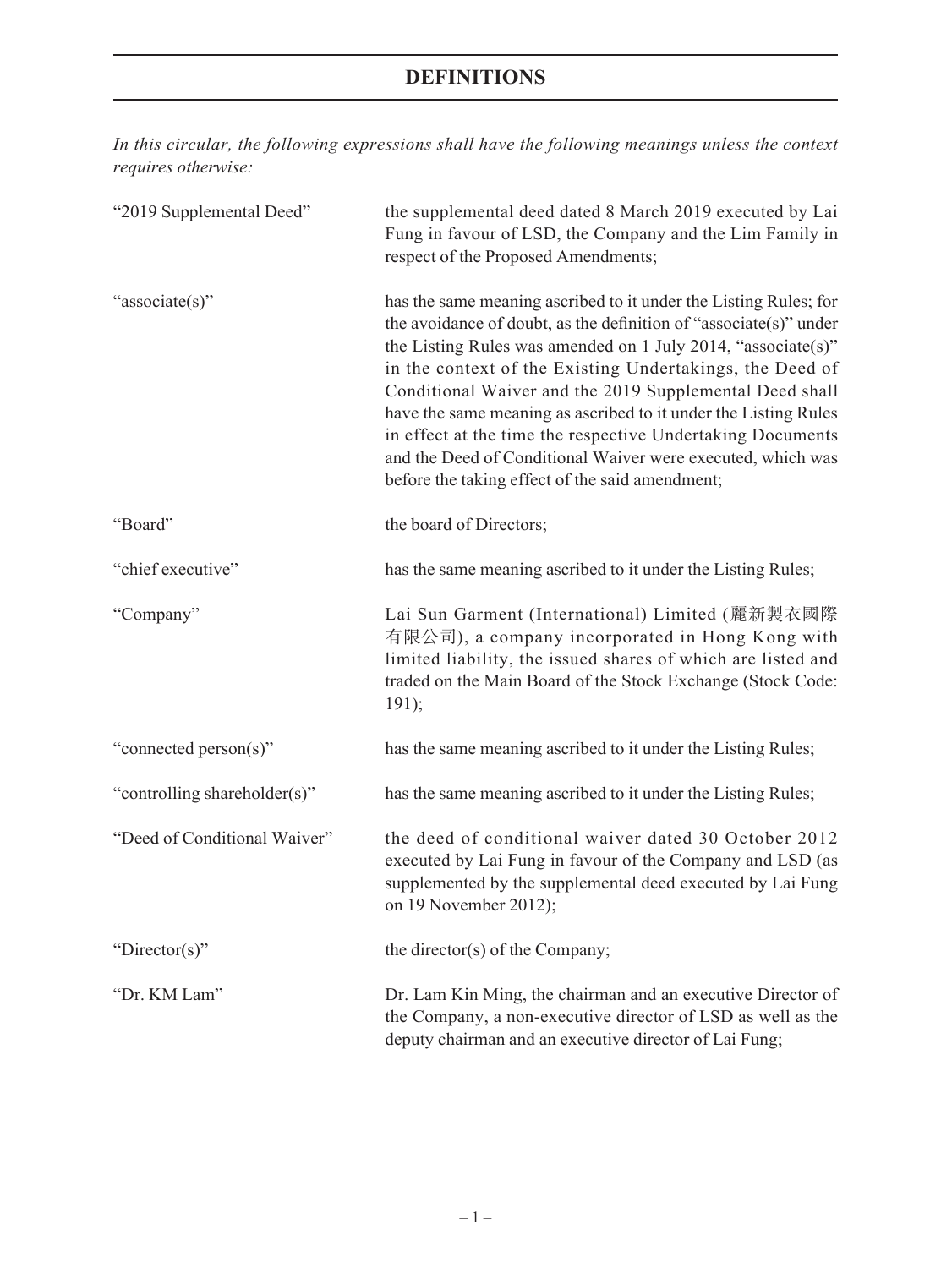| "Dr. Peter Lam"                 | Dr. Lam Kin Ngok, Peter, the deputy chairman and an<br>executive Director of the Company, the chairman and an<br>executive director of both LSD and MAGHL as well as the<br>ultimate controlling shareholder of the Company;                                                                                                                                               |
|---------------------------------|----------------------------------------------------------------------------------------------------------------------------------------------------------------------------------------------------------------------------------------------------------------------------------------------------------------------------------------------------------------------------|
| "eSun"                          | eSun Holdings Limited (豐德麗控股有限公司), an exempted<br>company incorporated in Bermuda with limited liability, the<br>issued shares of which are listed and traded on the Main Board<br>of the Stock Exchange (Stock Code: 571);                                                                                                                                                |
| "eSun Group"                    | eSun and its subsidiaries other than the Lai Fung Group and the<br>MAGHL Group;                                                                                                                                                                                                                                                                                            |
| "Existing Undertakings"         | the undertakings provided in the Undertaking Documents;                                                                                                                                                                                                                                                                                                                    |
| "General Meeting"               | the general meeting of the Company to be convened and held at<br>Grand Ballroom 1, Level B, Hong Kong Ocean Park Marriott<br>Hotel, 180 Wong Chuk Hang Road, Aberdeen, Hong Kong<br>on Tuesday, 30 April 2019 at 11:45 a.m., or any adjournment<br>thereof;                                                                                                                |
| "Group"                         | the Company and its subsidiaries; in the context of the Existing<br>Undertakings, the Deed of Conditional Waiver and the 2019<br>Supplemental Deed, the "Group" also includes the associated<br>companies of the Company but excludes the LSD Group and<br>the Lai Fung Group;                                                                                             |
| "HK\$"                          | Hong Kong dollars, the lawful currency of Hong Kong;                                                                                                                                                                                                                                                                                                                       |
| "Hong Kong"                     | the Hong Kong Special Administrative Region of the PRC;                                                                                                                                                                                                                                                                                                                    |
| "Independent Board Committee"   | an independent board committee of the Board comprising all<br>the independent non-executive Directors (except Mr. Lam Bing<br>Kwan), established to advise the Independent Shareholders in<br>respect of the 2019 Supplemental Deed;                                                                                                                                       |
| "Independent Financial Adviser" | Opus Capital Limited, a corporation licensed to carry out Type 1<br>(dealing in securities) and Type 6 (advising on corporate<br>finance) regulated activities as defined under the SFO, being the<br>independent financial adviser appointed to advise the Independent<br>Board Committee and the Independent Shareholders on the terms<br>of the 2019 Supplemental Deed; |
| "Independent Shareholders"      | Shareholders other than those who are required to abstain from<br>voting on the resolution(s) in respect of the 2019 Supplemental<br>Deed at the General Meeting pursuant to the Listing Rules;                                                                                                                                                                            |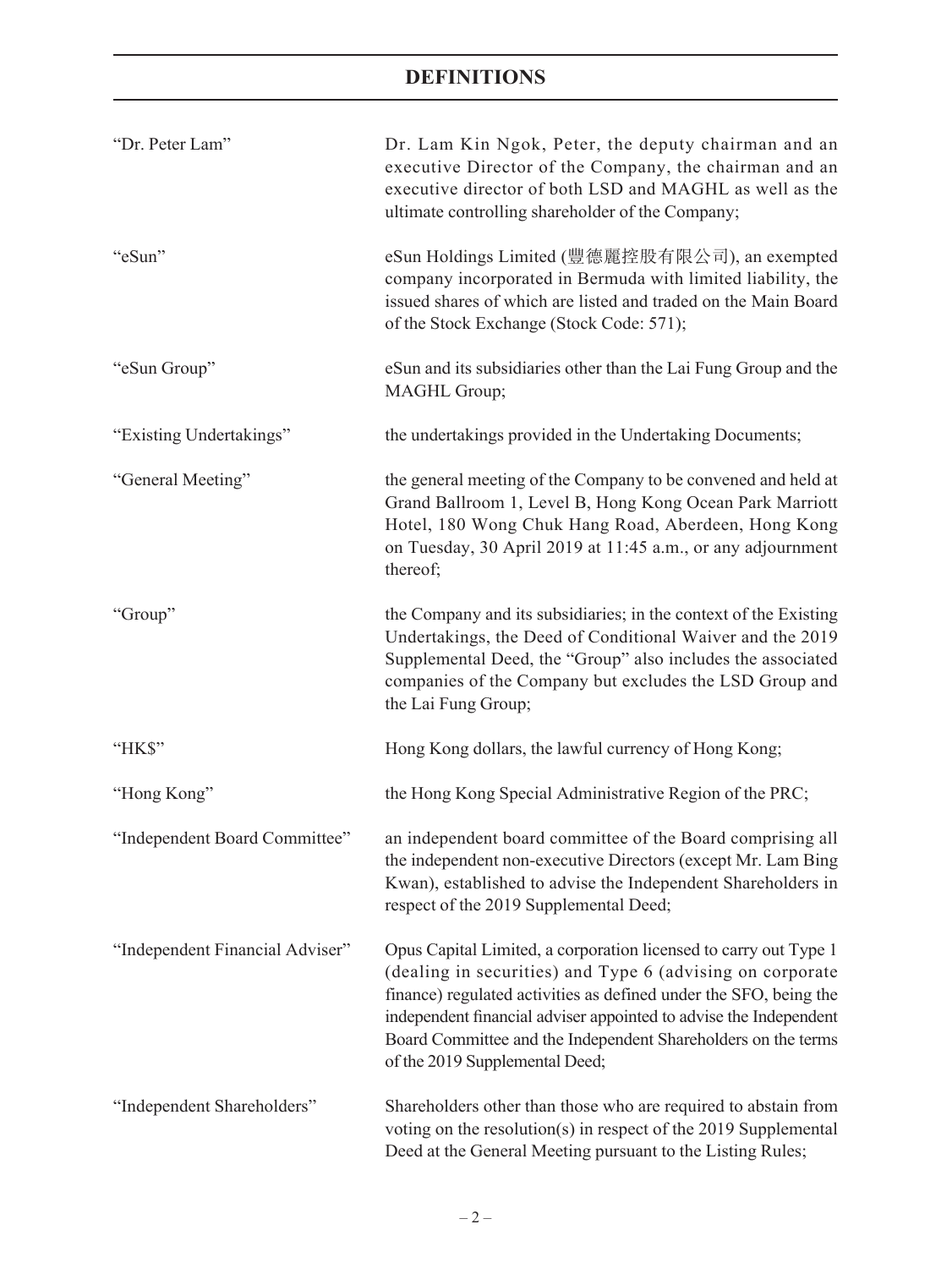| "Lai Fung"                    | Lai Fung Holdings Limited (麗豐控股有限公司), an exempted<br>company incorporated in the Cayman Islands with limited<br>liability, the issued shares of which are listed and traded on the<br>Main Board of the Stock Exchange (Stock Code: 1125);                             |
|-------------------------------|------------------------------------------------------------------------------------------------------------------------------------------------------------------------------------------------------------------------------------------------------------------------|
| "Lai Fung Group"              | Lai Fung and its subsidiaries;                                                                                                                                                                                                                                         |
| "Lai Sun Group"               | the Company, LSD, eSun, Lai Fung, MAGHL and their<br>respective subsidiaries;                                                                                                                                                                                          |
| "Latest Practicable Date"     | 12 March 2019, being the latest practicable date prior to the<br>printing of this circular for the purpose of ascertaining certain<br>information contained herein;                                                                                                    |
| "Lim Family"                  | the late Mr. Lim Por Yen, Messrs. Lam and their respective<br>associates;                                                                                                                                                                                              |
| "Listed Securities Exemption" | has the meaning ascribed to it in the section headed<br>"Background — The Existing Undertakings" in the "Letter<br>from the Board" of this circular;                                                                                                                   |
| "Listing Rules"               | the Rules Governing the Listing of Securities on the Stock<br>Exchange;                                                                                                                                                                                                |
| "LSD"                         | Lai Sun Development Company Limited (麗新發展有限<br>公司), a company incorporated in Hong Kong with limited<br>liability, the issued shares of which are listed and traded on the<br>Main Board of the Stock Exchange (Stock Code: 488);                                      |
| "LSD Group"                   | LSD and its subsidiaries and associated companies (including<br>the eSun Group and the MAGHL Group) other than the Lai<br>Fung Group;                                                                                                                                  |
| "MAGHL"                       | Media Asia Group Holdings Limited (寰亞傳媒集團有限<br>公司), an exempted company incorporated in the Cayman<br>Islands and continued in Bermuda with limited liability, the<br>issued shares of which are listed and traded on GEM of the<br>Stock Exchange (Stock Code: 8075); |
| "MAGHL Group"                 | MAGHL and its subsidiaries;                                                                                                                                                                                                                                            |
| "Messrs. Lam"                 | Dr. KM Lam and Dr. Peter Lam;                                                                                                                                                                                                                                          |
| "Notice of General Meeting"   | the notice convening the General Meeting as set out on pages<br>43 and 44 of this circular;                                                                                                                                                                            |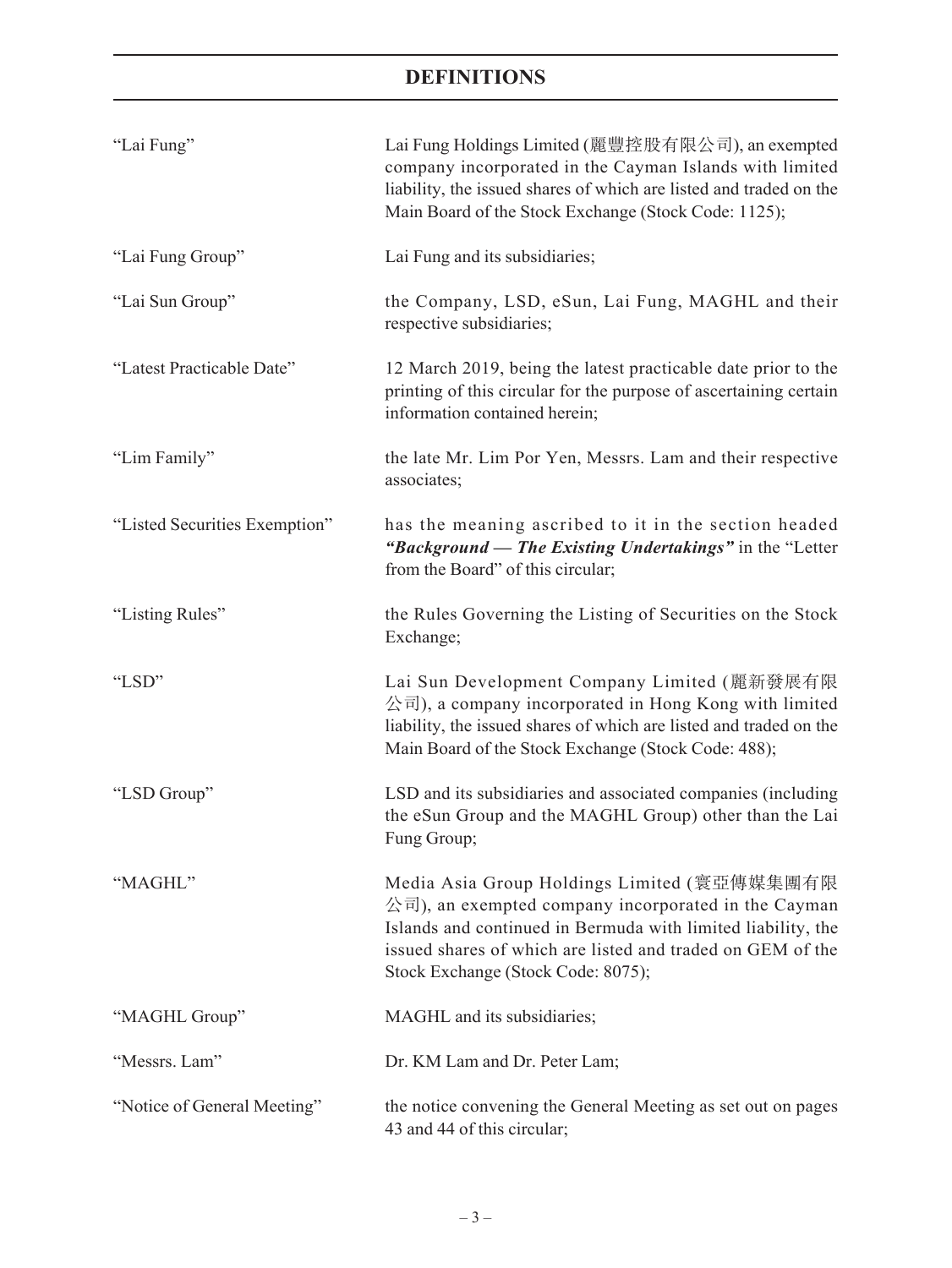| "PRC"                         | the People's Republic of China (for the purpose of this circular,<br>excluding Hong Kong, the Macau Special Administrative<br>Region of the PRC and Taiwan);                                                                                                                                                                                                                                                                                                |
|-------------------------------|-------------------------------------------------------------------------------------------------------------------------------------------------------------------------------------------------------------------------------------------------------------------------------------------------------------------------------------------------------------------------------------------------------------------------------------------------------------|
| "PRC Infrastructure Projects" | infrastructure projects involving the development, ownership,<br>operation and/or management of infrastructure operations/<br>business of all kinds in the PRC including container terminals,<br>cargo handling and storage facilities, airports, power stations,<br>toll roads, expressways, bridges, tunnels and water treatment<br>plants;                                                                                                               |
| "PRC Property Projects"       | development, investment or management of property or<br>land in the PRC (save for the interests of the Company, LSD<br>and Messrs. Lam from time to time in the management of<br>serviced apartments, club or resort operations and in financial,<br>trading, manufacturing, hospitality, leisure and entertainment<br>businesses, bonded areas and any property development,<br>investment and management incidental and ancillary to such<br>businesses); |
| "Proposed Amendments"         | the proposed amendments to the Existing Undertakings<br>pursuant to the 2019 Supplemental Deed, a summary of which<br>is set out in the section headed "The 2019 Supplemental Deed"<br>in the "Letter from the Board" of this circular;                                                                                                                                                                                                                     |
| "SFO"                         | the Securities and Futures Ordinance (Chapter 571 of the<br>Laws of Hong Kong), as amended, supplemented or otherwise<br>modified from time to time;                                                                                                                                                                                                                                                                                                        |
| "Share $(s)$ "                | the ordinary share(s) in the issued share capital of the<br>Company;                                                                                                                                                                                                                                                                                                                                                                                        |
| "Shareholder(s)"              | the duly registered holder(s) of the Share(s);                                                                                                                                                                                                                                                                                                                                                                                                              |
| "Stock Exchange"              | The Stock Exchange of Hong Kong Limited;                                                                                                                                                                                                                                                                                                                                                                                                                    |
| "subsidiary(ies)"             | has the same meaning ascribed to it under the Listing Rules;                                                                                                                                                                                                                                                                                                                                                                                                |
| "Undertaking Documents"       | has the meaning ascribed to it under the section headed<br>"Background — The Existing Undertakings" in the "Letter<br>from the Board" in this circular;                                                                                                                                                                                                                                                                                                     |
| "USD"                         | the United States dollars, the lawful currency of the United<br>States of America; and                                                                                                                                                                                                                                                                                                                                                                      |
| $\mathfrak{so}_{\ell}$        | per cent.                                                                                                                                                                                                                                                                                                                                                                                                                                                   |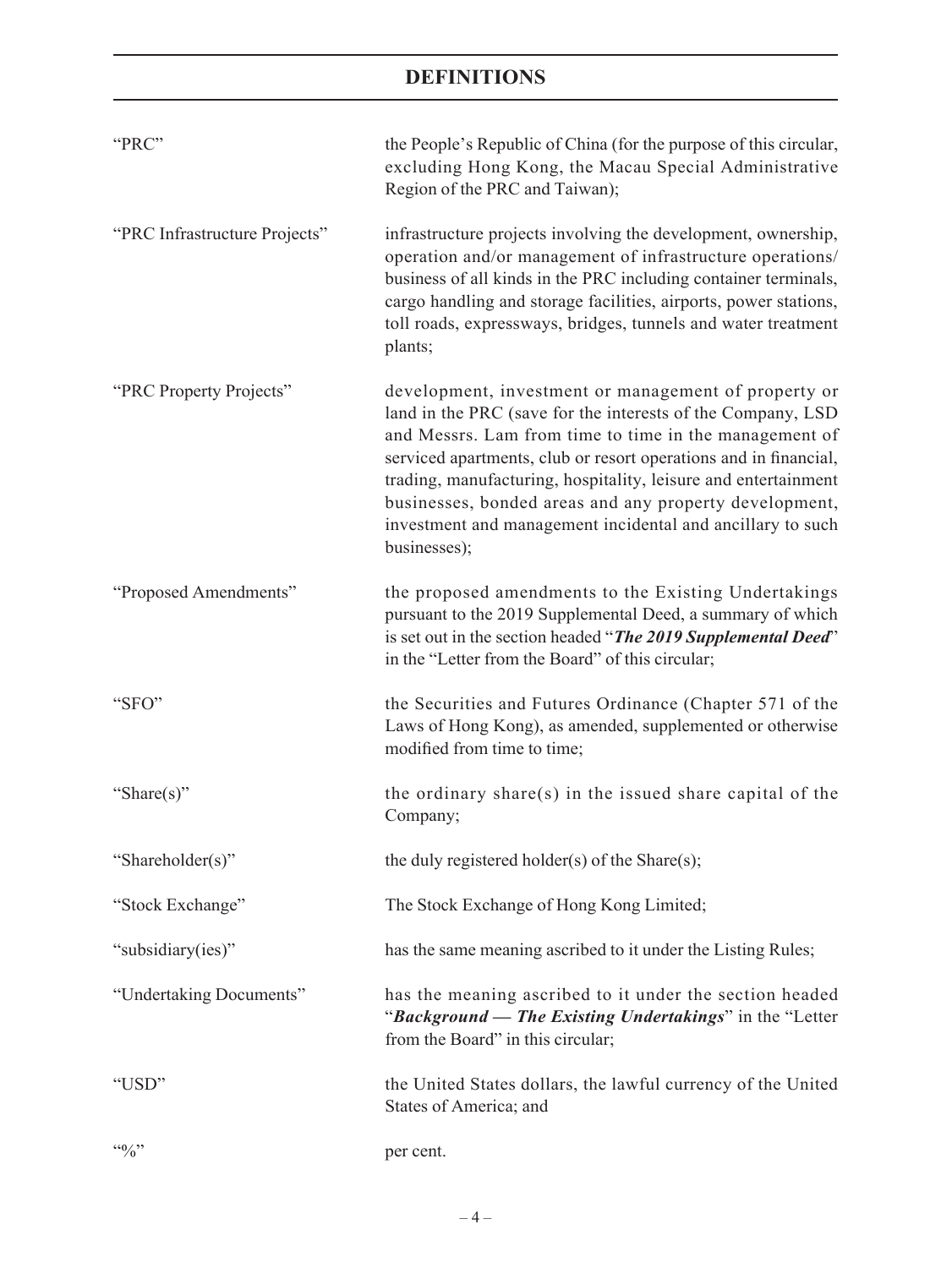

# LAI SUN GARMENT

Lai Sun Garment (International) Limited (Incorporated in Hong Kong with limited liability)

## (Stock Code: 191)

*Executive Directors: Registered Office/Principal Office:* Dr. Lam Kin Ming *(Chairman)* 11th Floor Dr. Lam Kin Ngok, Peter *(Deputy Chairman)* Lai Sun Commercial Centre Mr. Chew Fook Aun *(Deputy Chairman)* 680 Cheung Sha Wan Road Madam U Po Chu Kowloon Mr. Lam Hau Yin, Lester Hong Kong *(also alternate to Madam U Po Chu)* Mr. Lam Kin Hong, Matthew

*Independent Non-executive Directors:* Mr. Leung Shu Yin, William Mr. Lam Bing Kwan Mr. Chow Bing Chiu

19 March 2019

*To the Shareholders*

Dear Sir or Madam,

## **CONNECTED TRANSACTION**

## **2019 SUPPLEMENTAL DEED IN RELATION TO AMENDMENTS TO THE EXISTING NON-COMPETITION UNDERTAKINGS AND NOTICE OF GENERAL MEETING**

#### **INTRODUCTION**

Reference is made to the announcement jointly issued by the Company, LSD, eSun and Lai Fung dated 8 March 2019 in relation to, among others, the 2019 Supplemental Deed.

The purpose of this circular is to provide you with (i) information about the 2019 Supplemental Deed; (ii) a letter from the Independent Board Committee containing its recommendation to the Independent Shareholders in respect of the 2019 Supplemental Deed; (iii) a letter from the Independent Financial Adviser containing its advice and recommendation to the Independent Board Committee and the Independent Shareholders in relation to the 2019 Supplemental Deed; and (iv) the Notice of General Meeting.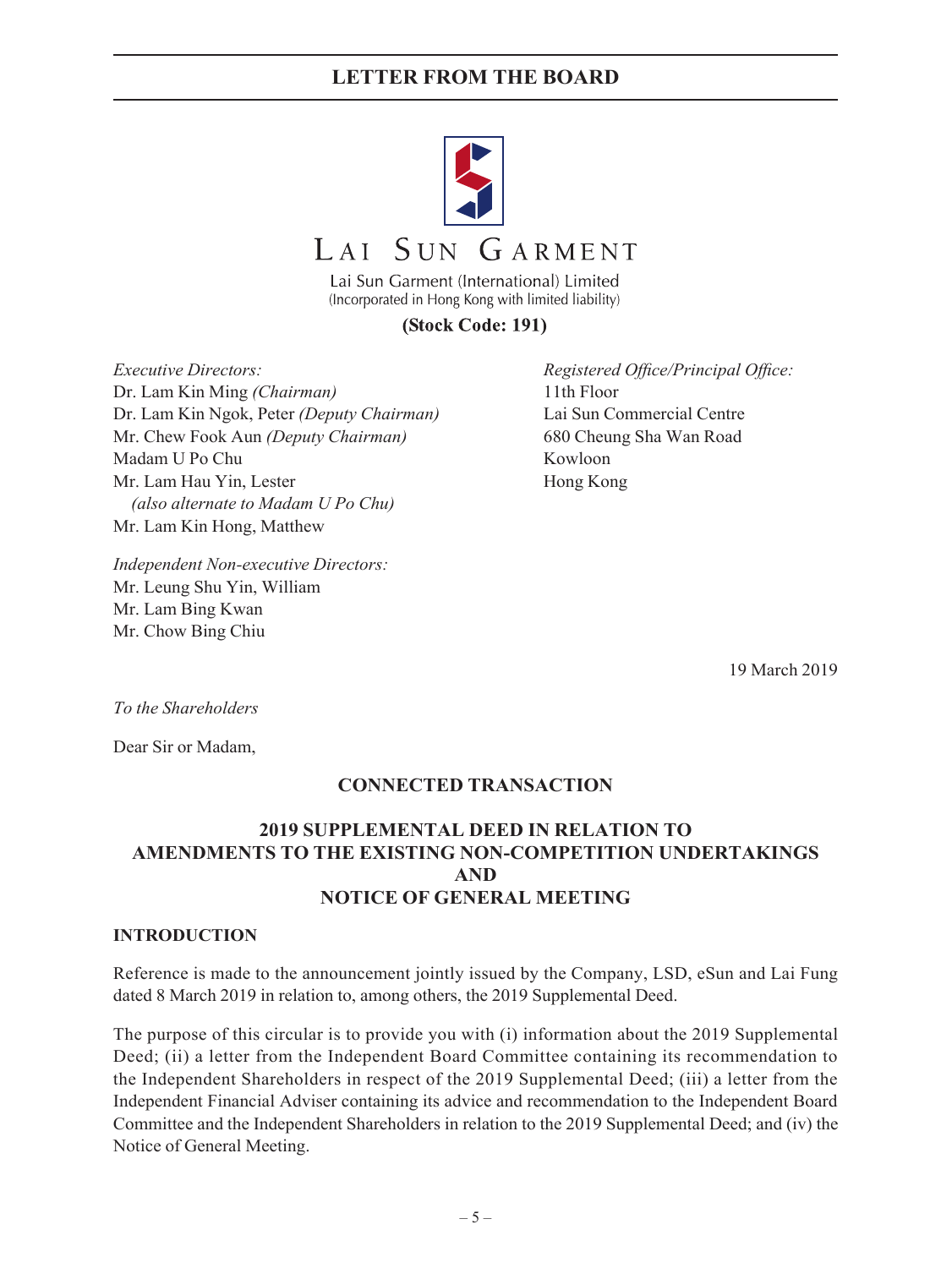## **BACKGROUND**

## **The Existing Undertakings**

In connection with the listing of the shares of Lai Fung on the Stock Exchange back in 1997, LSD and Lai Fung executed a spin-off agreement on 12 November 1997 and, on the same date, LSD provided a deed of undertaking, under both of which LSD has effectively undertaken (and has undertaken to procure members of the LSD Group) not to have any direct or indirect interest or otherwise be engaged (other than through the Lai Fung Group and associated companies of Lai Fung) in any PRC Property Projects and PRC Infrastructure Projects, save for their own use or occupation.

On the same date, the Company and Lai Fung also entered into a non-compete agreement, together with Messrs. Lam and the late Mr. Lim Por Yen, the founder of the Lai Sun Group, under which the parties thereto agreed effectively that none of Messrs. Lam, the late Mr. Lim Por Yen and the Company (other than through the LSD Group, the Lai Fung Group and associated companies of Lai Fung) will (and will procure his/its respective subsidiaries, associated companies and associates, as the case may be) directly or indirectly participate in, hold any right or interest in or otherwise be involved in any PRC Property Projects or PRC Infrastructure Projects, save for their own use or occupation. However, there was no restriction on ownership of shares in any company whose shares are listed on the Stock Exchange or on any other stock exchange and which compete with Lai Fung, provided that such shares do not exceed 15% of such listed company's issued share capital and provided further that at no time shall the Group, Messrs. Lam, the late Mr. Lim Por Yen and their respective associates (whether individually or collectively) exercise control over the board of the relevant company and provided that there is at any time at least one other independent shareholder holding more shares in the relevant company than their aggregate shareholding ("**Listed Securities Exemption**") (The spin-off agreement, the deed of undertaking and the non-compete agreement above are collectively referred to as "**Undertaking Documents**").

Further details on the Existing Undertakings were set out in the listing document of Lai Fung dated 18 November 1997.

## **Deed of Conditional Waiver**

On 30 October 2012, Lai Fung executed the Deed of Conditional Waiver in favour of LSD and the Company, pursuant to which Lai Fung conditionally waives any claim, action, proceedings, damages or equitable remedy that it may be entitled to under the Existing Undertakings in respect of the participation by any member of the affiliated groups (defined under the Deed of Conditional Waiver to mean the LSD Group and the Group) in any business opportunities which may otherwise be prohibited under the Existing Undertakings, subject to their compliance with the provisions of the Deed of Conditional Waiver.

The waiver will not apply to Messrs. Lam but will affect them only to the extent if any member of the above affiliated groups is allowed to participate in a business opportunity prohibited under the Existing Undertakings, and such member also constitutes an associate of any of Messrs. Lam, Messrs. Lam will not be regarded as being in breach of the Existing Undertakings.

Further details on the Deed of Conditional Waiver were set out in the circular of Lai Fung dated 1 December 2012 in relation to the Deed of Conditional Waiver.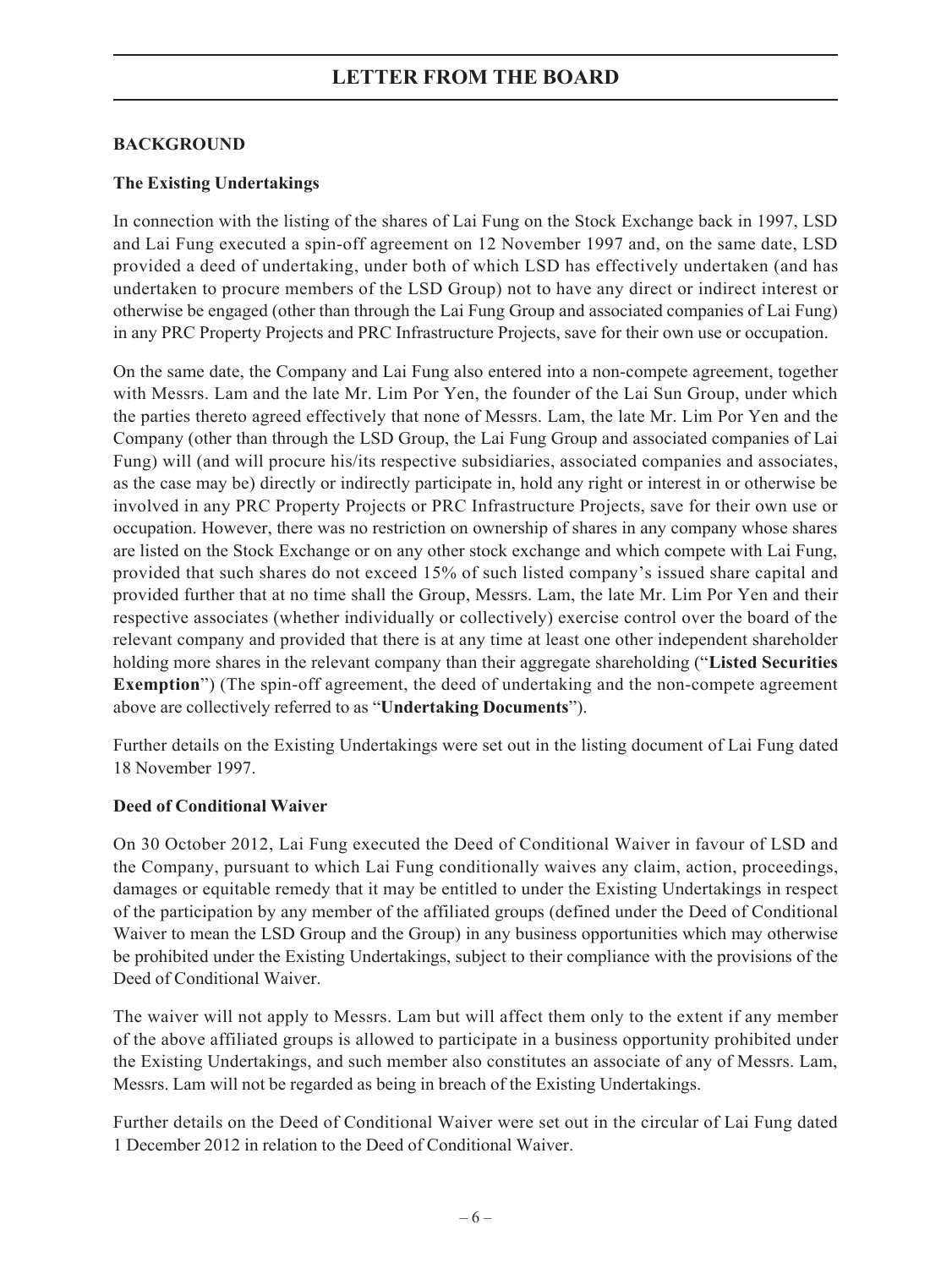### **THE 2019 SUPPLEMENTAL DEED**

### **The Proposed Amendments**

On 8 March 2019, Lai Fung executed the 2019 Supplemental Deed in favour of the Company, LSD and the Lim Family in relation to certain amendments to the Existing Undertakings to expand the scope and application of the Listed Securities Exemption.

Pursuant to the 2019 Supplemental Deed, notwithstanding anything contained in the Undertaking Documents and the Deed of Conditional Waiver, and to the extent not already exempted under the Undertaking Documents:

- (i) in respect of LSD, there will be no restriction on ownership of or participation in any business or entity (whether structured as a body corporate, partnership, trust or any unincorporated entity carrying on business) provided that such direct or indirect ownership or participation do not exceed the higher of, (a) 15% of such entity's capital (or equivalent total investment amount) or a 15% share of its annual dividends and distributions (if any); or (b) an investment value of USD30 million, provided further that (aa) at no time shall the LSD Group exercise control (i.e. being in a position to cast a majority of the voting rights, appoint or remove a majority of the directors or otherwise dictate or dominate the decision making) of the relevant entity; and (bb) there is at any time at least one other shareholder or investor independent of the LSD Group having a larger ownership or participating interest in the relevant entity than that of the LSD Group; and
- (ii) in respect of the Company and the Lim Family, there will be no restriction on ownership of or participation in any business or entity (whether structured as a body corporate, partnership, trust or any unincorporated entity carrying on business) provided that such direct or indirect ownership or participation do not exceed the higher of, (a) 15% of such entity's capital (or equivalent total investment amount) or a 15% share of its annual dividends and distributions (if any); or (b) an investment value of USD30 million, provided further that (aa) at no time shall the Group and the Lim Family (whether individually or collectively) exercise control (i.e. being in a position to cast a majority of the voting rights, appoint or remove a majority of the directors or otherwise dictate or dominate the decision making) of the relevant entity; and (bb) there is at any time at least one other shareholder or investor independent of the Group and the Lim Family having a larger ownership or participating interest in the relevant entity than that of the Group and or the Lim Family in aggregate.

The terms and conditions of the Existing Undertakings and the Deed of Conditional Waiver remain unchanged and in full force and effect save to the extent the 2019 Supplemental Deed applies.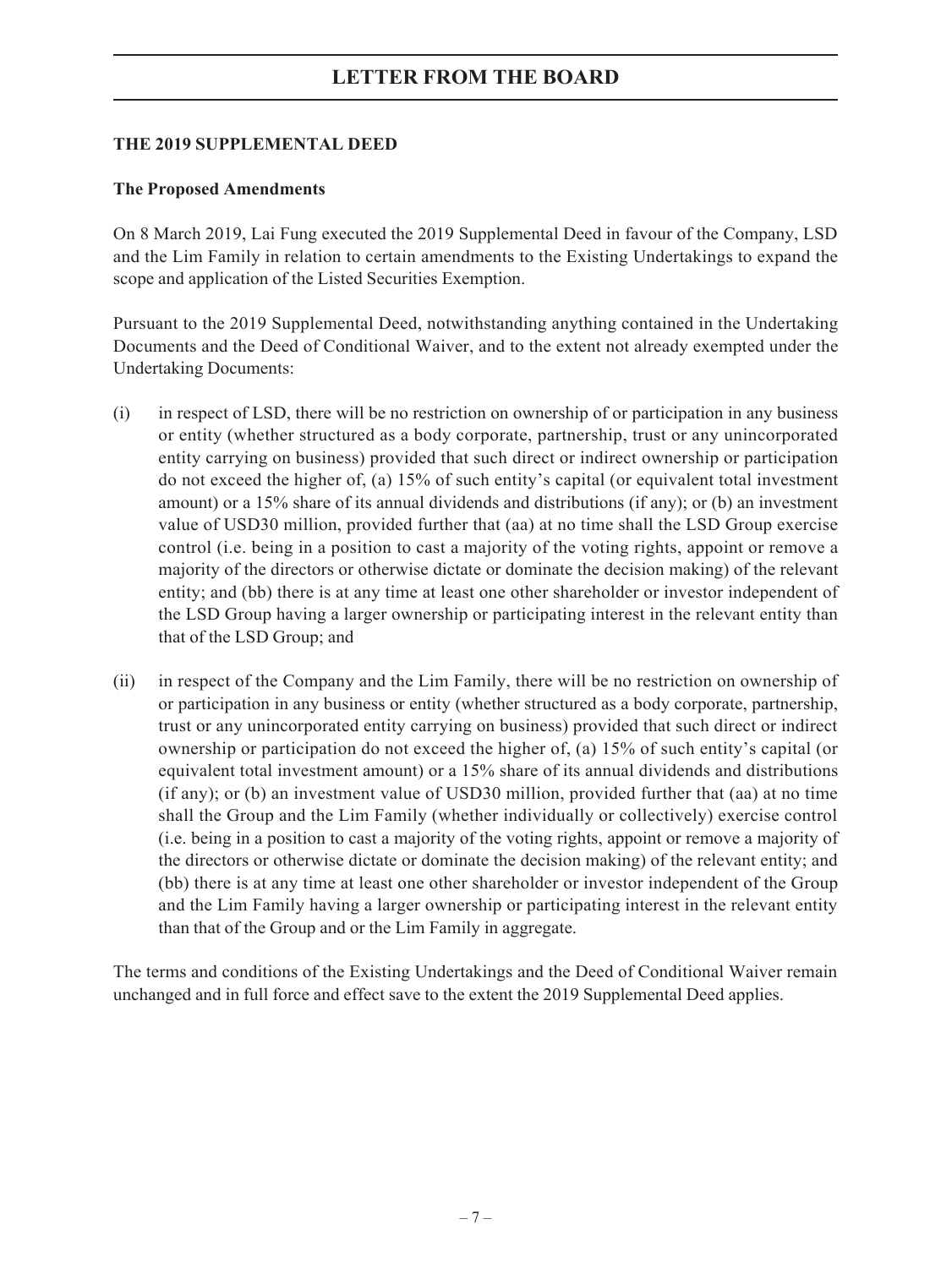### **Conditions precedent**

The 2019 Supplemental Deed shall only become effective upon the following conditions precedent being fulfilled on or before 31 May 2019 (or such other date as Lai Fung may determine) and shall continue for so long as the Existing Undertakings are in effect:

- (a) the Independent Shareholders having approved the 2019 Supplemental Deed in accordance with the applicable requirements of the Listing Rules;
- (b) the independent shareholders of Lai Fung having approved the 2019 Supplemental Deed in accordance with the applicable requirements of the Listing Rules;
- (c) the independent shareholders of eSun having approved the 2019 Supplemental Deed in accordance with the applicable requirements of the Listing Rules;
- (d) the independent shareholders of LSD having approved the 2019 Supplemental Deed in accordance with the applicable requirements of the Listing Rules; and
- (e) any other consents, approvals or authorisations as may be required under the laws or applicable rules and regulations of governmental or regulatory authorities, including the Stock Exchange,

failing which the 2019 Supplemental Deed shall lapse.

Save as disclosed above, the Company confirms that no further consents, approvals or authorisations need to be obtained under condition precedent (e) above.

## **REASONS FOR AND BENEFITS OF ENTERING INTO THE 2019 SUPPLEMENTAL DEED**

Following the voluntary general cash offer in respect of eSun in August 2018 and the unconditional mandatory general cash offer in respect of Lai Fung in September 2018, eSun and Lai Fung have become full-fledged members of the Lai Sun Group, instead of associated companies thereof as they were at the time of the Deed of Conditional Waiver and before. The Existing Undertakings were devised well over two decades ago at a time when eSun and Lai Fung were only associated companies in the Lai Sun Group. The Company, LSD, eSun and Lai Fung recognise the ever-evolving PRC property market landscape and the archaic nature of the Listed Securities Exemption in the face of prevailing investment trends. It is hoped that the updating of the scope of such exemption through the 2019 Supplemental Deed to cover both listed and unlisted securities could contribute to a more pragmatic and flexible investment decisions to be made by the Lai Sun Group.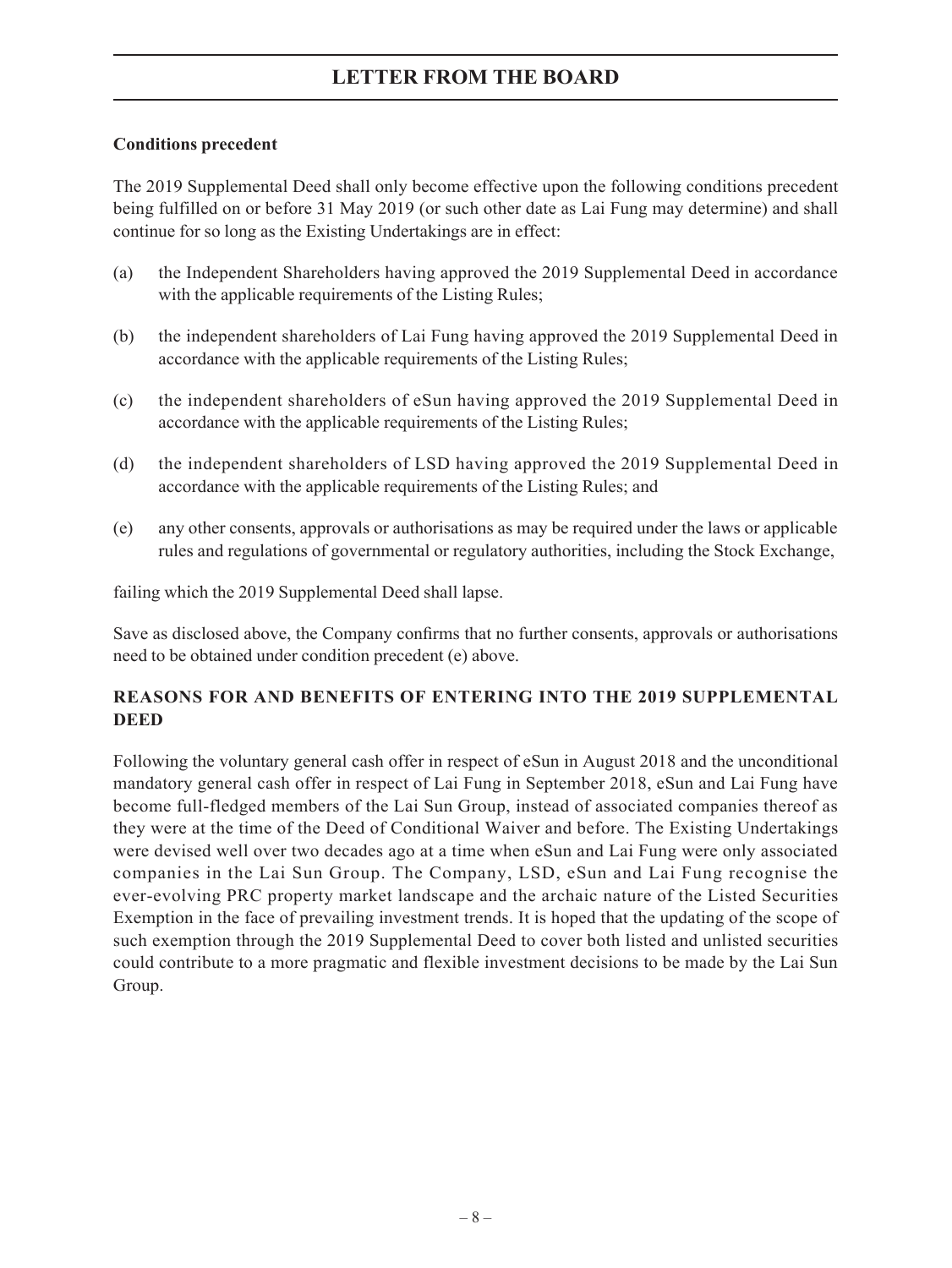The Proposed Amendments would impact Lai Fung by lifting the decades-old restrictions on the Lai Sun Group (excluding the Lai Fung Group) to participate in the opportunities permitted under the 2019 Supplemental Deed which are otherwise prohibited under the Existing Undertakings, and would affect the Lai Sun Group as a whole by evening the playing field with respect to such opportunities. Under the Deed of Conditional Waiver, if for whatever reason Lai Fung does not take up or participate at all in an opportunity restricted under the Existing Undertakings, the Group and the LSD Group, being bound by the Existing Undertakings, will be prohibited from pursuing the same, which will not help shore up the image of the Lai Sun Group standing by or stepping in for Lai Fung, but will promote an image of Lai Fung being isolated from the Lai Sun Group. On one hand, the Proposed Amendments contemplated under the 2019 Supplemental Deed will allow the Group to pursue investment opportunities which are otherwise prohibited under the Existing Undertakings. On the other hand, the Directors believe that a controlled and friendly participation in the relevant opportunities by the greater Lai Sun Group would present a strong unified front to Lai Fung's competitors to combat the fierce competition faced by Lai Fung in the PRC property market, which would be beneficial to the Group as a whole. The parties are vigilant in exploring new forms of participation for the benefit of the Company and the Lai Sun Group as a whole in an attempt to keep pace with the fast-changing market.

## **LISTING RULES IMPLICATIONS**

As each of the Company, LSD and the Lim Family is the controlling shareholder of Lai Fung, each of them is a connected person of Lai Fung. The execution of the 2019 Supplemental Deed constitutes a connected transaction of Lai Fung. As Lai Fung is an indirect non-wholly-owned subsidiary of the Company, the execution of the 2019 Supplemental Deed also constitutes a connected transaction of the Company and is therefore subject to the reporting, announcement and independent shareholders' approval requirements under Chapter 14A of the Listing Rules.

## **GENERAL INFORMATION**

The Company is a company incorporated in Hong Kong with limited liability, the issued Shares of which are listed and traded on the Main Board of the Stock Exchange. The principal activities of the Company and its subsidiaries include property investment, property development, investment in and operation of hotels and restaurants and investment holding. As at the Latest Practicable Date, the Company owns approximately 56.07% of the total issued shares of LSD.

As at the Latest Practicable Date, the Lim Family owns approximately 45.66% of the total issued Shares.

LSD is a company incorporated in Hong Kong with limited liability, the issued shares of which are listed and traded on the Main Board of the Stock Exchange. The principal activities of LSD and its subsidiaries include property investment, property development, investment in and operation of hotels and restaurants and investment holding. As at the Latest Practicable Date, LSD owns approximately 74.62% of the total issued shares of eSun.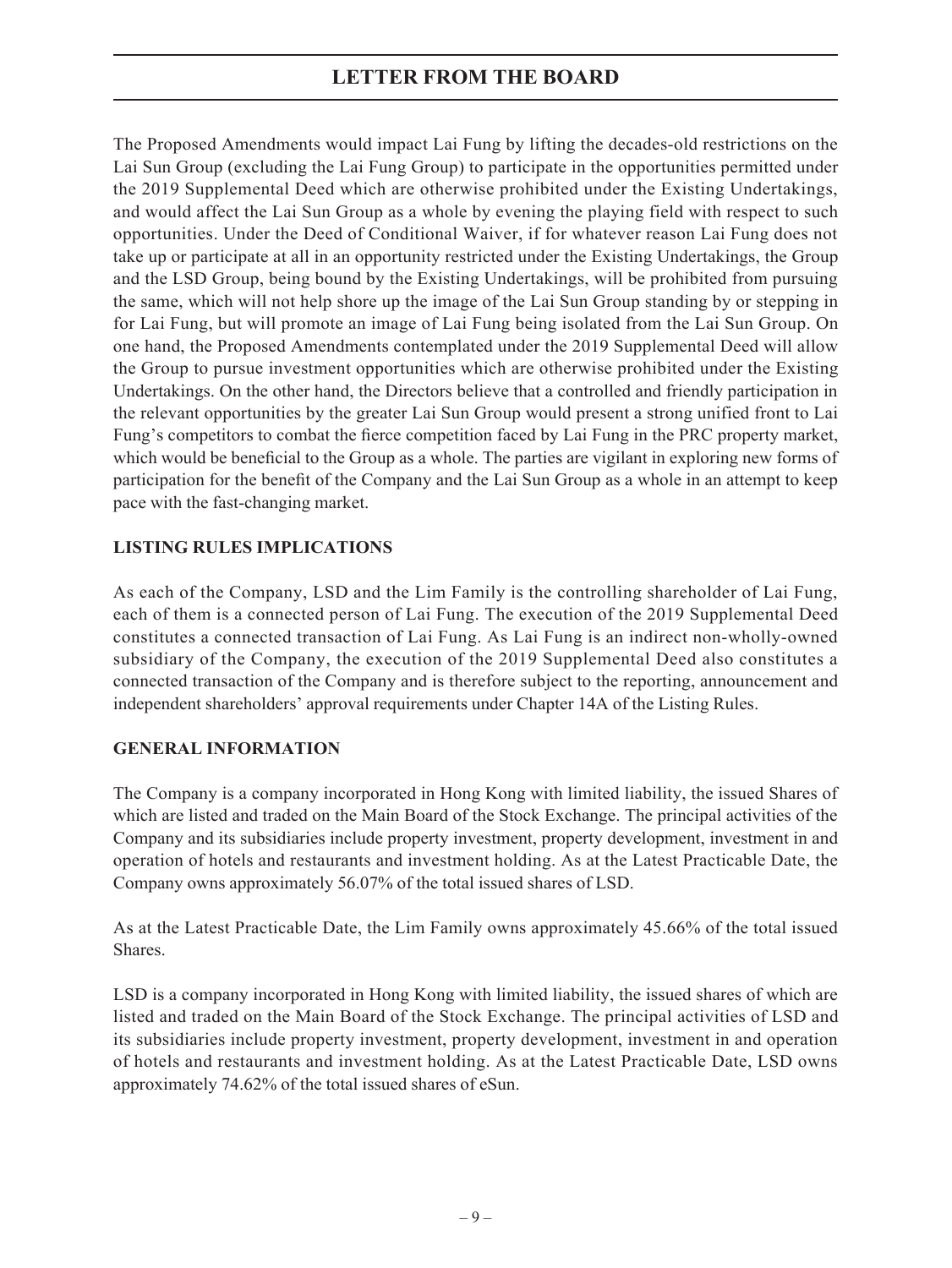eSun is an exempted company incorporated in Bermuda with limited liability, the issued shares of which are listed and traded on the Main Board of the Stock Exchange. eSun acts as an investment holding company and the principal activities of its subsidiaries include the development, operation of and investment in media and entertainment, music production and distribution, the investment in and production and distribution of television programmes, films and video format products, cinema operation, property development for sale and property investment for rental purposes as well as the development, operation of and investment in cultural, leisure, entertainment and related facilities. As at the Latest Practicable Date, eSun owns approximately 50.55% of the total issued shares of Lai Fung and approximately 67.56% of the total issued shares of MAGHL.

Lai Fung is an exempted company incorporated in the Cayman Islands with limited liability, the issued shares of which are listed and traded on the Main Board of the Stock Exchange. The principal activity of Lai Fung is investment holding. The principal activities of the Lai Fung's subsidiaries include property development for sale and property investment for rental purposes, and development and operation of and investment in cultural, leisure, entertainment and related facilities in the PRC.

MAGHL is an exempted company incorporated in the Cayman Islands and continued in Bermuda with limited liability, the issued shares of which are listed and traded on GEM of the Stock Exchange. The principal activities of the MAGHL Group include film production and distribution; organisation, management and production of concerts and live performances; artiste management; production and distribution of television programs; music production and publishing; licensing of media contents; provision of consultancy services in planning and management of cultural, entertainment and live performance projects.

## **GENERAL MEETING**

The Notice of General Meeting is set out on pages 43 and 44 of this circular. The General Meeting will be held at Grand Ballroom 1, Level B, Hong Kong Ocean Park Marriott Hotel, 180 Wong Chuk Hang Road, Aberdeen, Hong Kong on Tuesday, 30 April 2019 at 11:45 a.m. to consider and, if thought fit, approve the 2019 Supplemental Deed.

A form of proxy for use at the General Meeting is enclosed with this circular. Shareholders are advised to read the Notice of General Meeting and if you are not able to attend the General Meeting or any adjournment thereof (as the case may be) in person but wish to exercise your right as a Shareholder, please complete and sign the accompanying form of proxy in accordance with the instructions printed thereon and deposit the same with the Company's share registrar, Tricor Tengis Limited, at Level 22, Hopewell Centre, 183 Queen's Road East, Hong Kong as soon as possible, but in any event not less than 48 hours before the time appointed for holding the General Meeting or any adjournment thereof (as the case may be). Completion and return of the form of proxy will not preclude you from attending and voting in person at the General Meeting or any adjournment thereof (as the case may be) should you so wish.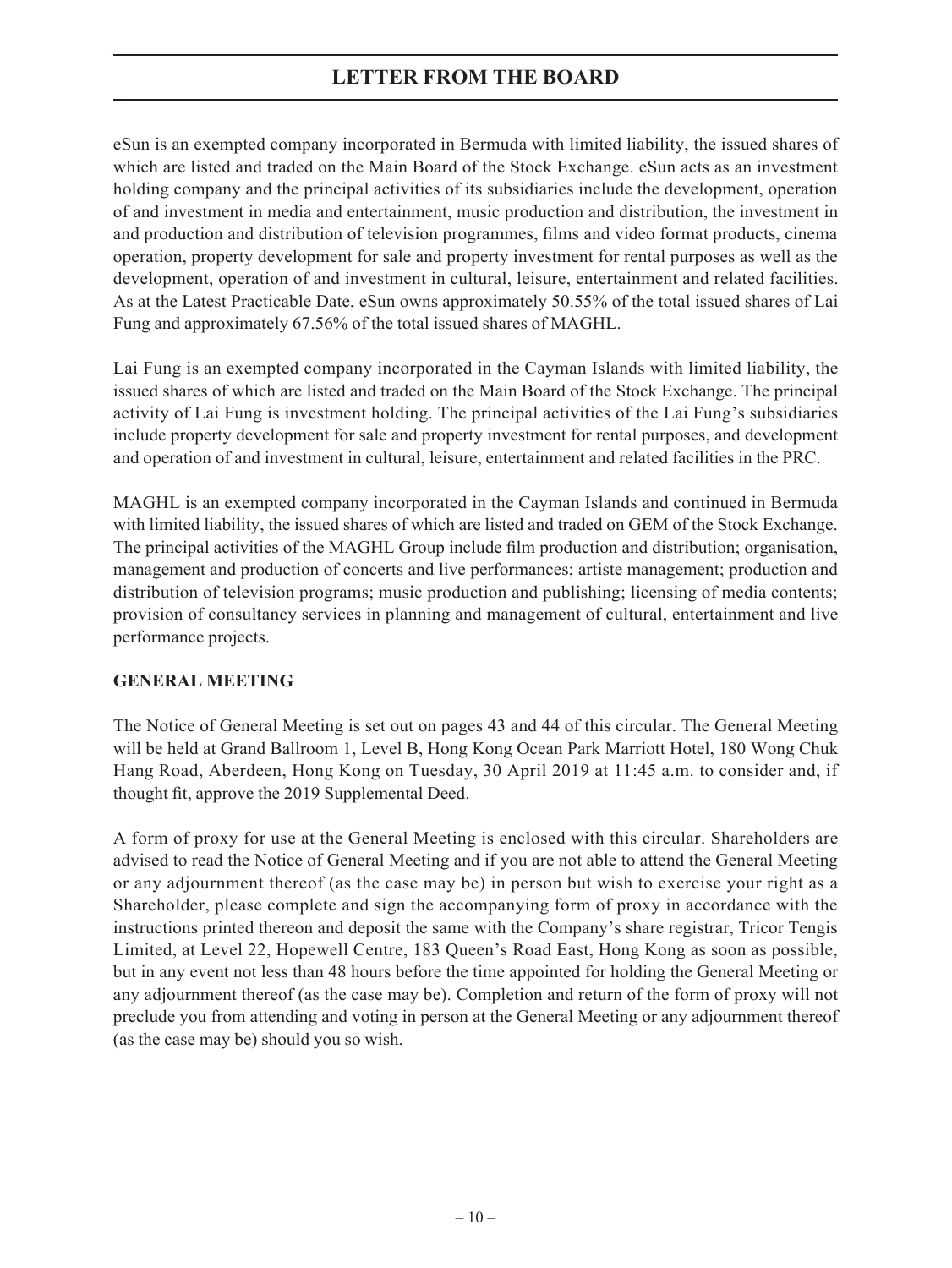Any connected person of the Company with a material interest in the 2019 Supplemental Deed, and any Shareholder with a material interest in such transaction and its associates, shall not vote on the resolution in relation thereto. As at the Latest Practicable Date, to the best of the Directors' knowledge, information and belief, having made all reasonable enquiries, (i) Dr. Peter Lam (who was beneficially interested in approximately 41.99% of total issued Shares); (ii) Dr. KM Lam (who was beneficially interested in approximately 0.26% of total issued Shares); (iii) Madam U Po Chu (who was beneficially interested in approximately 0.21% of total issued Shares); and (iv) Mr. Lam Hau Yin, Lester (who was beneficially interested in approximately 3.20% of total issued Shares), who are parties under the 2019 Supplemental Deed or the associates thereof and their respective associates are required to abstain from voting on the relevant resolution at the General Meeting.

Pursuant to Rule 13.39(4) of the Listing Rules, save for resolutions which relate purely to a procedural or administrative matter to be voted by a show of hands, any vote of the shareholders at a general meeting must be taken by poll. Accordingly, the ordinary resolution to be proposed at the General Meeting will be voted by way of a poll by the Shareholders. Article 79 of the articles of association of the Company provides that on a poll, every Shareholder present in person or by proxy shall have one vote for every Share held by that Shareholder. An explanation of the procedures of conducting a poll is provided in the notes to the Notice of General Meeting and details will be conveyed to the Shareholders at the General Meeting. The Company will publish an announcement on the poll results of the resolution on the respective websites of the Company at "www.laisun.com" and the Stock Exchange at "www.hkexnews.hk" promptly after the conclusion of the General Meeting.

## **RECOMMENDATION**

Having taken into account the factors as disclosed in the section headed "**REASONS FOR AND BENEFITS OF ENTERING INTO THE 2019 SUPPLEMENTAL DEED**" above, the Directors (other than the excluded Directors as set out below) consider that the terms of the 2019 Supplemental Deed are fair and reasonable and are in the interests of the Group and the Shareholders as a whole. Accordingly, the Board recommends the Independent Shareholders to vote in favour of the resolution to be proposed at the General Meeting to approve the 2019 Supplemental Deed.

The excluded Directors are: (i) Dr. Peter Lam, (ii) Dr. KM Lam, (iii) Mr. Lam Kin Hong, Matthew, (iv) Mr. Lam Hau Yin, Lester and (v) Madam U Po Chu, all being parties under the 2019 Supplemental Deed or the associates thereof. The excluded Directors present at the relevant Board meeting abstained from voting on the Board resolution approving the 2019 Supplemental Deed to avoid any conflict of interests.

## **INDEPENDENT BOARD COMMITTEE AND INDEPENDENT FINANCIAL ADVISER**

The Independent Board Committee comprising all the independent non-executive Directors (except Mr. Lam Bing Kwan) has been established to advise the Independent Shareholders in respect of the 2019 Supplemental Deed.

The Independent Financial Adviser has been appointed to advise the Independent Board Committee and the Independent Shareholders in this regard.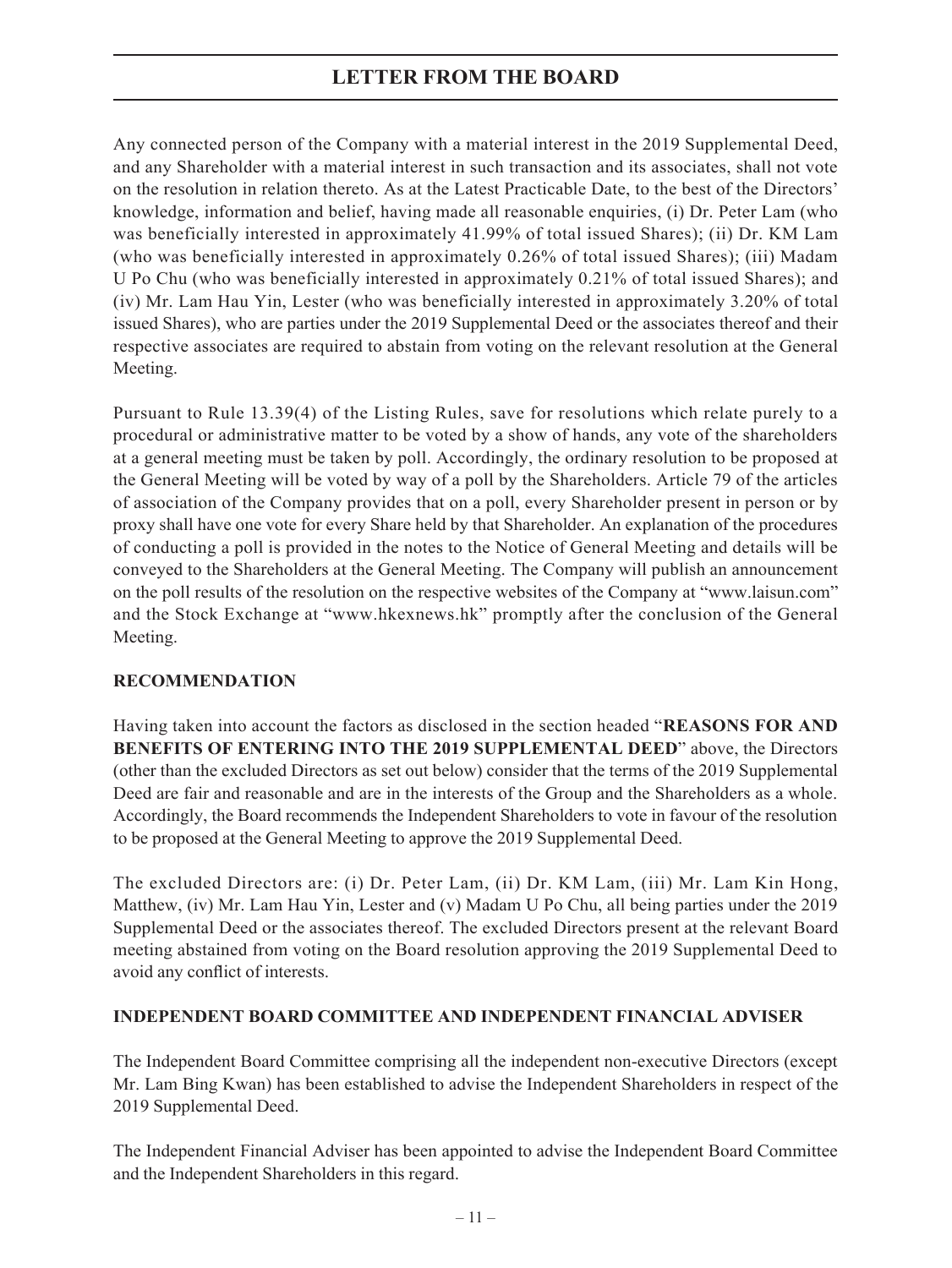Your attention is drawn to the letter from the Independent Board Committee to the Independent Shareholders set out on page 13 of this circular and the letter from the Independent Financial Adviser to the Independent Board Committee and the Independent Shareholders which is set out on pages 14 to 26 of this circular containing their advice and recommendation to the Independent Board Committee and the Independent Shareholders regarding the terms of the 2019 Supplemental Deed as well as the principal factors and reasons taken into consideration in arriving at their advice.

## **ADDITIONAL INFORMATION**

Your attention is drawn to the general information as set out in the appendix to this circular.

Yours faithfully, For and on behalf of the Board of **Lai Sun Garment (International) Limited Lam Kin Ming** *Chairman*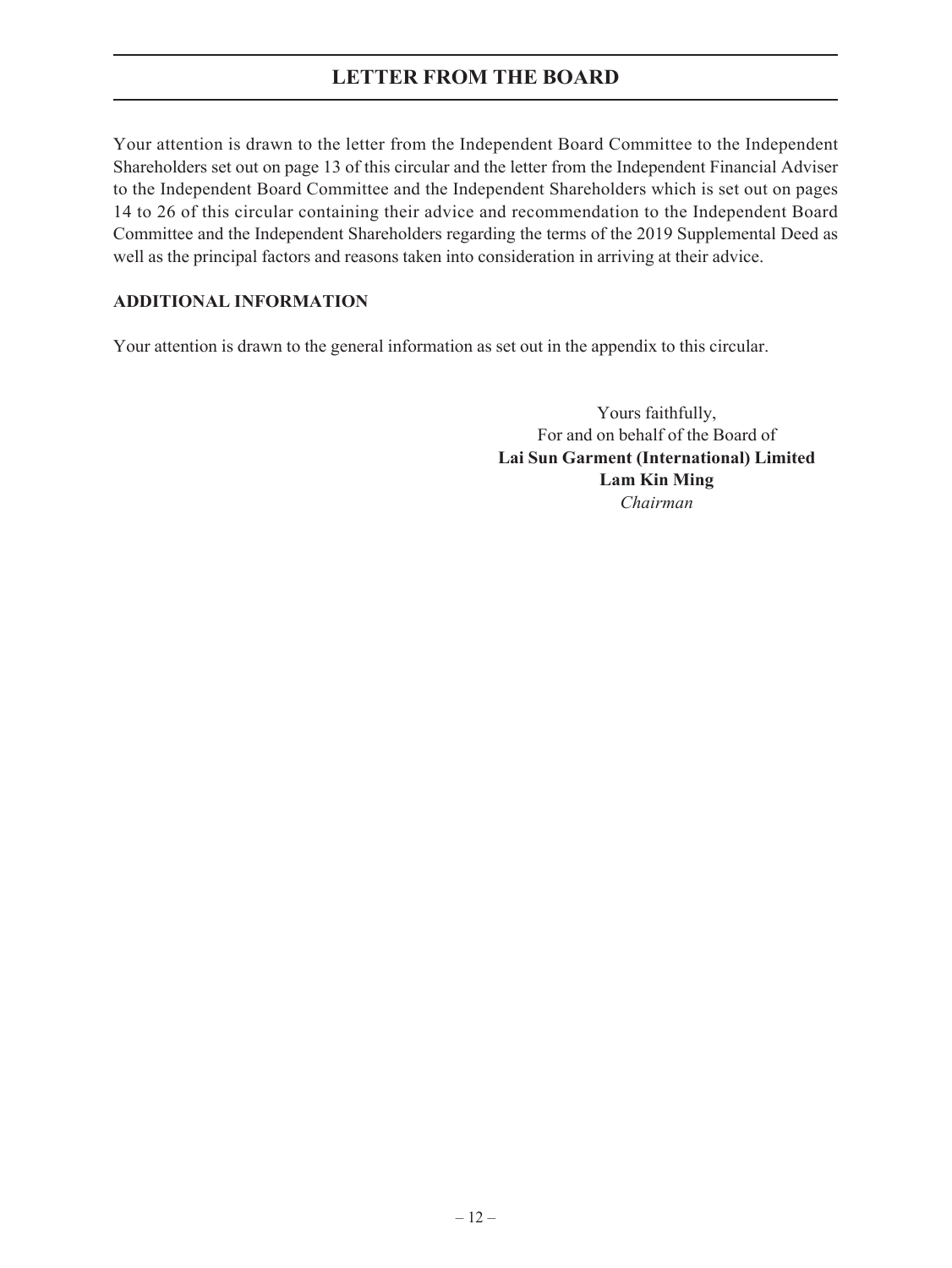# **LETTER FROM THE INDEPENDENT BOARD COMMITTEE**



(Incorporated in Hong Kong with limited liability)

(Stock Code: 191)

19 March 2019

*To the Independent Shareholders*

Dear Sir or Madam,

## **CONNECTED TRANSACTION**

## **2019 SUPPLEMENTAL DEED IN RELATION TO AMENDMENTS TO THE EXISTING NON-COMPETITION UNDERTAKINGS**

We refer to the circular of the Company dated 19 March 2019 ("**Circular**") despatched to the Shareholders of which this letter forms part. Unless the context requires otherwise, terms and expressions defined or adopted in the Circular shall have the same respective meanings in this letter.

We have been appointed by the Board to advise the Independent Shareholders as to whether the 2019 Supplemental Deed was entered into on normal commercial terms or better and in the ordinary and usual course of business of the Group, and whether its terms are fair and reasonable and in the interests of the Company and the Shareholders as a whole. The Independent Board Committee appointed Opus Capital Limited as the Independent Financial Adviser to advise the Independent Board Committee and the Independent Shareholders in respect of the 2019 Supplemental Deed.

We wish to draw your attention to the section headed "Letter from the Board" as set out on pages 5 to 12 of the Circular and the section headed "Letter from the Independent Financial Adviser" as set out on pages 14 to 26 of the Circular.

Having taken into account the principal factors and reasons considered by the Independent Financial Adviser, its conclusion and advice, we concur with the opinion of the Independent Financial Adviser that although the 2019 Supplemental Deed was not entered into in the ordinary and usual course of business of the Group, the terms of the 2019 Supplemental Deed are on normal commercial terms and are fair and reasonable and in the interests of the Company and the Shareholders as a whole. Accordingly, we recommend the Independent Shareholders to vote in favour of the ordinary resolution (the text of which is contained in the Notice of General Meeting) to be proposed at the General Meeting to approve the 2019 Supplemental Deed.

> Yours faithfully, Independent Board Committee **Lai Sun Garment (International) Limited**

**Chow Bing Chiu Leung Shu Yin, William** *Independent Non-executive Directors*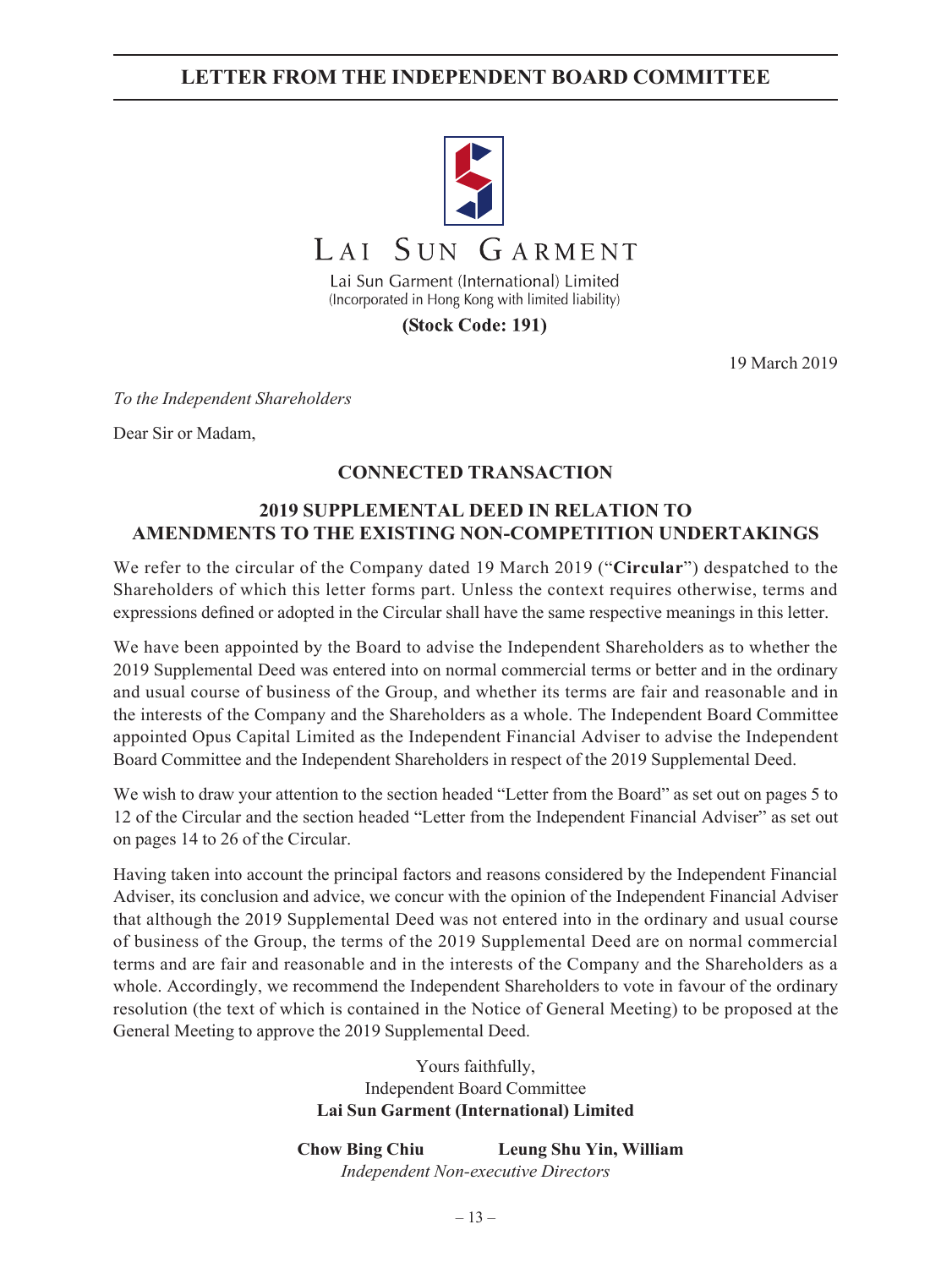*Set out below is the text of a letter received from Opus Capital Limited, the Independent Financial Adviser to the Independent Board Committee and the Independent Shareholders in respect of the 2019 Supplemental Deed for the purpose of inclusion in this circular.*



18th Floor, Fung House 19-20 Connaught Road Central Central, Hong Kong

19 March 2019

*To: The Independent Board Committee and the Independent Shareholders of Lai Sun Garment (International) Limited*

Dear Sir or Madam,

## **CONNECTED TRANSACTION 2019 SUPPLEMENTAL DEED IN RELATION TO AMENDMENTS TO THE EXISTING NON-COMPETITION UNDERTAKINGS**

## **INTRODUCTION**

We refer to our appointment as the Independent Financial Adviser by the Company to advise the Independent Board Committee and the Independent Shareholders in connection with the 2019 Supplemental Deed, details of which are set out in the letter from the Board (the "**Letter from the Board**") contained in the circular of the Company to the Shareholders dated 19 March 2019 (the "**Circular**"), of which this letter forms part. Capitalised terms used in this letter shall have the same meanings as those defined in the Circular unless the context requires otherwise.

On 8 March 2019, Lai Fung, an indirect non-wholly-owned subsidiary of the Company, executed the 2019 Supplemental Deed in favour of the Company, LSD and the Lim Family in relation to certain amendments to the Existing Undertakings, pursuant to which Lai Fung proposed to expand the scope and application of the Listed Securities Exemption (as defined below) by making certain amendments to the Existing Undertakings set out in: (i) the spin-off agreement entered into between LSD and Lai Fung (the "**Spin-off Agreement**"); and (ii) the non-compete agreement entered into amongst the Company, Messrs. Lam, the late Mr. Lim Por Yen ("**late Mr. Lim**") and Lai Fung (the "**Non-compete Agreement**"), all dated 12 November 1997.

As at the Latest Practicable Date, the Company owns approximately 56.07% equity interest in LSD, which in turn owns approximately 74.62% equity interest in eSun. eSun owns approximately 50.55% equity interest in Lai Fung. As each of the Company, LSD and the Lim Family is the controlling shareholder (as defined in the Listing Rules) of Lai Fung, each of them is a connected person of Lai Fung under Chapter 14A of the Listing Rules. Accordingly, the execution of the 2019 Supplemental Deed constitutes a connected transaction of Lai Fung. As Lai Fung is an indirect non-whollyowned subsidiary of the Company, the execution of the 2019 Supplemental Deed also constitutes a connected transaction of the Company and therefore is subject to the reporting, announcement and independent shareholders' approval requirements under Chapter 14A of the Listing Rules.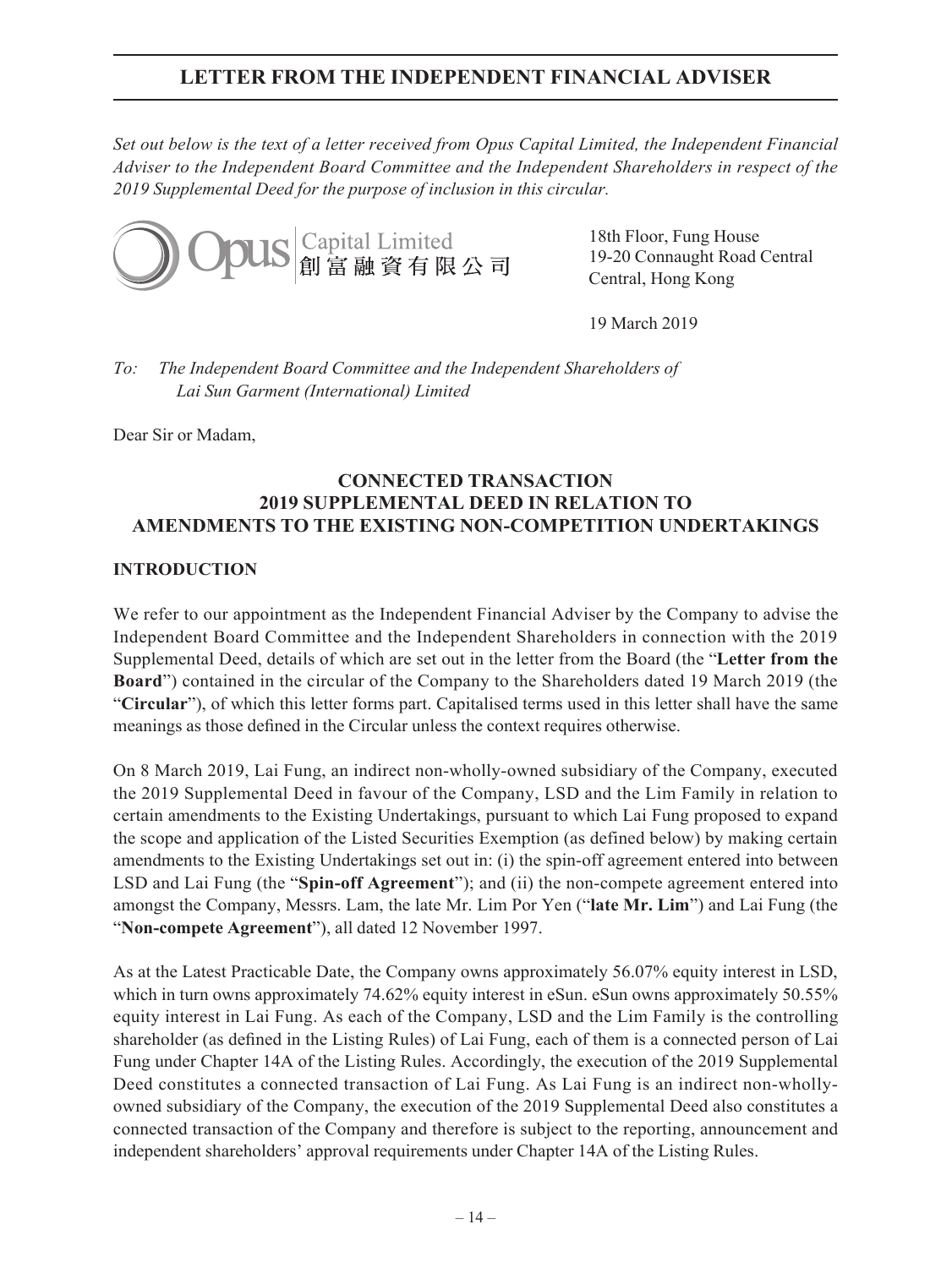As at the Latest Practicable Date, Dr. KM Lam, being the chairman of the Company and an executive Director, is interested in approximately 0.26% equity interest in the Company, Dr. Peter Lam, being the deputy chairman of the Company, an executive Director and the younger brother of Dr. KM Lam, has a direct interest of approximately 12.53% equity interest in the Company and an indirect interest via Wisdoman Limited (a company which is wholly-owned by him) which owns approximately 29.46% equity interest in the Company. Mr. Lam Hau Yin, Lester, being an executive Director and the son of Dr. Peter Lam, is interested in approximately 3.20% equity interest in the Company. Madam U Po Chu, being an executive Director and the mother of Dr. Peter Lam, is interested in approximately 0.21% equity interest in the Company. In accordance with the Listing Rules, Dr. KM Lam, Dr. Peter Lam, Mr. Lam Hau Yin, Lester, Wisdoman Limited, Madam U Po Chu and their respective associates are required to abstain from voting on the relevant resolution to be proposed at the General Meeting relating to the 2019 Supplemental Deed.

Save as disclosed above, to the best of the knowledge, information and belief of the Directors, having made all reasonable enquiries, no other Shareholder has a material interest in the 2019 Supplemental Deed and is required to abstain from voting at the General Meeting.

Dr. KM Lam, an executive Director, is the elder brother of Dr. Peter Lam and also an executive director of Lai Fung. Madam U Po Chu, an executive Director, is the mother of Dr. Peter Lam and grandmother of Mr. Lam Hau Yin, Lester. She is also a non-executive director of LSD and eSun and an executive director of Lai Fung. Mr. Lam Kin Hong, Matthew, an executive Director, is the younger brother of Messrs. Lam and also an executive director of Lai Fung. Mr. Lam Hau Yin, Lester, an alternate executive Director to Madam U Po Chu, is also an executive director of LSD and Lai Fung. Mr. Chew Fook Aun, an executive Director, is an executive director of LSD, eSun and Lai Fung. At the Board meeting held to approve the 2019 Supplemental Deed, save for Dr. Peter Lam, Mr. Lam Hau Yin, Lester, Dr. KM Lam, Madam U Po Chu and Mr. Lam Kin Hong, Matthew, who were considered to have material interest in the 2019 Supplemental Deed, and have abstained from voting on the relevant Board resolution relating to the 2019 Supplemental Deed, no other Director was required to abstain from voting at the Board meeting.

## **THE INDEPENDENT BOARD COMMITTEE**

As Mr. Lam Bing Kwan, an independent non-executive Director, is also an independent nonexecutive director of Lai Fung, he is not considered sufficiently independent to give advice or recommendation to the Independent Shareholders in relation to the 2019 Supplemental Deed. Accordingly, the Independent Board Committee comprising Mr. Chow Bing Chiu and Mr. Leung Shu Yin, William, being the remaining independent non-executive Directors, has been formed to advise and make recommendations to the Independent Shareholders in respect of the 2019 Supplemental Deed. Our appointment as the Independent Financial Adviser to the Independent Board Committee and the Independent Shareholders has been approved by the Independent Board Committee in this respect.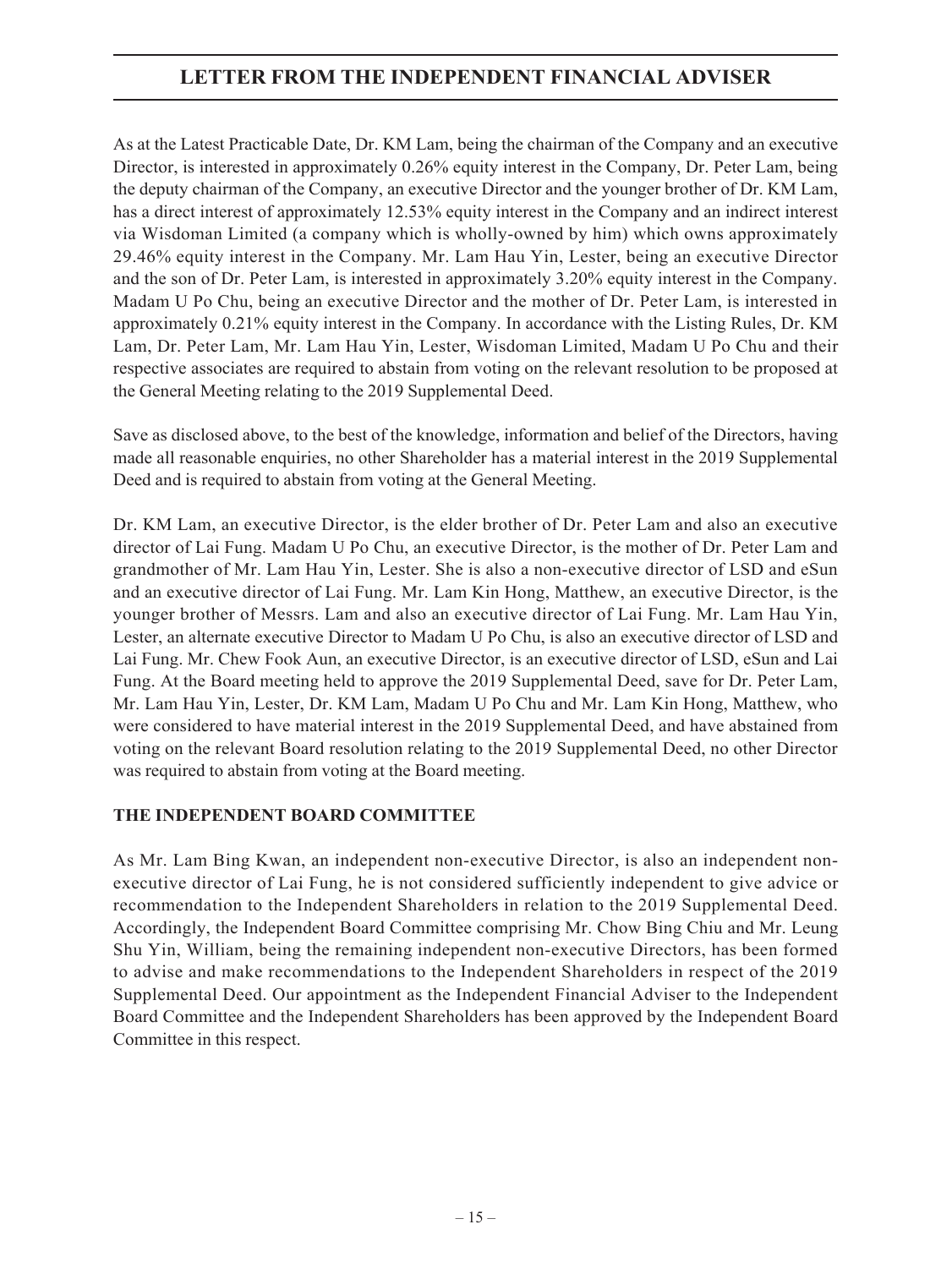Our role as the Independent Financial Adviser is to advise the Independent Board Committee and the Independent Shareholders as to: (i) whether the terms of the 2019 Supplemental Deed are on normal commercial terms, fair and reasonable and in the interests of the Company and the Shareholders as a whole; (ii) whether the 2019 Supplemental Deed were entered into in the ordinary and usual course of business of the Group; and (iii) how the Independent Shareholders should vote on the resolution in relation to the 2019 Supplemental Deed at the General Meeting.

## **OUR INDEPENDENCE**

During the past two years, we were engaged by eSun, an indirect 74.62%-owned subsidiary of the Company, as an independent financial adviser in respect of the following transactions:

- 1. we acted as the independent financial adviser of eSun on 30 November 2017 in respect of a continuing connected transaction of a license arrangement for operating a cafe in MCL Telford Cinema. The engagement was completed on 6 December 2017; and
- 2. we acted as the independent financial adviser of eSun on 8 January 2018 in respect of a continuing connected transaction of a leasing arrangement for operating a cinema in Lai Sun Commercial Centre. The engagement was completed on 7 February 2018.

Save for the appointments mentioned above, we have not acted as an independent financial adviser to the Company or its subsidiaries or any parties involved in the 2019 Supplemental Deed in the last two years.

As at the Latest Practicable Date, we did not have any relationship with, or interest in, the LSG Group, the LSD Group, the Lai Fung Group or other parties that could reasonably be regarded as relevant to our independence. Apart from normal professional fees paid to us in connection with the previous appointments as mentioned above and payable to us in connection with this appointment, no arrangement exists whereby we had received or will receive any fees or benefits from the Lai Sun Group or any other parties that could reasonably be regarded as relevant to our independence. Accordingly, we consider that we are independent pursuant to Rule 13.84 of the Listing Rules.

## **BASIS OF OUR OPINION**

In formulating our advice and recommendation to the Independent Board Committee and the Independent Shareholders, we have reviewed, amongst other things:

- (i) the Company's annual report for the year ended 31 July 2018 (the "**2018 Annual Report**");
- (ii) the Spin-off Agreement;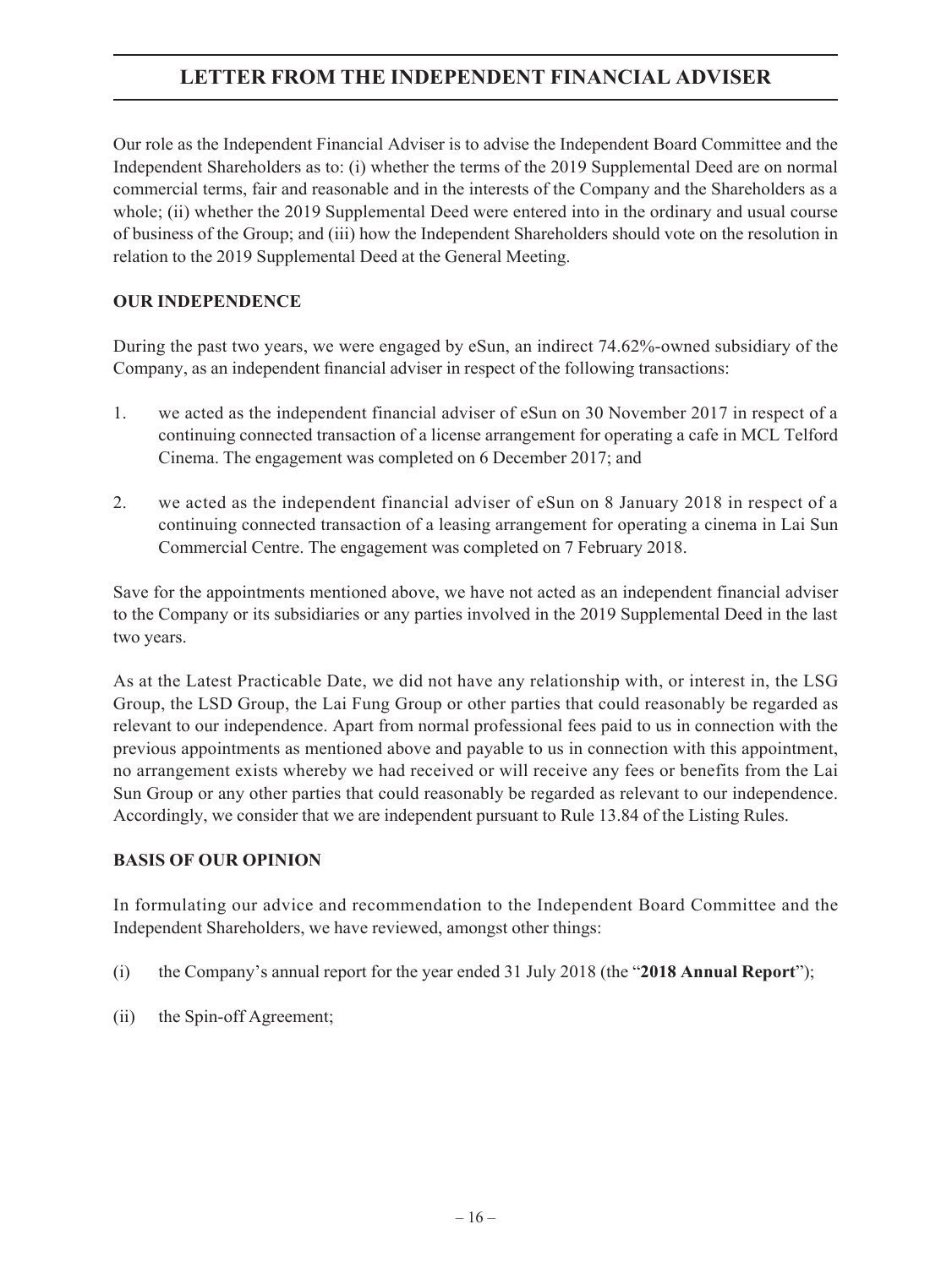- (iii) the Non-compete Agreement;
- (iv) the deed of undertaking provided by LSD in favour of Lai Fung dated 12 November 1997 (the "**LSD Undertaking Deed**");
- (v) the Deed of Conditional Waiver;
- (vi) the 2019 Supplemental Deed; and
- (vii) other information as set out in the Circular.

We have relied on the truth, accuracy and completeness of the statements, information, opinions and representations contained or referred to in the Circular and the information and representations made to us by the Company, the Directors and the management of the Company (collectively, the "**Management**"). We have assumed that all information and representations contained or referred to in the Circular and provided to us by the Management, for which they are solely and wholly responsible, are true, accurate and complete in all respects and not misleading or deceptive at the time when they were provided or made and will continue to be so up to the Latest Practicable Date. Shareholders will be notified of material changes as soon as possible, if any, to the information and representations provided and made to us after the Latest Practicable Date and up to and including the date of the General Meeting. We have also assumed that all statements of belief, opinion, expectation and intention made by the Management in the Circular were reasonably made after due enquiries and careful consideration and there are no other facts not contained in the Circular, the omission of which make any such statement contained in the Circular misleading. We have no reason to suspect that any relevant information has been withheld, or to doubt the truth, accuracy and completeness of the information and facts contained in the Circular, or the reasonableness of the opinions expressed by the Management, which have been provided to us.

We consider that we have been provided with sufficient information to reach an informed view and to provide a reasonable basis for our opinion. However, we have not carried out any independent verification of the information provided by the Management, nor have we conducted any independent investigation into the business, financial conditions and affairs of the Group or its future prospects.

The Directors jointly and severally accept full responsibility for the accuracy of the information disclosed and confirm, having made all reasonable enquiries that to the best of their knowledge and belief, there are no other facts not contained in this letter, the omission of which would make any statement herein misleading.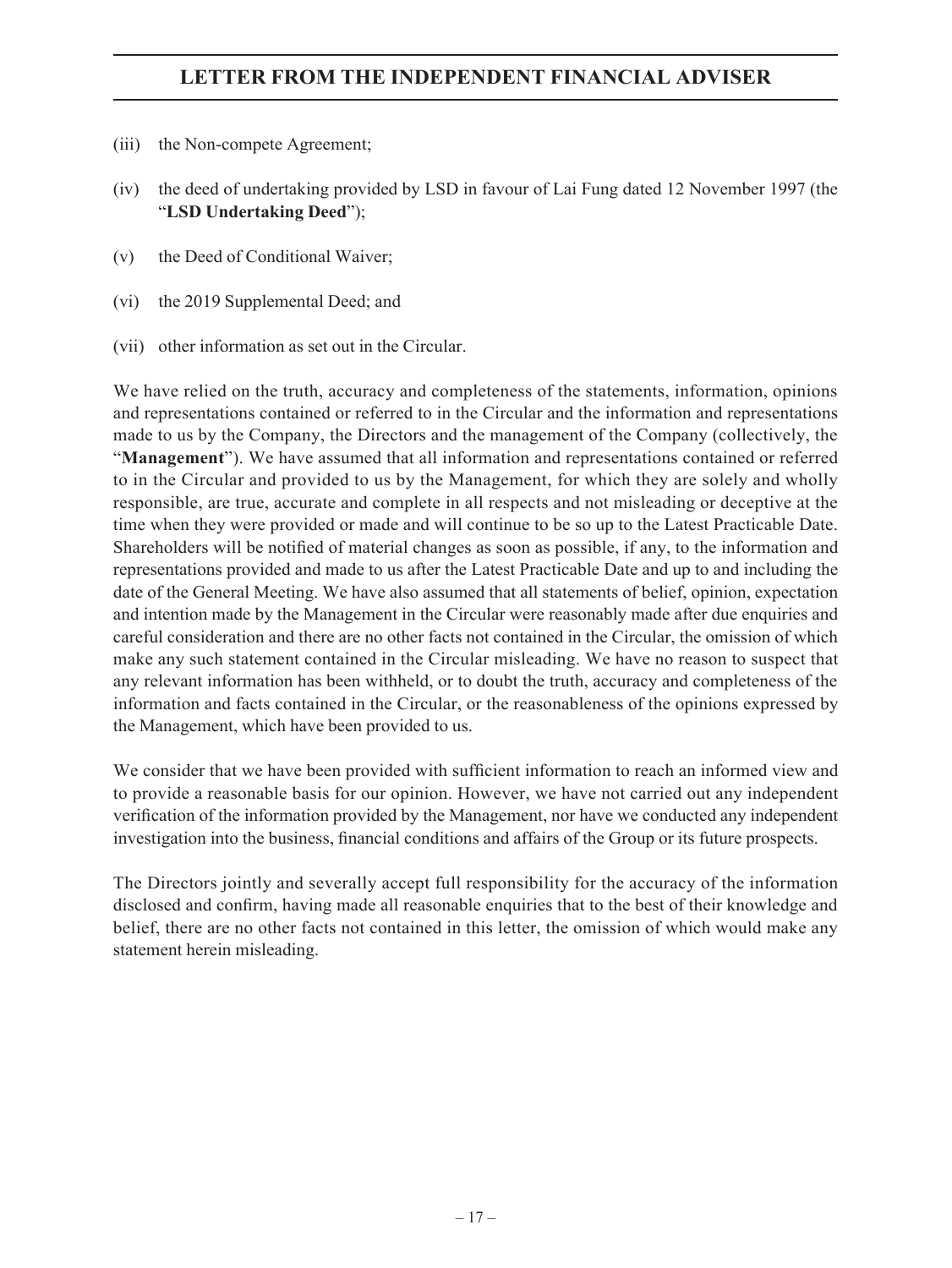This letter is issued to the Independent Board Committee and the Independent Shareholders solely in connection for their consideration of the terms of the 2019 Supplemental Deed, and except for its inclusion in the Circular, is not to be quoted or referred to, in whole or in part, nor shall this letter be used for any other purpose without our prior written consent.

## **PRINCIPAL FACTORS AND REASONS CONSIDERED**

In arriving at our opinion in respect of the 2019 Supplemental Deed, we have taken into consideration the following principal factors and reasons:

## **1. Information of the Group**

The Group is principally engaged in: (i) property development and property investment; (ii) investment in and operation of hotels and restaurants; and (iii) investment holding.

According to the 2018 Annual Report, after the implementation of the new rental focused strategy which was initiated in 2012, the Group secured eight property development and property investment projects with a total gross floor area ("**GFA**") of approximately 1.5 million square feet ("**sq. ft**.") as at 31 July 2018. Five development projects which comprise of hotel, residential and commercial are located in Hong Kong with GFA ranging from approximately 43,000 sq. ft. to approximately 580,000 sq. ft.. Three property investment projects that are office and commercial in nature are located in London, the United Kingdom with GFA ranging from approximately 20,000 sq. ft. to approximately 180,000 sq. ft..

## **2. Information of Lai Fung**

The Company owns an effective interest of approximately 21.15% in Lai Fung through two non-wholly owned subsidiaries, namely, LSD and eSun. Lai Fung was listed on the Main Board of the Stock Exchange in 1997. The principal activities of the Lai Fung Group are: (i) property development for sale and property investment for rental purposes, which comprise of serviced apartments, residential, office and commercial properties in the PRC; and (ii) development and operation of and investment in cultural, leisure, entertainment and related facilities in the PRC. It is essentially the PRC property investment and development arm of the Lai Sun Group.

As at 31 July 2018, Lai Fung maintained a rental portfolio of approximately 3.3 million sq. ft., primarily in Shanghai and Guangzhou, the PRC. Lai Fung also had an attributable GFA of approximately 495,000 sq. ft. for sale.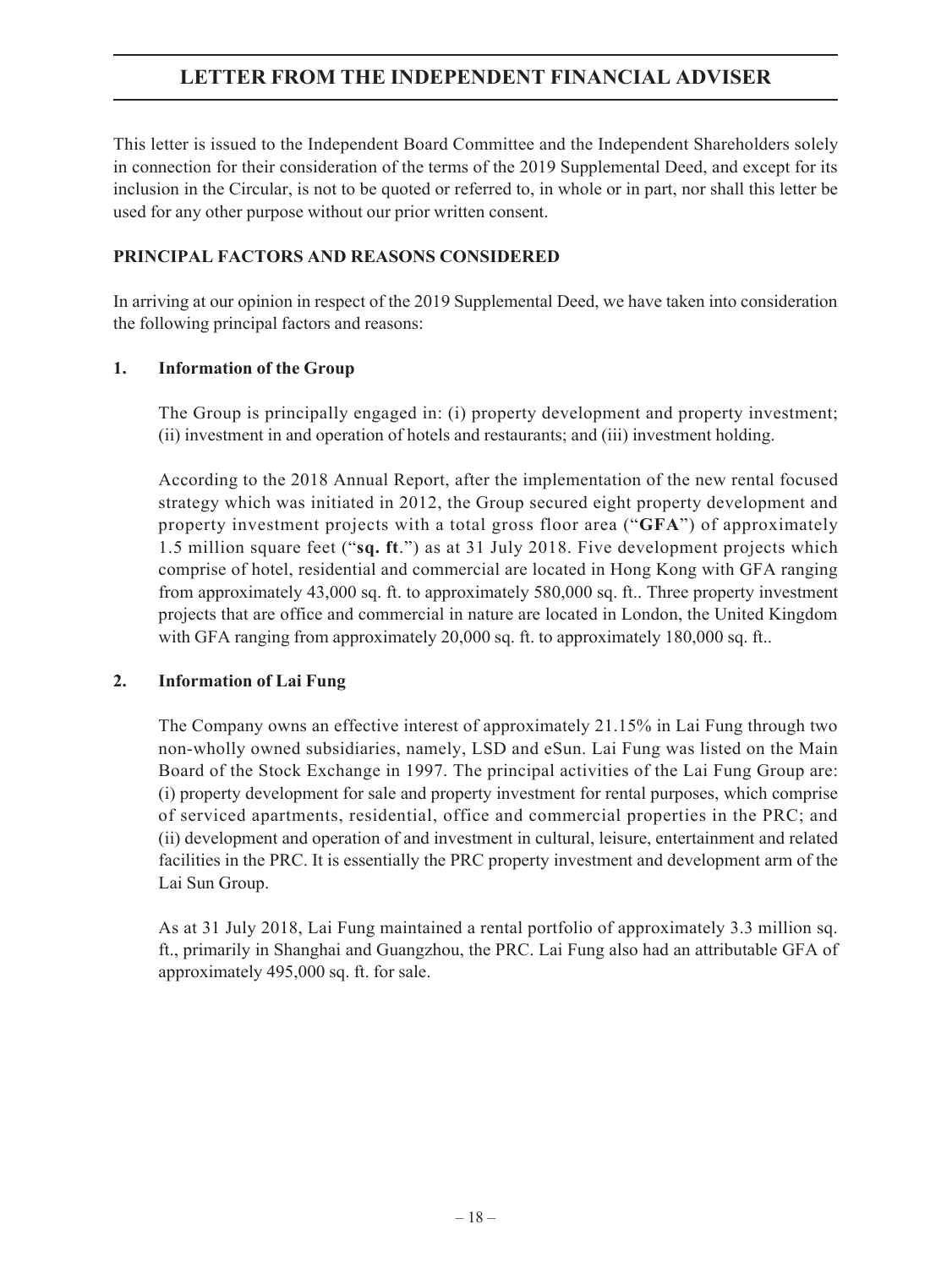## **3. Background of the Existing Undertakings and the Deed of Conditional Waiver**

### *The Existing Undertakings*

In connection with the listing of the shares of Lai Fung on the Stock Exchange in 1997, LSD and Lai Fung executed the Spin-off Agreement on 12 November 1997 and, on the same date, LSD provided the LSD Undertaking Deed, under both of which LSD has effectively undertaken (and has undertaken to procure members of the LSD Group) not to have any direct or indirect interest or otherwise be engaged (other than through the Lai Fung Group and associated companies of Lai Fung) in any PRC Property Projects and PRC Infrastructure Projects, save for their own use or occupation.

On 12 November 1997, the Company and Lai Fung also entered into the Non-compete Agreement together with Messrs. Lam and the late Mr. Lim, who was the founder of the Lai Sun Group. Pursuant to the Non-compete Agreement, the parties agreed effectively that none of Messrs. Lam, the late Mr. Lim and the Company (other than through the LSD Group, the Lai Fung Group and associated companies of Lai Fung) will (and will procure his/its respective subsidiaries, associated companies and associates, as the case may be) directly or indirectly participate in, hold any right or interest in or otherwise be involved in any PRC Property Projects or PRC Infrastructure Projects, save for their own use or occupation. However, there was no restriction on ownership of shares in any company whose shares are listed on the Stock Exchange or on any other stock exchange and which compete with Lai Fung , provided that: (i) such shares do not exceed 15% of such listed company's issued share capital; and (ii) provided further that at no time shall the Group, Messrs. Lam, the late Mr. Lim and their respective associates (whether individually or collectively) exercise control over the board of the relevant company and provided that there is at any time at least one other independent shareholder holding more shares in the relevant company than their aggregate shareholding (the "**Listed Securities Exemption**").

Please refer to the listing document of Lai Fung dated 18 November 1997 for further details on the Existing Undertakings.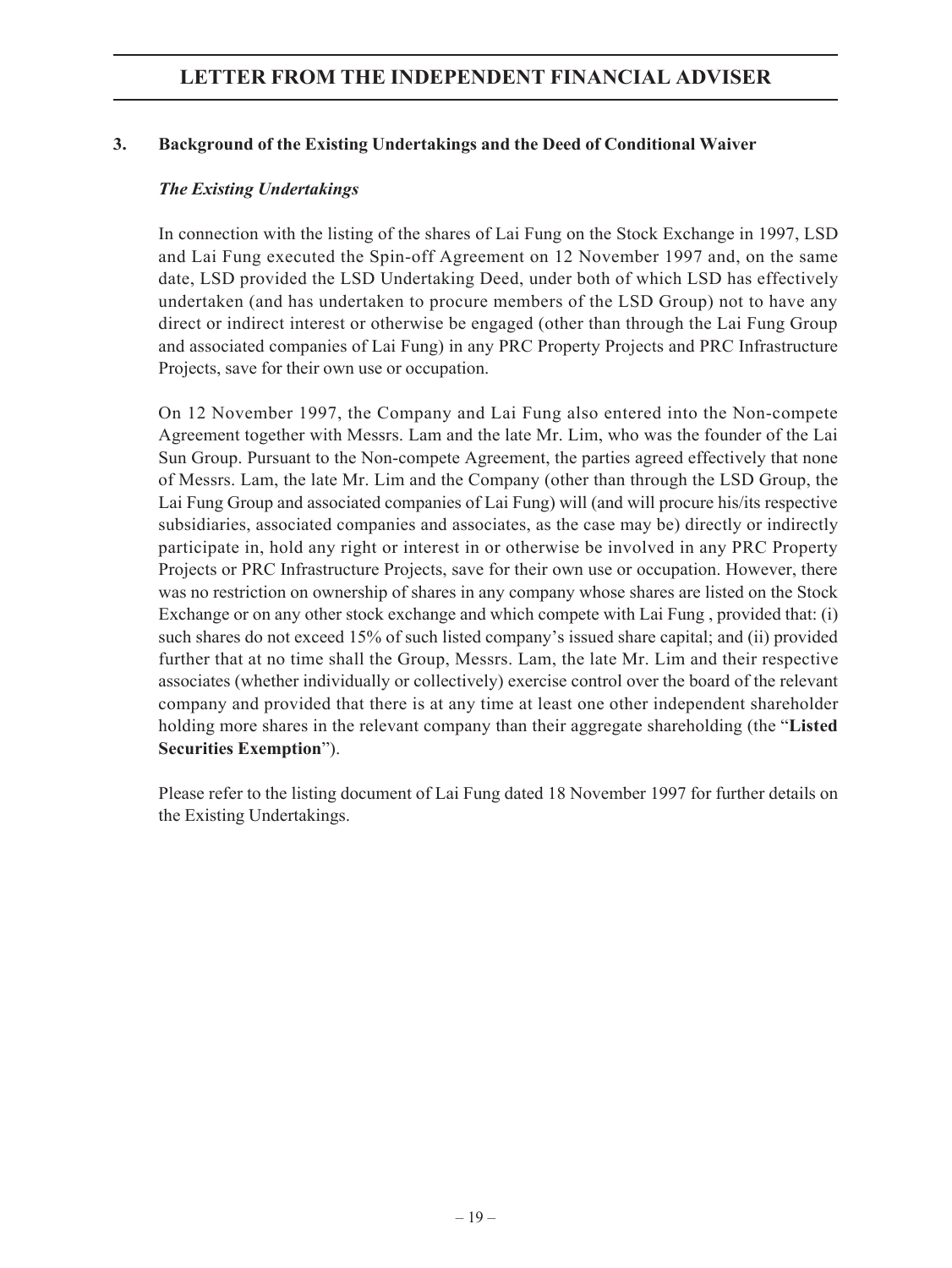## *The Deed of Conditional Waiver*

On 30 October 2012, in order to enhance the business potential available to the Lai Fung Group which may otherwise be restricted by the Existing Undertakings, Lai Fung executed the Deed of Conditional Waiver in favour of LSD and the Company, pursuant to which Lai Fung conditionally waives any claim, action, proceedings, damages or equitable remedy that it may be entitled to under the Existing Undertakings in respect of the participation by any member company of the affiliated groups (defined under the Deed of Conditional Waiver to mean the Group and the LSD Group) in any business opportunities which may otherwise be prohibited under the Existing Undertakings, subject to their compliance with the provisions of the Deed of Conditional Waiver.

Please refer to the circular of Lai Fung dated 1 December 2012 for further details on the Deed of Conditional Waiver.

## **4. The 2019 Supplemental Deed**

## *The Proposed Amendments*

Pursuant to the 2019 Supplemental Deed, notwithstanding anything contained in the Undertaking Documents and the Deed of Conditional Waiver, and to the extent not already exempted under the Undertaking Documents:

(i) in respect of LSD, there will be no restriction on ownership of or participation in any business or entity (whether structured as a body corporate, partnership, trust or any unincorporated entity carrying on business) provided that such direct or indirect ownership or participation do not exceed the higher of, (a) 15% of such entity's capital (or equivalent total investment amount) or a 15% share of its annual dividends and distributions (if any) (the "**Shareholding Threshold**"); or (b) an investment value of USD30 million (the "**Investment Value Threshold**"), provided further that: (aa) at no time shall the LSD Group exercise control (i.e. being in a position to cast a majority of the voting rights, appoint or remove a majority of the directors or otherwise dictate or dominate the decision making) of the relevant entity; and (bb) there is at any time at least one other shareholder or investor independent of the LSD Group having a larger ownership or participating interest in the relevant entity than that of the LSD Group; and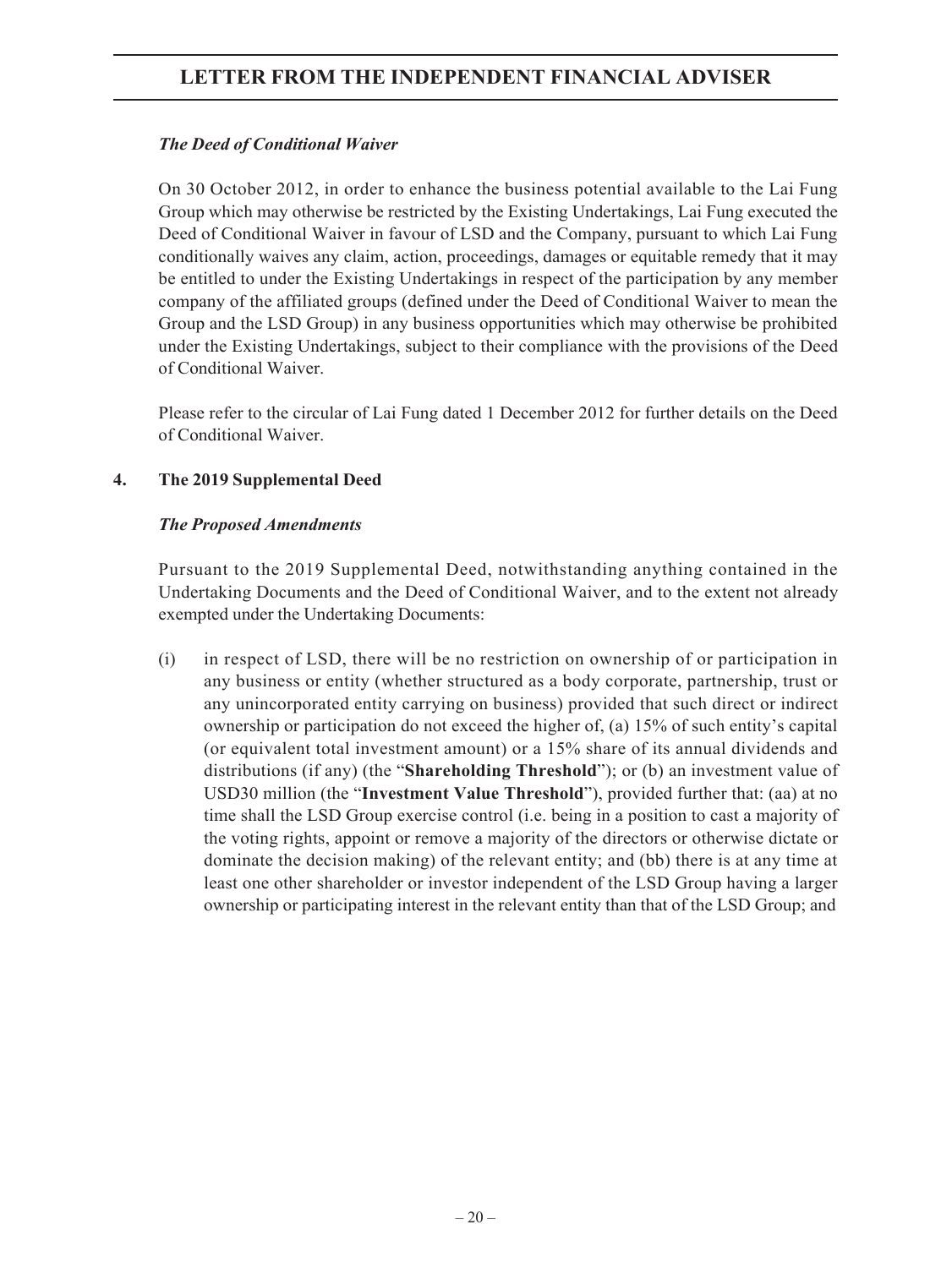(ii) in respect of the Company and the Lim Family, there will be no restriction on ownership of or participation in any business or entity (whether structured as a body corporate, partnership, trust or any unincorporated entity carrying on business) provided that such direct or indirect ownership or participation do not exceed the higher of, (a) the Shareholding Threshold; or (b) the Investment Value Threshold, provided further that (aa) at no time shall the Group and the Lim Family (whether individually or collectively) exercise control (i.e. being in a position to cast a majority of the voting rights, appoint or remove a majority of the directors or otherwise dictate or dominate the decision making) of the relevant entity; and (bb) there is at any time at least one other shareholder or investor independent of the Group and the Lim Family having a larger ownership or participating interest in the relevant entity than that of the Group and/or the Lim Family in aggregate.

The terms and conditions of the Existing Undertakings and the Deed of Conditional Waiver remain unchanged and in full force and effect save to the extent the 2019 Supplemental Deed applies.

Under the 2019 Supplemental Deed, the Company will be allowed to invest in listed and nonlisted companies whose businesses compete with Lai Fung as long as such investment does not exceed the higher of the Shareholding Threshold or the Investment Value Threshold and the conditions set out in 4(i) and 4(ii) are met.

## *Conditions Precedent*

The 2019 Supplemental Deed shall only become effective upon the following conditions precedent being fulfilled on or before 31 May 2019 (or such other date as Lai Fung may determine) and shall continue for so long as the Existing Undertakings are in effect:

- (a) the independent shareholders of Lai Fung, eSun, LSD and the Company respectively having approved the 2019 Supplemental Deed in accordance with the applicable requirements of the Listing Rules; and
- (b) any other consents, approvals or authorisations as may be required under the laws or applicable rules and regulations of governmental or regulatory authorities, including the Stock Exchange, failing which the 2019 Supplemental Deed shall lapse.

Save as disclosed above, the Company confirms that no further consents, approvals or authorisations need to be obtained under condition precedent (b) above.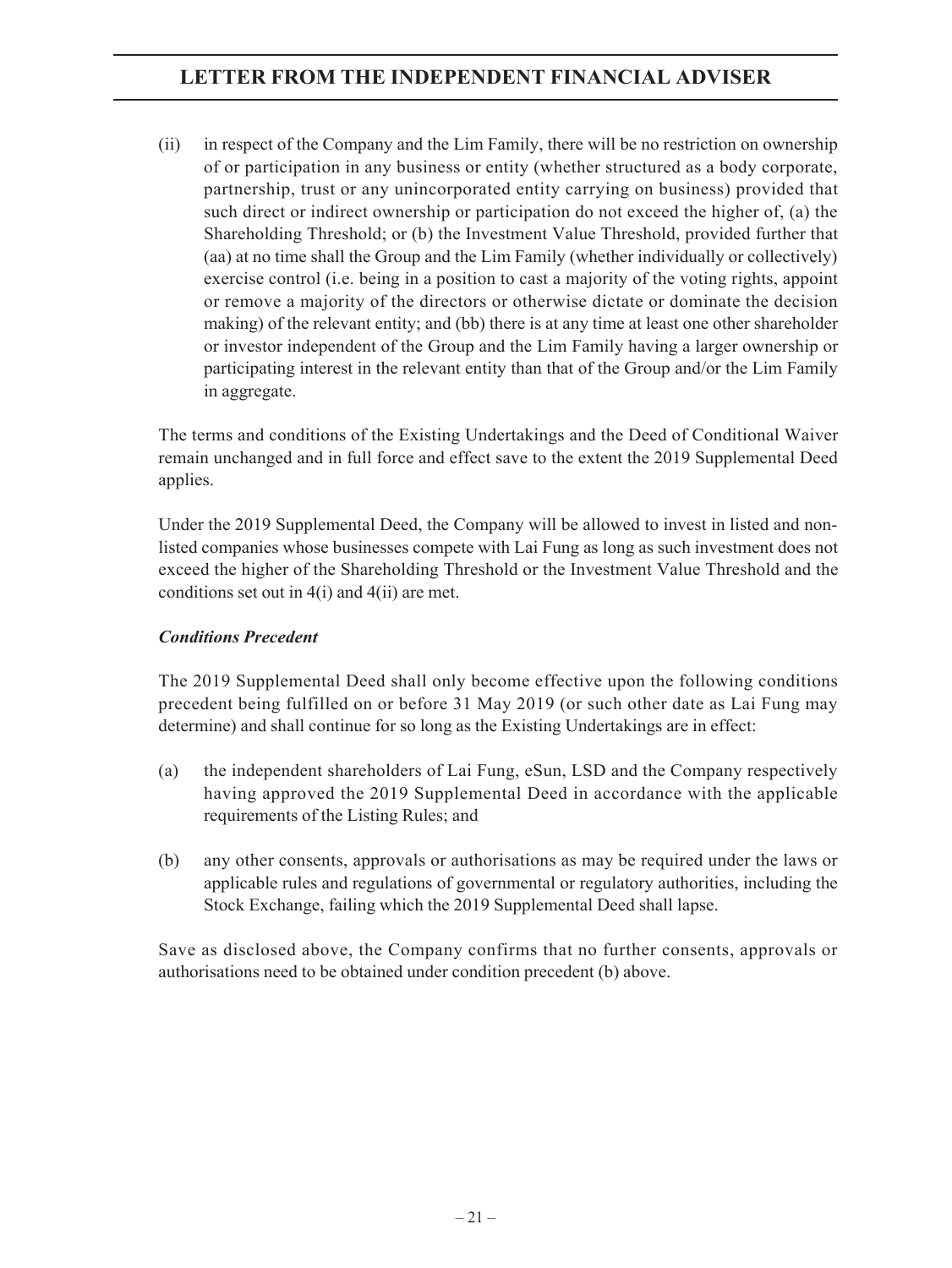## **5. Reasons for and benefits of entering into the 2019 Supplemental Deed**

As stated in the Letter from the Board, eSun and Lai Fung became full-fledged members of the Lai Sun Group after the completion of the voluntary general cash offer in respect of eSun and the unconditional mandatory general cash offer in respect of Lai Fung in August and September 2018 respectively. The Existing Undertakings were devised over two decades ago when eSun and Lai Fung were only associated companies in the Lai Sun Group. The Management perceives that under the current economic environment and market condition, the Existing Undertakings can no longer fulfill its original intention to avoid undue competition between a Hong Kong listed issuer and its controlling shareholder. While Lai Fung has been the PRC property arm of the Lai Sun Group with expertise in the ever-evolving PRC property market landscape, the Company, LSD, eSun and Lai Fung recognise the archaic nature of the Listed Securities Exemption in the face of prevailing trends. The Management is exploring the possibility to update the scope of the Listed Securities Exemption through the Proposed Amendments contemplated under the 2019 Supplemental Deed to cover both listed and unlisted securities, in order to allow for more pragmatic and flexible investment decisions to be made by the Lai Sun Group.

The Proposed Amendments would impact Lai Fung by lifting the decades-old restrictions on the Lai Sun Group (excluding the Lai Fung Group) to participate in the opportunities permitted under the 2019 Supplemental Deed which are otherwise prohibited under the Existing Undertakings, and would affect the Lai Sun Group as a whole by evening the playing field with respect to such opportunities. Under the Deed of Conditional Waiver, if for whatever reason Lai Fung does not take up or participate at all in an opportunity restricted under the Existing Undertakings, the Group and the LSD Group, being bound by the Existing Undertakings, will be prohibited from pursuing the same, which will not help shore up the image of the Lai Sun Group standing by or stepping in for Lai Fung, but will promote an image of Lai Fung being isolated from the Lai Sun Group. It is expected that a controlled and friendly participation by the greater Lai Sun Group would equip the Lai Sun Group with a strong unified front to Lai Fung's competitors to combat the fierce competition faced by Lai Fung in the PRC property market, which would be beneficial to the Group as a whole. The scope and application of the 2019 Supplemental Deed are confined such as to only permit the Group, the LSD Group and the Lim Family to participate in the relevant entities for investment returns without gaining control thereof, and the Existing Undertakings, in conjunction with the Deed of Conditional Waiver, will continue to protect the Lai Fung Group. The parties are vigilant in exploring new forms of participation for the benefit of the Company and the Lai Sun Group as a whole in an attempt to keep pace with the fast-changing market.

We are of the view that the Proposed Amendments contemplated under the 2019 Supplemental Deed aim to strike a balance between restricting undue competition among the companies within the Lai Sun Group on one hand and providing flexibility in pursuing new business opportunities by the Lai Sun Group on the other hand. Accordingly, we concur with the Management on the rationale of the Proposed Amendments.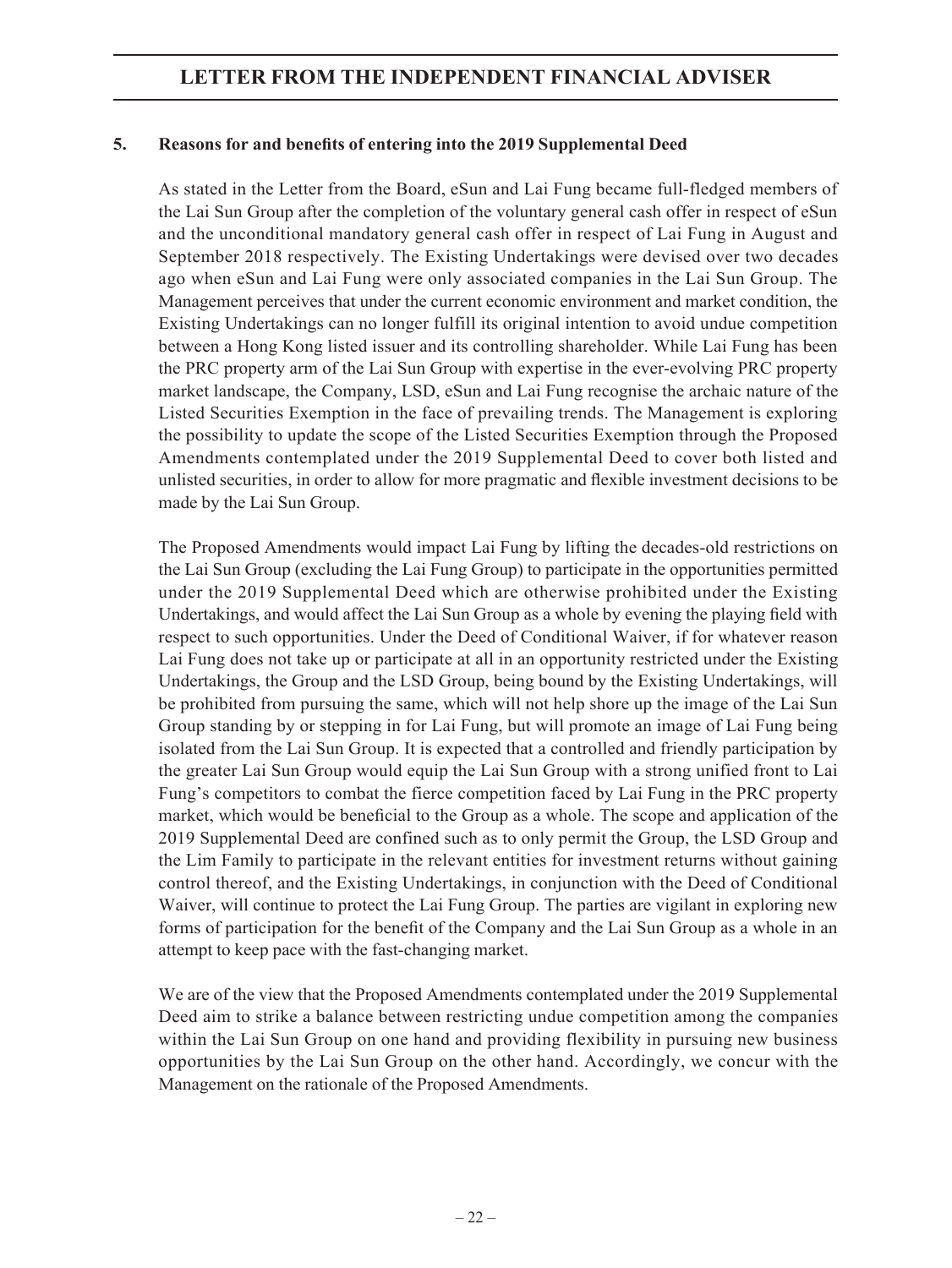## **6. Our views**

## *Facilitate business development*

As advised by the Management, the Company was compelled to abandon several potential business opportunities due to its strict compliance with the requirements under the Existing Undertakings and the Deed of Conditional Waiver. While Lai Fung has been focusing on property investment and property development in the PRC, the potential business opportunities relinquished by the Company in the past might not be taken up by Lai Fung but captured by the Lai Sun Group's competitors, which in turn would adversely affect the Lai Sun Group's competitive strength as well as its financial performance in future. We consider that the Proposed Amendments enable the Company to potentially strengthen its business development in allowing the Company to invest in both listed and non-listed companies with high growth potential, which in turn will potentially generate returns to the Shareholders. Furthermore, in the event that the investments gradually grow in size and require participation from other parties to contribute additional capital, technology or expertise, the Company can consider inviting other companies within the Lai Sun Group, such as LSD, eSun or Lai Fung, to jointly participate in the projects, resulting in sharing the financial benefits from the projects, that will improve the financial performance of the Lai Sun Group and is in the interest of the Company and the Shareholders as a whole.

## *Pragmatic and additional investment flexibility*

The Proposed Amendments open up new opportunity to the Company to invest in non-listed companies which it was not allowed to under the Existing Undertakings. In addition to the Shareholding Threshold imposed, the Proposed Amendments allows the Company to comply with the Investment Value Threshold which provides greater flexibility for the Company to explore potential business opportunities, thereby allowing the Company to acquire more than 15% of the share capital of a target company provided that the investment value does not exceed USD30 million and the conditions set out in paragraphs 4(i) and 4(ii) under the section titled "4. The 2019 Supplemental Deed" are met. Accordingly, having a larger ownership in a target company with high growth potential allows the Company to generate higher return from the investment which will be beneficial to the Company and the Shareholders as a whole.

It should be noted that pursuant to the 2019 Supplemental Deed, in respect of any intended participation in or acquisition of rights or interest in PRC properties, the Company should consider whether it is allowed to invest under the revised exemption following the 2019 Supplemental Deed. If it does not fall under the revised exemption, the Company can still consider the investment provided it complies with the requirements under the Deed of Conditional Waiver. As a result, the 2019 Supplemental Deed affords an additional avenue for the Company to consider investments which it was not allowed under the Existing Undertakings.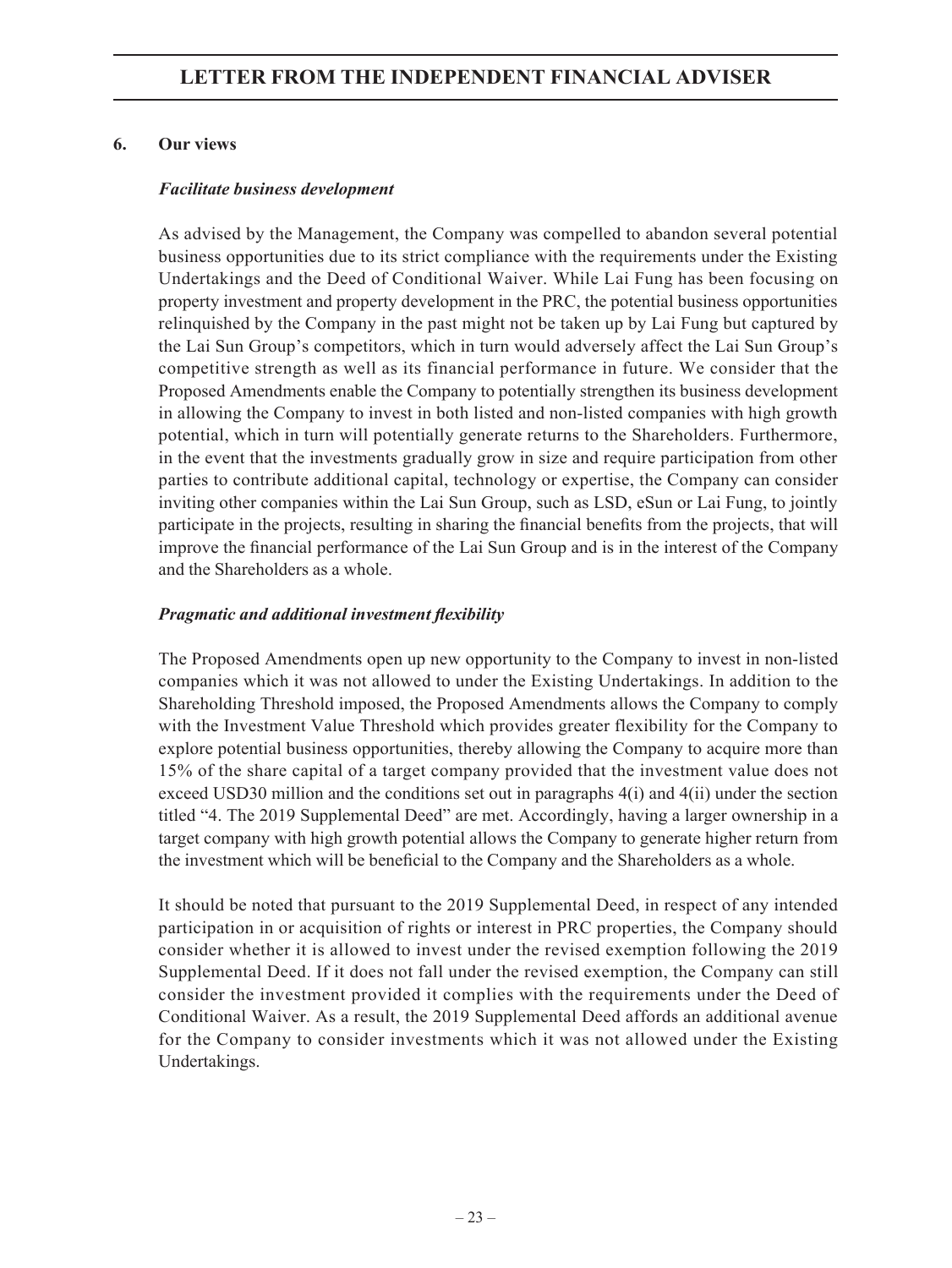## *Potential return from its subsidiaries*

The Existing Undertakings also prohibit LSD and members of the LSD Group from having any direct or indirect interest or otherwise be engaged (other than through the Lai Fung Group) in any PRC Property Projects or PRC Infrastructure Projects. Pursuant to the 2019 Supplemental Deed, LSD and member companies of the LSD Group, being subsidiaries of the Company, will be provided with more flexibility in perusing new investment opportunities in both listed and non-listed companies which compete with Lai Fung as long as the investment does not exceed the higher of the Shareholding Threshold or the Investment Value Threshold and other conditions are met. It enables the LSD Group to potentially capture higher return from investing in new investment opportunities which they are not allowed to invest under the Existing Undertakings. As LSD is a subsidiary of the Company, the financial performance of LSD and its subsidiaries will be consolidated into the financial statements of the Company. Therefore we consider that the 2019 Supplemental Deed will facilitate LSD and its subsidiaries to potentially increase their earnings which in turn will enhance the financial performance of the Lai Sun Group as a whole.

## *Market practice*

As set out in the Letter from the Board, the Existing Undertakings was provided by the controlling shareholders over 20 years ago. The practice in Hong Kong in connection with managing competition between a Hong Kong listed issuer and its controlling shareholder(s) has been evolving ever since. At present, it is not uncommon that a controlling shareholder of a company whose shares are listed on the Stock Exchange is permitted, under the noncompetition arrangement between itself and the listed issuer, to pursue potential business opportunities even in the competing business as that of the listed issuer after certain procedures are followed and certain conditions are satisfied.

Accordingly, we have, on a best effort basis, reviewed the terms of deed of non-competition as disclosed in the prospectuses of recent newly listed companies on the Stock Exchange for the past 6 months prior to and including the date of the announcement of the Company dated 8 March 2019 (the "**Comparison Period**"), to understand the latest trend of the market practice of allowing the controlling shareholders of listed issuers to invest in both listed and non-listed companies which compete with the listed issuer, so long as certain conditions and restriction are met. On this basis, we have identified 9 comparable companies (the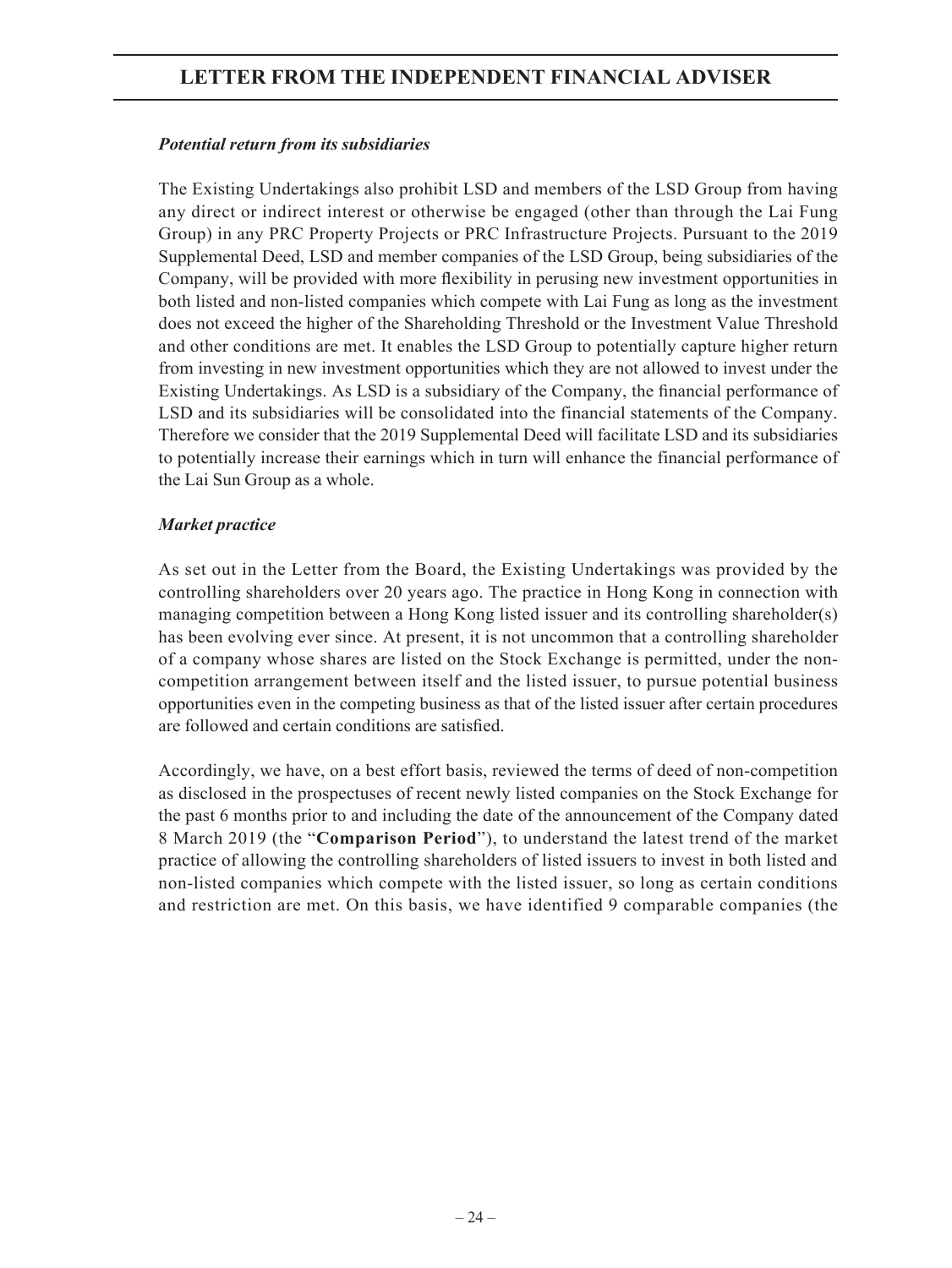"**Comparable Issues**") which contain provisions that allow its controlling shareholders to invest in both listed and non-listed companies which compete with the listed issuer subject to certain threshold imposed. As the Comparable Issues reflect the latest market practice, we consider, to the best of our knowledge and ability, that the Comparable Issues are exhaustive, fair and indicative in assessing if the Proposed Amendments are in line with the latest market practice, details of which are set out below:

| Date of prospectus | <b>Stock code</b> | <b>Company name</b>                               |
|--------------------|-------------------|---------------------------------------------------|
| 27/2/2019          | 1891.HK           | Heng Hup Holdings Limited                         |
| 26/2/2019          | 1158.HK           | Zhejiang New Cenury Hotel<br>Management Co., Ltd. |
| 14/2/2019          | 2019.HK           | Dexin China Holdings<br>Company Limited           |
| 14/12/2018         | 1759.HK           | Sino Gas Holdings Group Limited                   |
| 10/12/2018         | 2892.HK           | Million Cities Holdings Limited                   |
| 26/11/2018         | 2168.HK           | Kaisa Property Holdings Limited                   |
| 24/10/2018         | 1755.HK           | Xinchengyue Holdings Limited                      |
| 28/9/2018          | 3990.HK           | Midea Real Estate Holdings Limited                |
| 28/9/2018          | 6111.HK           | Dafa Properties Group Limited                     |

From the above, we noted that it is not uncommon to have the mechanism similar to the Proposed Amendments for which the relevant controlling shareholders are allowed to invest in both listed and non-listed companies which compete with the listed issuer so long as certain conditions and restriction are met.

Based on the above analysis, we are of the view that the Proposed Amendments contemplated under the 2019 Supplemental Deed are on normal commercial terms, fair and reasonable as far as the Company and the Independent Shareholders are concerned.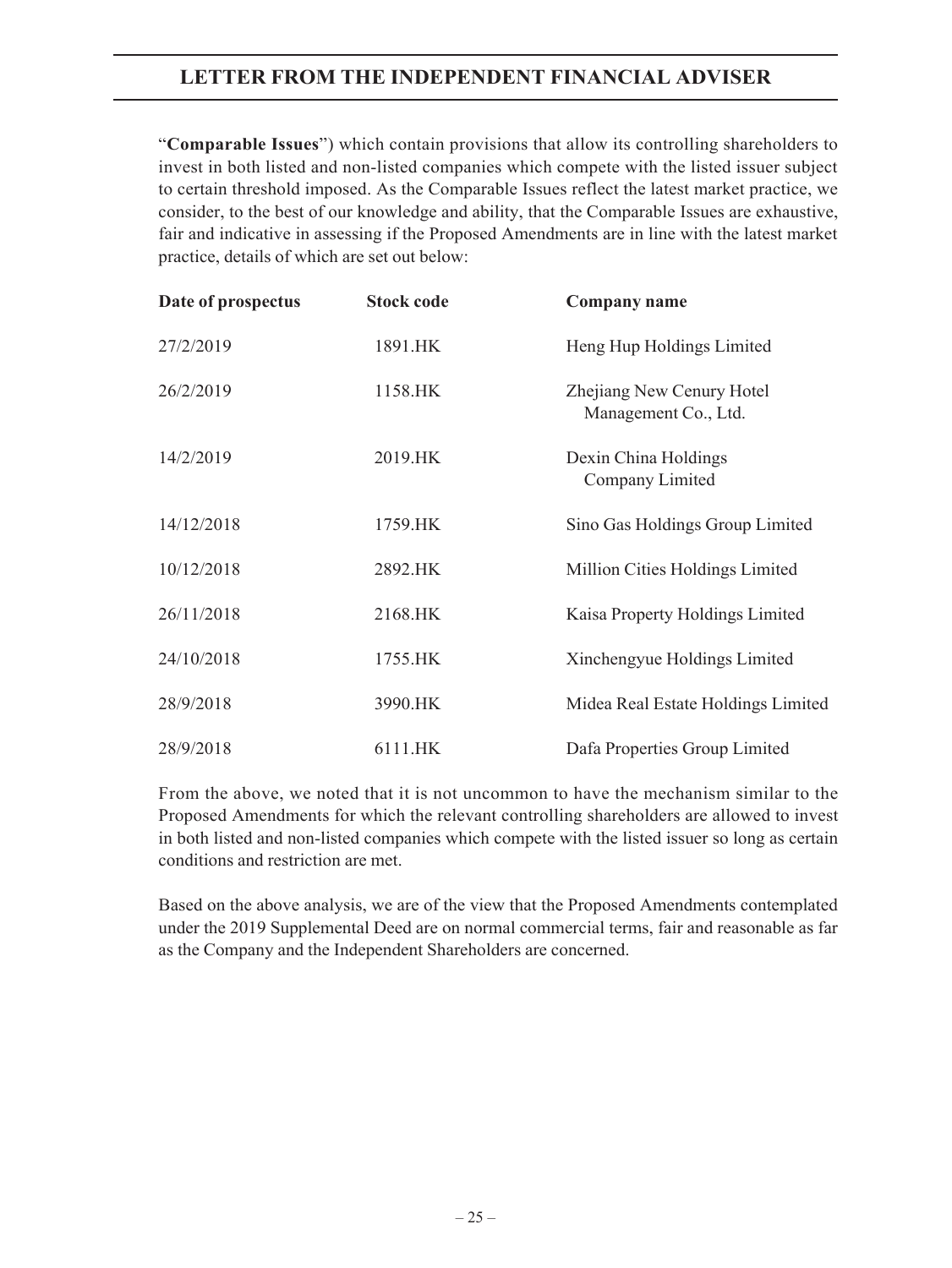### **RECOMMENDATION**

In view of the above and having considered in particular that:

- (a) the 2019 Supplemental Deed allow the Company to invest in both private and listed companies which will facilitate the Company to expand its business;
- (b) the inclusion of the Investment Value Threshold in the Proposed Amendments enables the Company to invest in companies for more than 15% of the share capital (provided other conditions are met) which will potentially increases the Company's profit sharing in those companies;
- (c) the 2019 Supplemental Deed relax the investment restrictions for the listed subsidiaries of the Company to make their investments, which in turn may enhance the financial performance of the Lai Sun Group as a whole; and
- (d) it is not uncommon in the market to have the mechanism similar to the Proposed Amendments,

we are of the view that although the 2019 Supplemental Deed is not in the ordinary and usual course of business of the Group, the terms of the 2019 Supplemental Deed are on normal commercial terms, fair and reasonable so far as the Independent Shareholders are concerned and in the interests of the Company and the Shareholders as a whole. We therefore advise the Independent Board Committee to recommend, and we ourselves recommend, the Independent Shareholders to vote in favour of the resolution approving the 2019 Supplemental Deed proposed at the General Meeting.

> Yours faithfully, For and on behalf of **Opus Capital Limited Zhang Wenwen** *Director*

*Ms. Zhang Wenwen is the Director of Opus Capital and is licensed under the SFO as a Responsible Officer to conduct Type 1 (dealing in securities) and Type 6 (advising on corporate finance) regulated activities. Ms. Zhang has participated in and completed various financial advisory and independent financial advisory transactions.*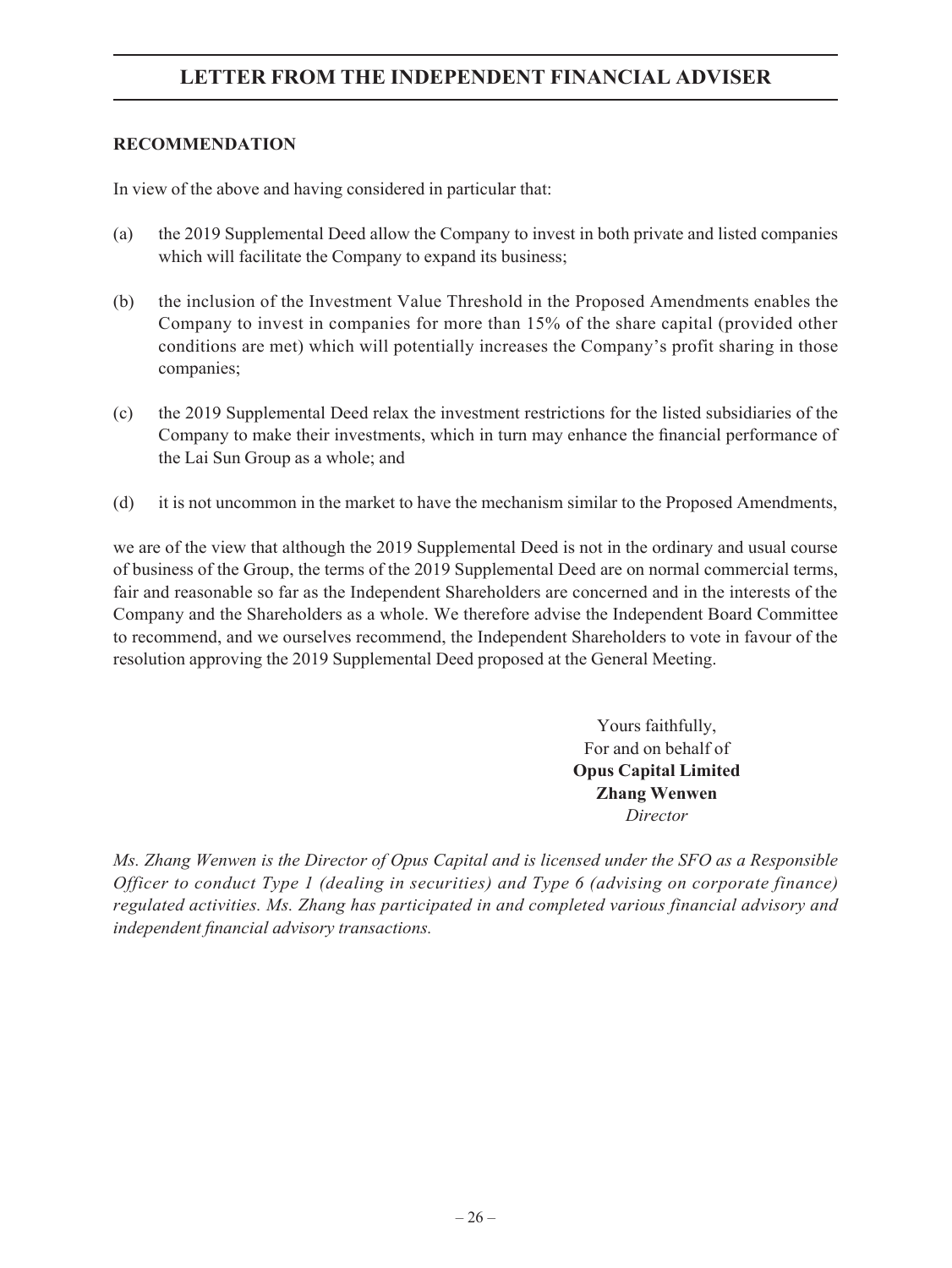## **1. RESPONSIBILITY STATEMENT**

This circular, for which the Directors collectively and individually accept full responsibility, includes particulars given in compliance with the Listing Rules for the purpose of giving information with regard to the Company. The Directors, having made all reasonable enquiries, confirm that to the best of their knowledge and belief, the information contained in this circular is accurate and complete in all material respects and not misleading or deceptive, and there are no other matters the omission of which would make any statement herein or this circular misleading.

## **2. DISCLOSURE OF INTERESTS**

## **Directors' and chief executive's interests and short positions in the Shares, underlying Shares and debentures of the Company or its associated corporations**

As at the Latest Practicable Date, the interests and short positions of the Directors and the chief executive of the Company in the Shares, underlying Shares and debentures of the Company or any of its associated corporations (within the meaning of Part XV of the SFO) which are required to be (a) notified to the Company and the Stock Exchange pursuant to Divisions 7 and 8 of Part XV of the SFO (including interests and short positions, if any, which they were taken or deemed to have under such provisions of the SFO); or (b) as recorded in the register required to be kept by the Company pursuant to Section 352 of the SFO ("**Register of Directors and Chief Executive**"); or (c) as otherwise notified to the Company and the Stock Exchange pursuant to the Code of Practice for Securities Transactions by Directors and Designated Employees adopted by the Company ("**Securities Code**") on terms no less exacting than the required standard set out in the Model Code for Securities Transactions by Directors of the Listed Issuers contained in Appendix 10 to the Listing Rules; or (d) as known by the Directors were as follows: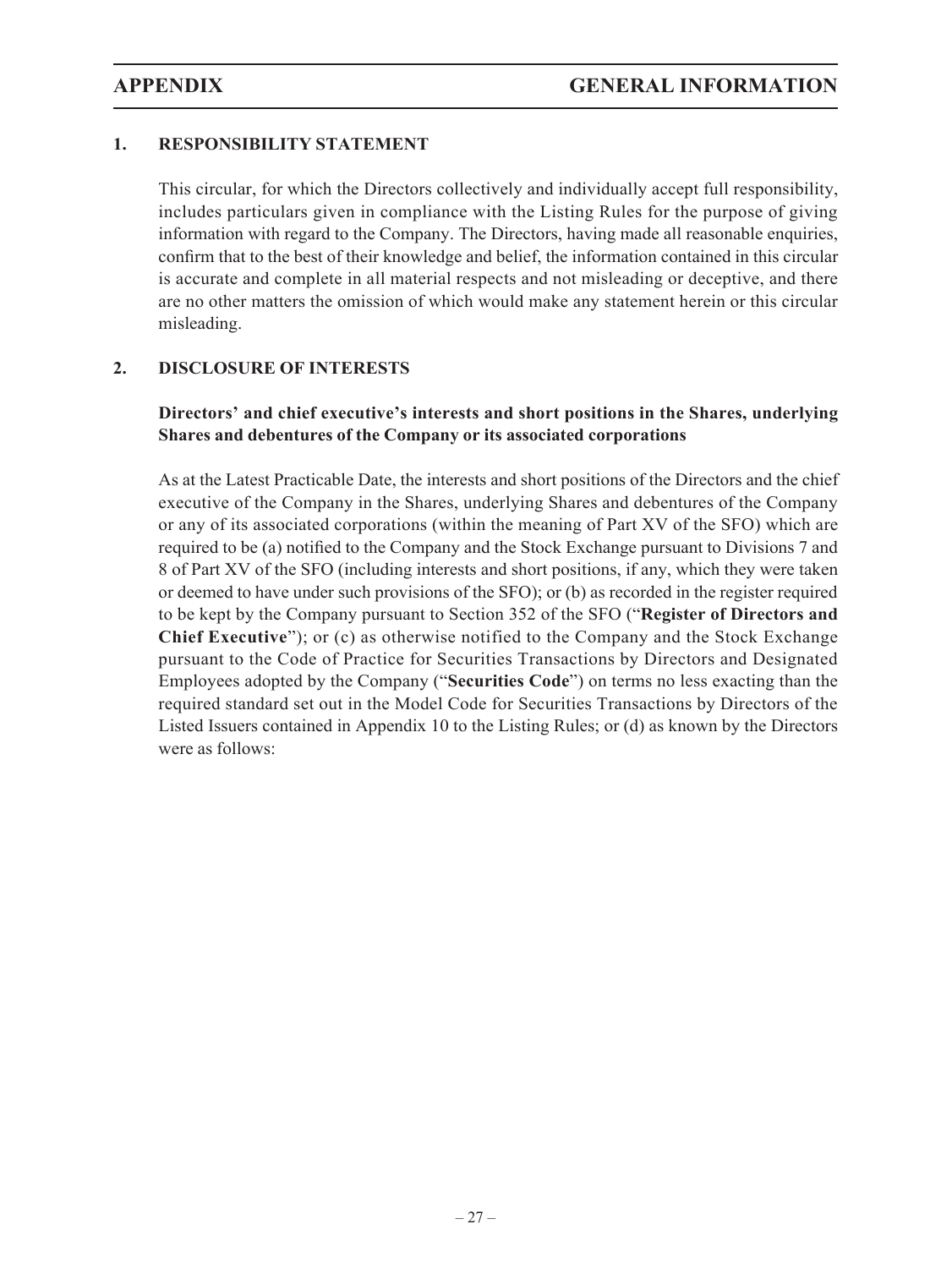#### **(A) The Company**

| Name of<br><b>Director</b>                               | Capacity                                                    | Personal<br>interests     | Corporate<br>interests  | <b>Other</b><br>interests     | <i>interests</i> | Approximate<br>% of total<br>Total interests to total<br>issued Shares |
|----------------------------------------------------------|-------------------------------------------------------------|---------------------------|-------------------------|-------------------------------|------------------|------------------------------------------------------------------------|
| Dr. Peter Lam<br>(Note $12$ )                            | Beneficial owner/<br>Owner of<br>controlled<br>corporations | 48,441,476<br>(Note 9)    | 113,891,650<br>(Note 1) | 708,575<br>(Notes $3,687$ )   | 163,041,701      | 42.17%                                                                 |
| Dr. KM Lam                                               | Beneficial owner                                            | 1,013,879<br>(Note $10$ ) | Nil                     | Nil                           | 1,013,879        | 0.26%                                                                  |
| Mr. Chew Fook Aun                                        | Beneficial owner/<br>Owner of<br>controlled<br>corporations | Nil                       | 202,422<br>(Note 8)     | 3,819,204<br>(Notes $4,6$ &7) | 4,021,626        | 1.04%                                                                  |
| Madam U Po Chu<br>(Note $12$ )                           | Beneficial owner                                            | 825,525                   | Nil                     | Nil                           | 825,525          | 0.21%                                                                  |
| Mr. Lam Hau Yin, Lester Beneficial owner<br>(Note $12$ ) |                                                             | 12,366,937<br>(Note 11)   | Nil                     | 7,571,626<br>(Notes $5,687$ ) | 19,938,563       | 5.16%                                                                  |

#### **Long positions in Shares and underlying Shares**

*Notes:*

*1. On 15 August 2017, the Company implemented a share consolidation on the basis that every five (5) issued shares in the share capital of the Company were consolidated into one (1) consolidated share in the share capital of the Company ("Share Consolidation").*

*On 21 December 2018, the Shareholders approved a final dividend of HK\$0.074 per Share payable in cash with a scrip dividend alternative ("Scrip Dividend Scheme") for the year ended 31 July 2018.*

*On 13 February 2019, the Company allotted and issued 1,467,165 new ordinary shares ("Scrip Shares") pursuant to its Scrip dividend Scheme in relation to the final dividend for the year ended 31 July 2018, increasing the total number of issued Shares from 385,137,657 to 386,604,822.*

*On 13 February 2019, Wisdoman Limited has elected to receive a total of 764,373 Scrip Shares in lieu of cash dividend pursuant to the Scrip Dividend Scheme of the Company, increasing Wisdoman Limited's interests in the Company from 113,127,277 Shares to 113,891,650 Shares. As such, Dr. Peter Lam was deemed to be interested in 113,891,650 Shares (representing approximately 29.46% of the Company's issued share capital) by virtue of his 100% interest in the issued share capital of Wisdoman Limited which directly owned 113,891,650 Shares.*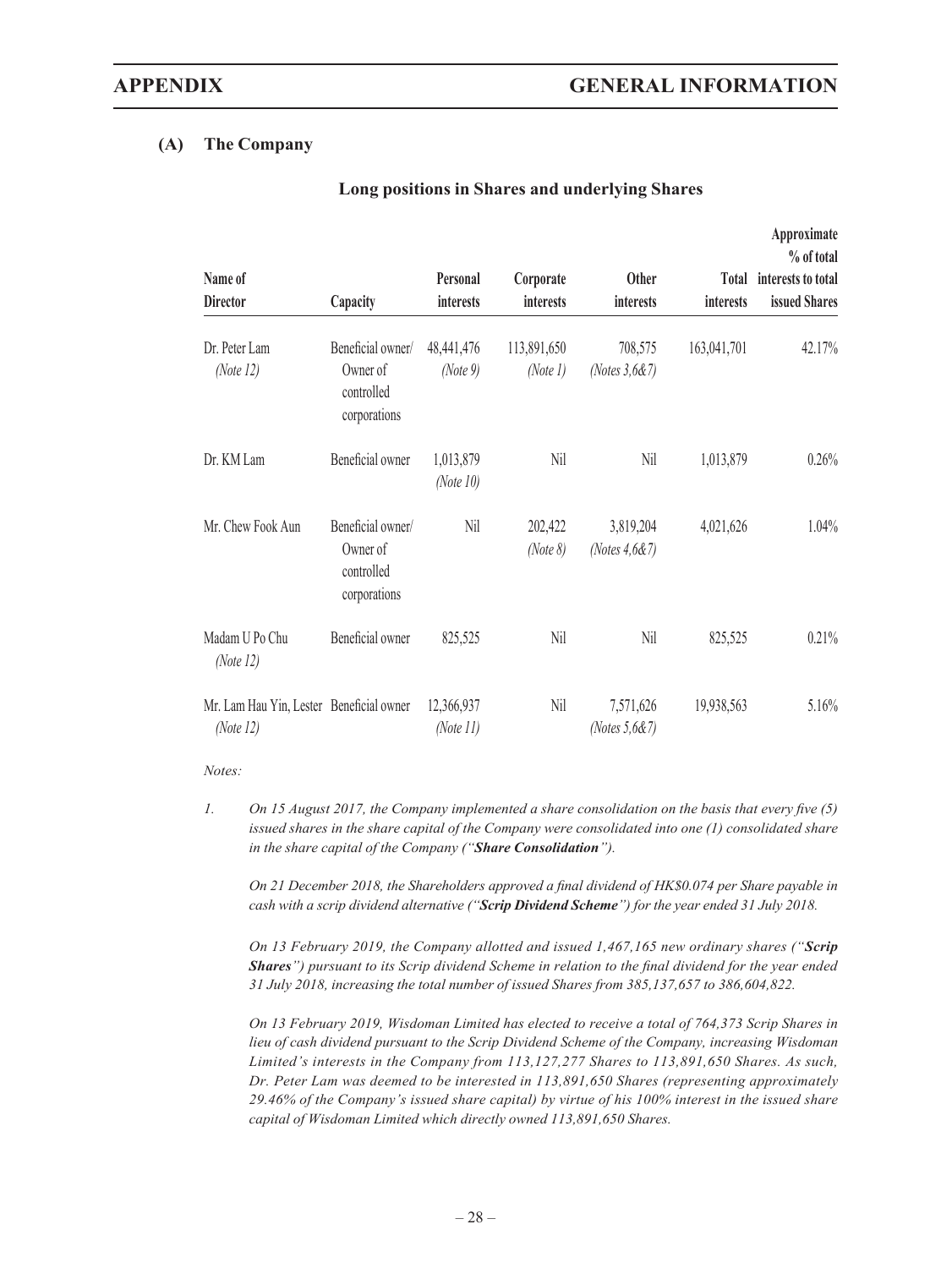- *2. At the annual general meeting of the Company held on 11 December 2015, the Shareholders approved the adoption of a new share option scheme ("2015 Share Option Scheme") and termination of the share option scheme adopted by the Company on 22 December 2006 ("2006 Share Option Scheme"). Upon the termination of the 2006 Share Option Scheme, no further options can be granted thereunder but the subsisting options granted prior to the termination will continue to be valid and exercisable in accordance with the terms of the 2006 Share Option Scheme.*
- *3. A share option comprising a total of 1,617,423 underlying Shares had been granted to Dr. Peter Lam under the 2006 Share Option Scheme at an exercise price of HK\$1.41 per Share on 18 January 2013 and is exercisable during the period from 18 January 2013 to 17 January 2023.*

*A share option comprising a total of 1,666,666 underlying Shares had been granted to Dr. Peter Lam under the 2015 Share Option Scheme at an exercise price of HK\$3.00 per Share on 19 June 2017 and is exercisable during the period from 19 June 2017 to 18 June 2027.*

*4. A share option comprising a total of 16,174,234 underlying Shares had been granted to Mr. Chew Fook Aun under the 2006 Share Option Scheme at an exercise price of HK\$0.582 per Share on 5 June 2012 and is exercisable during the period from 5 June 2012 to 4 June 2022.*

*Mr. Chew Fook Aun does not hold any share options in the Company under the 2006 Share Option Scheme after a share option comprising a total of 8,012,111 underlying Shares were exercised by him on 1 November 2016.*

*A share option comprising a total of 19,096,022 underlying Shares had been granted to Mr. Chew Fook Aun under the 2015 Share Option Scheme at an exercise price of HK\$3.00 per Share on 19 June 2017 and is exercisable during the period from 19 June 2017 to 18 June 2027.*

*5. A share option comprising a total of 16,174,234 underlying Shares had been granted to Mr. Lam Hau Yin, Lester under the 2006 Share Option Scheme at an exercise price of HK\$1.41 per Share on 18 January 2013 and is exercisable during the period from 18 January 2013 to 17 January 2023.*

*A share option comprising a total of 19,096,022 underlying Shares had been granted to Mr. Lam Hau Yin, Lester under the 2015 Share Option Scheme at an exercise price of HK\$3.00 per Share on 19 June 2017 and is exercisable during the period from 19 June 2017 to 18 June 2027.*

*6. On 7 February 2014, the exercise price of and the number of Shares entitled to be subscribed for under the outstanding share options have been adjusted in the following manner following the completion of rights issue of the Company:*

| <b>Name of Director</b> | Number of<br>underlying Shares<br>comprised in<br>share options before<br>the rights issue | <i>Exercise price</i><br>per Share prior to<br>the rights issue<br>HK\$ | <b>Adjusted number of</b><br>underlying Shares<br>comprised in<br>share options after<br>the rights issue | <b>Adjusted</b><br>exercise price<br>per Share after<br>the rights issue<br><b>HKS</b> |
|-------------------------|--------------------------------------------------------------------------------------------|-------------------------------------------------------------------------|-----------------------------------------------------------------------------------------------------------|----------------------------------------------------------------------------------------|
| Dr. Peter Lam           | 1,617,423                                                                                  | 1.41                                                                    | 1,876,211                                                                                                 | 1.21                                                                                   |
| Mr. Chew Fook Aun       | 16,174,234                                                                                 | 0.582                                                                   | 18,762,111                                                                                                | 0.501                                                                                  |
| Mr. Lam Hau Yin, Lester | 16,174,234                                                                                 | 1.41                                                                    | 18,762,111                                                                                                | 1.21                                                                                   |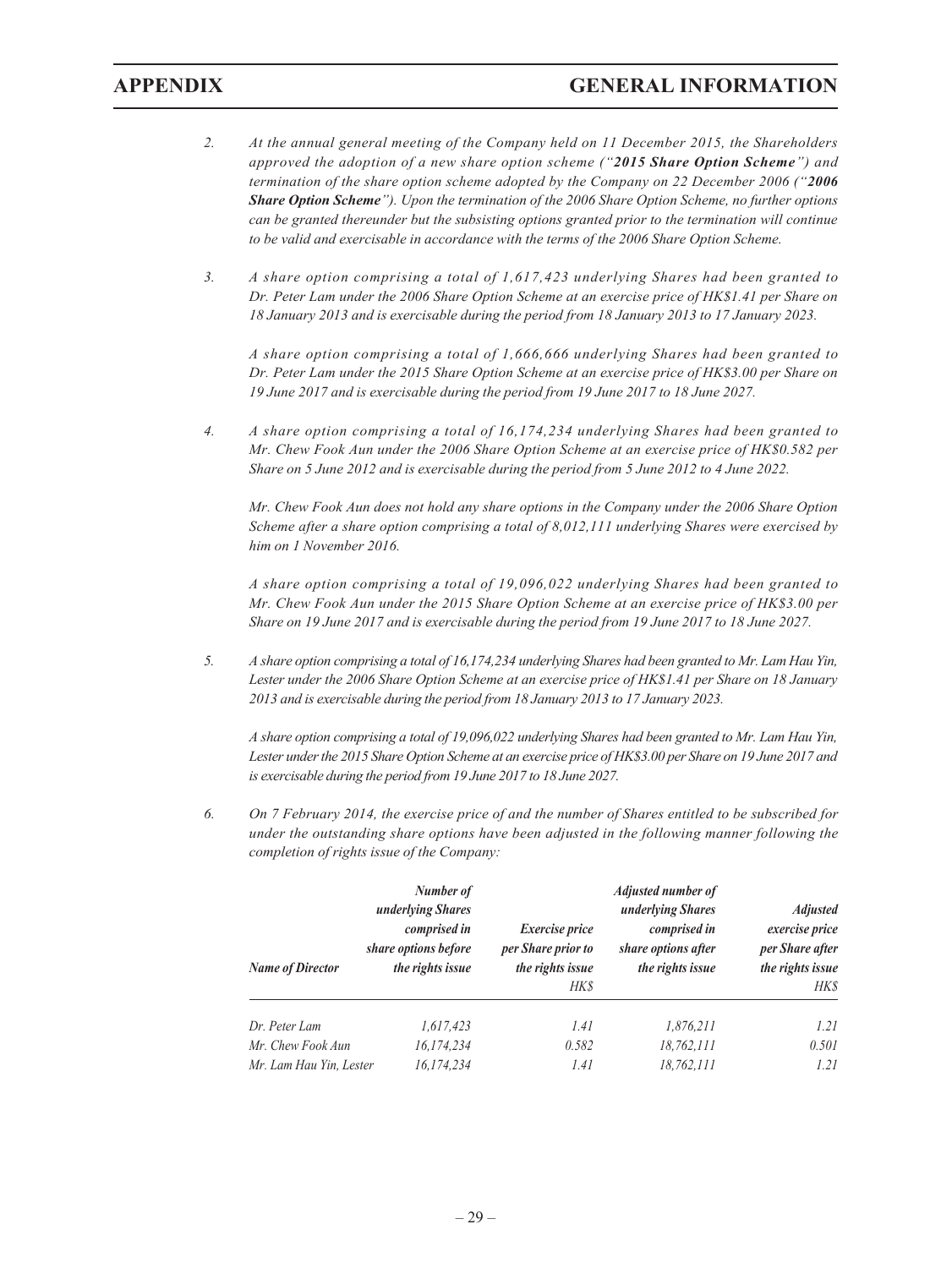*7. On 15 August 2017, the exercise price and the number of Shares entitled to be subscribed for under the outstanding share options have been adjusted in the following manner following the completion of the Share Consolidation:*

| <b>Name of Director</b> | Number of<br>underlying Shares<br>comprised in<br>share options<br>before the Share<br><b>Consolidation</b> | Exercise price<br>per Share<br><i>prior to</i><br>the Share<br><b>Consolidation</b><br>HK\$ | Adjusted number of<br>underlying Shares<br>comprised in<br>share options<br>after the Share<br><b>Consolidation</b> | <b>Adjusted</b><br>exercise price<br>per Share<br>after the Share<br><b>Consolidation</b><br>HK\$ |
|-------------------------|-------------------------------------------------------------------------------------------------------------|---------------------------------------------------------------------------------------------|---------------------------------------------------------------------------------------------------------------------|---------------------------------------------------------------------------------------------------|
| Dr. Peter Lam           | 1,876,211                                                                                                   | 1.21                                                                                        | 375,242                                                                                                             | 6.05                                                                                              |
| Dr. Peter Lam           | 1.666.666                                                                                                   | 3.00                                                                                        | 333.333                                                                                                             | 15.00                                                                                             |
| Mr. Chew Fook Aun       | 19.096.022                                                                                                  | 3.00                                                                                        | 3.819.204                                                                                                           | 15.00                                                                                             |
| Mr. Lam Hau Yin, Lester | 18,762,111                                                                                                  | 1.21                                                                                        | 3,752,422                                                                                                           | 6.05                                                                                              |
| Mr. Lam Hau Yin, Lester | 19.096.022                                                                                                  | 3.00                                                                                        | 3.819.204                                                                                                           | 15.00                                                                                             |

- *8. Mr. Chew Fook Aun was deemed to be interested in 202,422 Shares (representing 0.05% of the Company's issued share capital) by virtue of his 100% interest in the issued share capital of The Orchid Growers Association Limited which directly owned 202,422 Shares.*
- *9. On 13 February 2019, Dr. Peter Lam has elected to receive a total of 325,110 Scrip Shares in lieu of cash dividend pursuant to the Scrip Dividend Scheme of the Company, increasing his interests in the Company from 48,116,366 Shares to 48,441,476 Shares.*
- *10. On 13 February 2019, Dr. KM Lam has elected to receive a total of 6,804 Scrip Shares in lieu of cash dividend pursuant to the Scrip Dividend Scheme of the Company, increasing his interests in the Company from 1,007,075 Shares to 1,013,879 Shares.*
- *11. On 13 February 2019, Mr. Lam Hau Yin, Lester has elected to receive a total of 82,999 Scrip Shares in lieu of cash dividend pursuant to the Scrip Dividend Scheme of the Company, increasing his interests in the Company from 12,283,938 Shares to 12,366,937 Shares.*
- *12. Dr. Peter Lam, Madam U Po Chu and Mr. Lam Hau Yin, Lester are the directors of Wisdoman Limited.*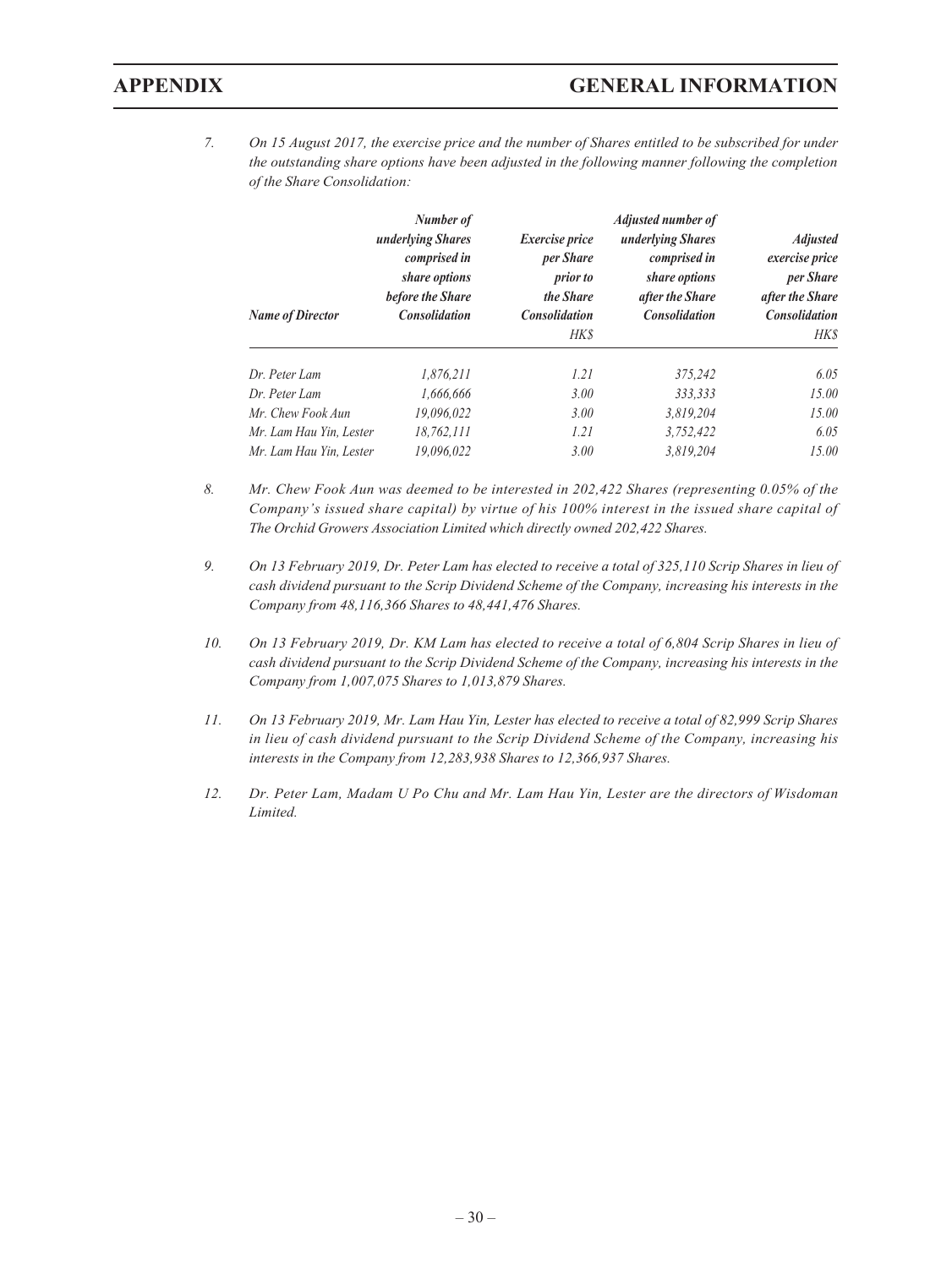#### **(B) The Company's associated corporations**

#### *(i) LSD — a subsidiary of the Company*

### **Long positions in the ordinary shares of LSD ("LSD Shares") and underlying LSD Shares**

| <b>Name of Director</b>    | Capacity                                                    | Personal<br>interests | Corporate<br><i>interests</i> | <b>Other</b><br><i>interests</i> | Total<br>interests | Approximate<br>% of total<br>interests<br>to total issued<br><b>LSD</b> Shares |
|----------------------------|-------------------------------------------------------------|-----------------------|-------------------------------|----------------------------------|--------------------|--------------------------------------------------------------------------------|
| Dr. Peter Lam              | Beneficial owner/<br>Owner of<br>controlled<br>corporations | 429,232<br>(Note 1)   | 340,023,572<br>(Note 1)       | 417,308<br>(Notes $3,687$ )      | 340,870,112        | 56.21%                                                                         |
| Mr. Chew Fook Aun          | Beneficial owner/<br>Owner of<br>controlled<br>corporations | Nil                   | 400,000<br>(Note 8)           | 3,773,081<br>(Notes $4,6$ &7)    | 4,173,081          | 0.69%                                                                          |
| Madam U Po Chu<br>(Note 9) | Beneficial owner                                            | 26,919<br>(Note 9)    | Nil                           | Nil                              | 26,919             | 0.01%                                                                          |
| Mr. Lam Hau Yin, Lester    | Beneficial owner                                            | Nil                   | Nil                           | 4,173,081<br>(Notes $5,687$ )    | 4,173,081          | 0.69%                                                                          |

#### *Notes:*

*1. The Company and two of its wholly-owned subsidiaries, namely Joy Mind Limited and Zimba International Limited, beneficially owned in aggregate 340,023,572 LSD Shares, representing approximately 56.07% of the issued share capital of LSD. As such, Dr. Peter Lam was deemed to be interested in the same 340,023,572 LSD Shares (representing approximately 56.07% of the issued share capital of LSD) by virtue of, in aggregate, his personal (including underlying shares) and deemed interests of approximately 42.17% in the issued share capital of the Company.*

*On 15 August 2017, LSD implemented a share consolidation on the basis that every fifty (50) issued shares in the share capital of LSD were consolidated into one (1) consolidated share in the share capital of LSD ("LSD Share Consolidation").*

*The interests of Dr. Peter Lam changed from 21,461,617 LSD Shares to 429,232 LSD Shares following the completion of the LSD Share Consolidation.*

*Out of 340,023,572 LSD Shares held by the Company, 208,513,987 LSD Shares (10,425,699,353 LSD Shares before the LSD Share Consolidation) were pledged as security by the Company pursuant to its 7.70% secured guaranteed notes due 2018 under a share charge dated 24 July 2014. The amount has been repaid in full.*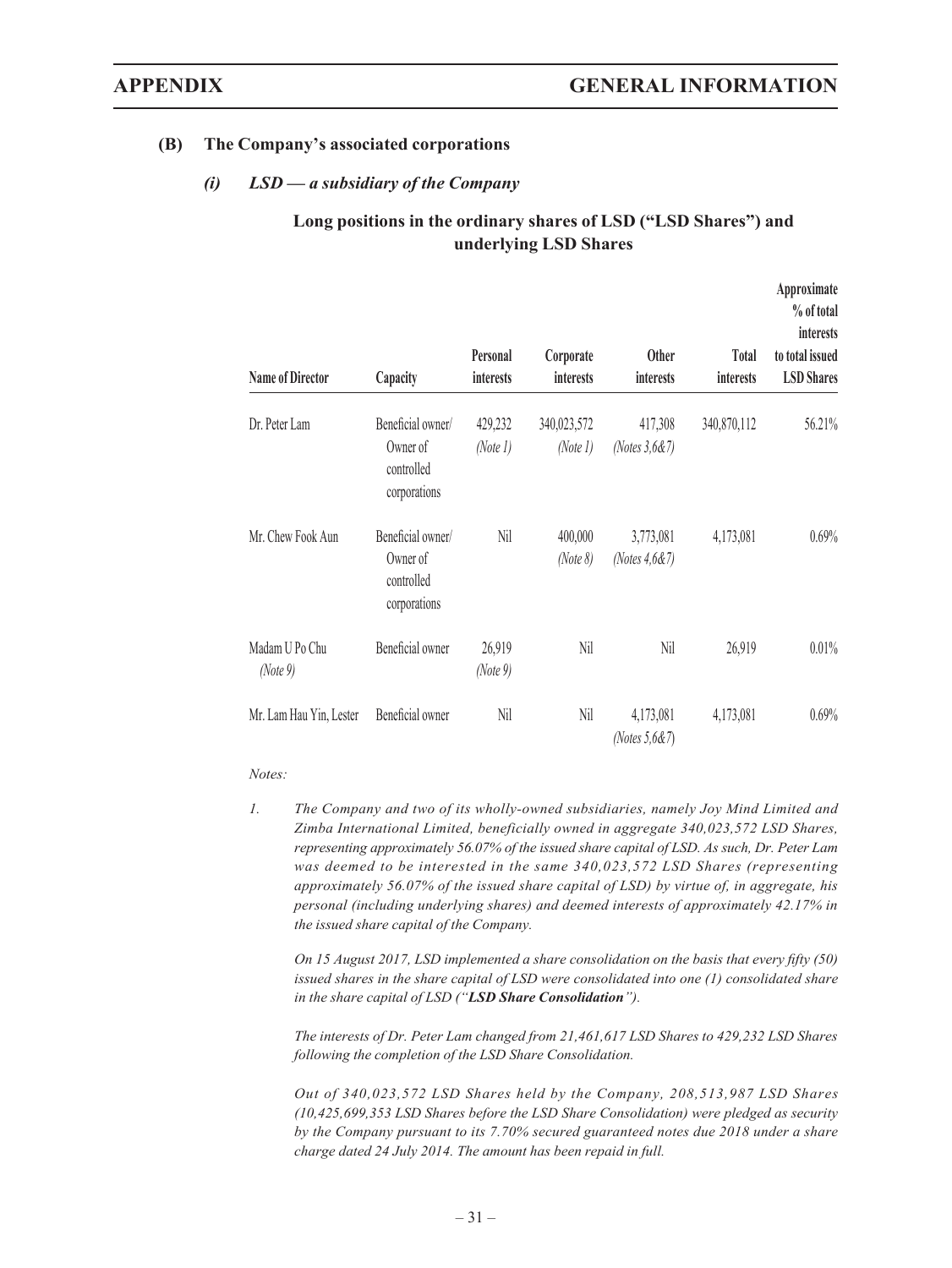*The placing of up to 50,934,000 LSD Shares by the Company under the secondary block trade agreement dated 16 August 2017 was completed on 21 August 2017. Thereby, the number of shares held in LSD by the Company decreased from 373,536,572 LSD Shares to 322,602,572 LSD Shares.*

*The Company and Joy Mind Limited acquired in aggregate 102,000 LSD Shares on the market in November 2017, thereby increasing their shareholding interests in LSD from 322,602,572 LSD Shares to 322,704,572 LSD Shares.*

*The Company and Joy Mind Limited acquired in aggregate 17,319,000 LSD Shares on the market in May, June and July 2018, thereby increasing their shareholding interests in LSD from 322,704,572 LSD Shares to 340,023,572 LSD Shares.*

*On 13 February 2019, LSD allotted and issued 387,511 new ordinary shares pursuant to its Scrip Dividend Scheme in relation to the final dividend for the year ended 31 July 2018, increasing the total number of LSD Shares from 606,076,614 to 606,464,125.*

- *2. A share option scheme was adopted by LSD on 22 December 2006 and commenced with effect from 29 December 2006 ("LSD 2006 Share Option Scheme"). The share options granted under the LSD 2006 Share Option Scheme remained valid and exercisable though the LSD 2006 Share Option Scheme was terminated on 23 December 2015 when a new share option scheme became effective after adoption by the shareholders of LSD at its annual general meeting held on 11 December 2015.*
- *3. A share option comprising a total of 20,062,893 underlying LSD Shares had been granted to Dr. Peter Lam under the LSD 2006 Share Option Scheme at an exercise price of HK\$0.335 per LSD Share on 18 January 2013 and is exercisable during the period from 18 January 2013 to 17 January 2023.*
- *4. A share option comprising a total of 200,628,932 underlying LSD Shares had been granted to Mr. Chew Fook Aun under the LSD 2006 Share Option Scheme at an exercise price of HK\$0.112 per LSD Share on 5 June 2012 and is exercisable during the period from 5 June 2012 to 4 June 2022.*

*A share option comprising a total of 20,000,000 underlying LSD Shares had been exercised by Mr. Chew Fook Aun under the LSD 2006 Share Option Scheme on 13 December 2016, thus, the total number of share options of Mr. Chew Fook Aun in LSD has been decreased to 188,654,089 underlying LSD Shares.*

*5. A share option comprising a total of 200,628,932 underlying LSD Shares had been granted to Mr. Lam Hau Yin, Lester under the LSD 2006 Share Option Scheme at an exercise price of HK\$0.335 per LSD Share on 18 January 2013 and is exercisable during the period from 18 January 2013 to 17 January 2023.*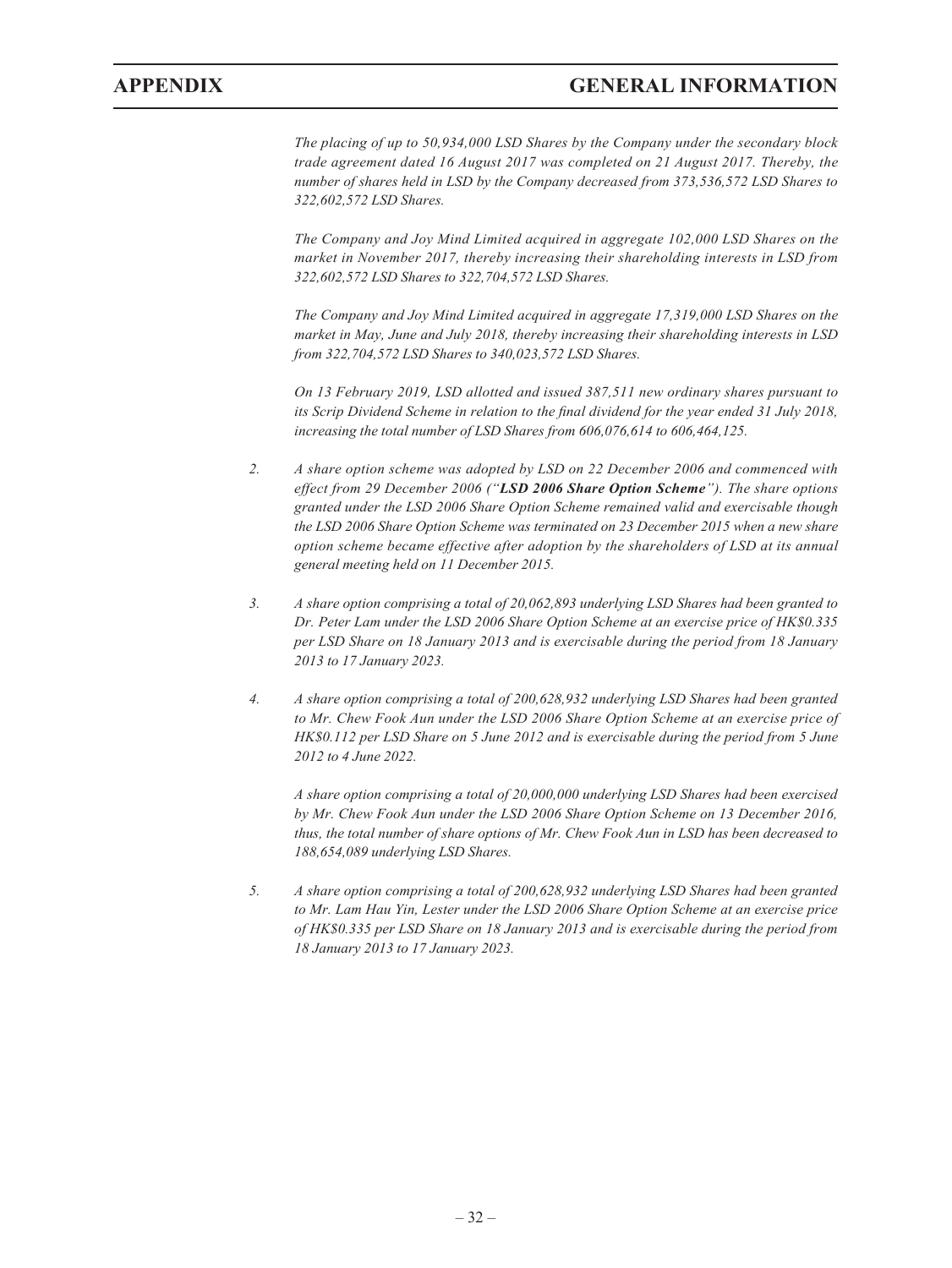*6. On 17 February 2016, the exercise price of and the number of LSD Shares entitled to be subscribed for under the outstanding share options have been adjusted in the following manner following the completion of the rights issue of LSD:*

| <b>Name of Director</b> | Number of<br>underlying<br><b>LSD Shares</b><br>comprised in<br>share options<br>before the<br>LSD rights issue | Exercise price<br>per LSD Share<br>prior to the<br>LSD rights issue<br>HK\$ | <b>Adjusted number</b><br>of underlying<br><b>LSD Shares</b><br>comprised in<br>share options<br>after the<br>LSD rights issue | <b>Adjusted</b><br>exercise price<br>per LSD Share<br>after the<br>LSD rights issue<br>HK\$ |
|-------------------------|-----------------------------------------------------------------------------------------------------------------|-----------------------------------------------------------------------------|--------------------------------------------------------------------------------------------------------------------------------|---------------------------------------------------------------------------------------------|
| Dr. Peter Lam           | 20.062.893                                                                                                      | 0.335                                                                       | 20.865.408                                                                                                                     | 0.322                                                                                       |
| Mr. Chew Fook Aun       | 200,628,932                                                                                                     | 0.112                                                                       | 208,654,089*                                                                                                                   | 0.107                                                                                       |
| Mr. Lam Hau Yin, Lester | 200,628,932                                                                                                     | 0.335                                                                       | 208,654,089                                                                                                                    | 0.322                                                                                       |

- *\* A share option comprising a total of 20,000,000 underlying LSD Shares were exercised by Mr. Chew Fook Aun on 13 December 2016.*
- *7. On 15 August 2017, the exercise price and the number of LSD Shares entitled to be subscribed for under the outstanding share options have been adjusted in the following manner following the completion of the LSD Share Consolidation:*

| <b>Name of Director</b> | Number of<br>underlying<br><b>LSD Shares</b><br>comprised in<br>share options<br>before the<br><b>LSD Share</b><br><b>Consolidation</b> | Exercise price<br>per LSD Share<br>prior to the<br><b>LSD</b> Share<br><b>Consolidation</b><br>HK\$ | <b>Adjusted number</b><br>of underlying<br><b>LSD Shares</b><br>comprised in<br>share options<br>after the<br><b>LSD</b> Share<br><b>Consolidation</b> | <b>Adjusted</b><br>exercise price<br>per LSD Share<br>after the<br><b>LSD Share</b><br><b>Consolidation</b><br>HK\$ |
|-------------------------|-----------------------------------------------------------------------------------------------------------------------------------------|-----------------------------------------------------------------------------------------------------|--------------------------------------------------------------------------------------------------------------------------------------------------------|---------------------------------------------------------------------------------------------------------------------|
| Dr. Peter Lam           | 20,865,408                                                                                                                              | 0.322                                                                                               | 417.308                                                                                                                                                | 16.100                                                                                                              |
| Mr. Chew Fook Aun       | 188,654,089                                                                                                                             | 0.107                                                                                               | 3,773,081                                                                                                                                              | 5.350                                                                                                               |
| Mr. Lam Hau Yin, Lester | 208,654,089                                                                                                                             | 0.322                                                                                               | 4,173,081                                                                                                                                              | 16.100                                                                                                              |

- *8. The 20,000,000 LSD Shares owned by The Orchid Growers Association Limited changed to 400,000 LSD Shares following the completion of the LSD Share Consolidation. Mr. Chew Fook Aun was deemed to be interested in 400,000 LSD Shares (representing approximately 0.07% of LSD's issued share capital) by virtue of his 100% interest in the issued share capital of The Orchid Growers Association Limited which directly owned 400,000 LSD Shares.*
- *9. Madam U Po Chu is the widow of the late Mr. Lim Por Yen whose estate includes an interest of 3,957,189 LSD Shares (197,859,550 LSD Shares before the LSD Share Consolidation), representing approximately 0.65% of the issued share capital of LSD.*

*The interests of Madam U Po Chu changed from 1,345,974 LSD Shares to 26,919 LSD Shares following the completion of the LSD Share Consolidation.*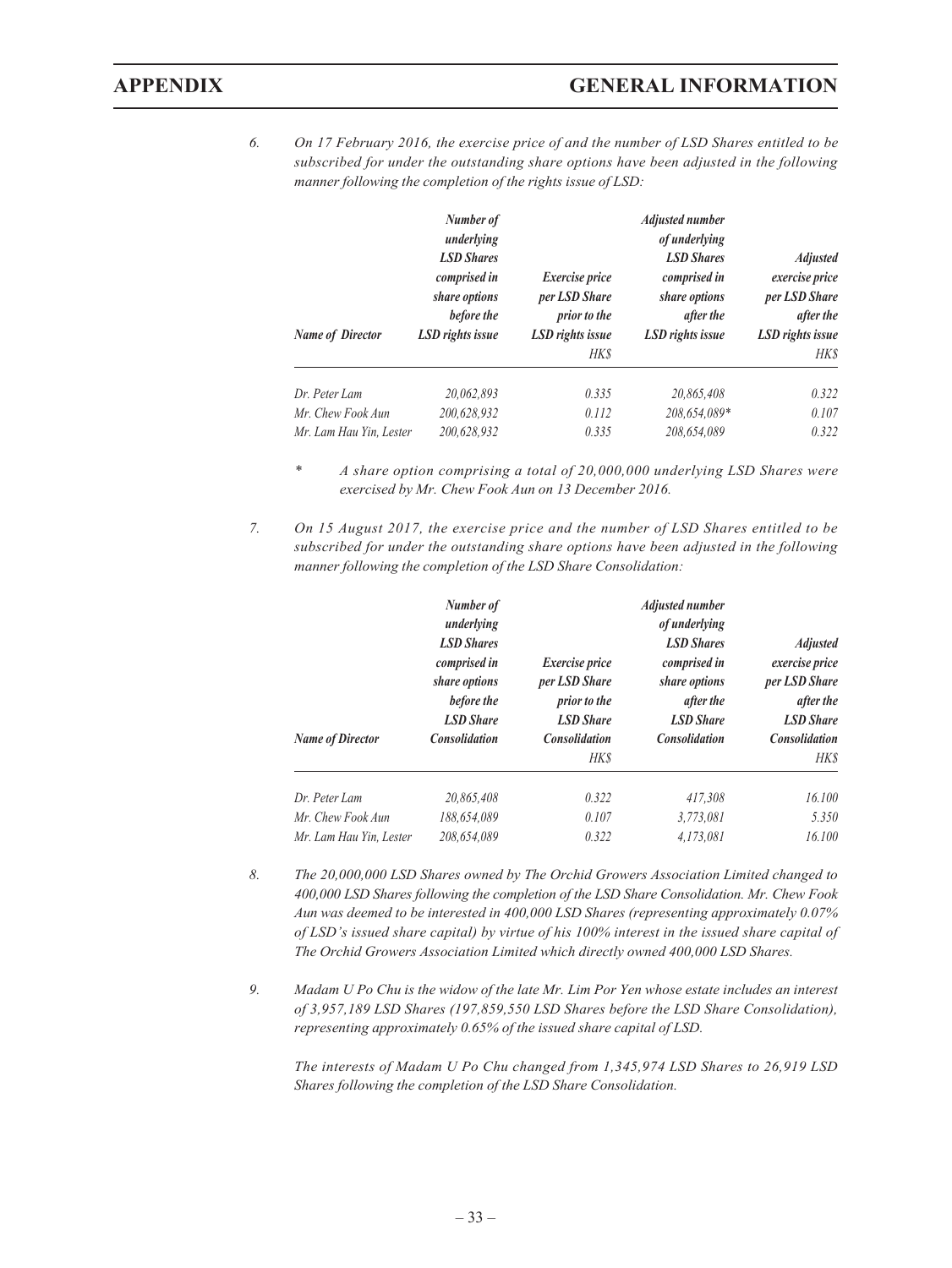### *(ii) eSun — a subsidiary of LSD*

| <b>Name of Director</b>   | Capacity                                                    | Personal<br>interests | Corporate<br>interests    | <b>Other</b><br>interests | <b>Total</b><br>interests | Approximate<br>% of total<br>interests<br>to total issued<br>eSun Shares |
|---------------------------|-------------------------------------------------------------|-----------------------|---------------------------|---------------------------|---------------------------|--------------------------------------------------------------------------|
| Dr. Peter Lam<br>(Note 6) | Beneficial owner/<br>Owner of<br>controlled<br>corporations | 2,794,443             | 1,113,260,072<br>(Note 1) | Nil<br>(Note3)            | 1,116,054,515<br>(Note 1) | 74.81%                                                                   |
| Mr. Lam Hau Yin, Lester   | Beneficial owner                                            | 2,794,443             | Nil                       | Nil<br>(Note 4)           | 2,794,443                 | 0.19%                                                                    |

### **Long positions in the ordinary shares of eSun ("eSun Shares") and underlying eSun Shares**

#### *Notes:*

*1. The Company was interested in 340,023,572 LSD Shares, representing approximately 56.07% of the issued share capital of LSD. Transtrend Holdings Limited ("Transtrend"), a wholly-owned subsidiary of LSD, was interested in 1,113,260,072 eSun Shares, representing approximately 74.62% of the issued share capital of eSun. As such, Dr. Peter Lam was deemed to be interested in the same 1,113,260,072 eSun Shares (representing approximately 74.62% of eSun's issued share capital) by virtue of, in aggregate, his personal (including underlying shares) and deemed interests of approximately 42.17% and 56.21% in the issued share capital of the Company and LSD, respectively.*

*Transtrend received valid acceptances in respect of 603,369,886 eSun Shares in relation to its offer for eSun Shares ("eSun Offer") from 23 July 2018 to 22 August 2018 which increased the total number of eSun Shares in which Dr. Peter Lam is interested or deemed to be interested to 1,157,204,515, representing approximately 77.57% of the issued share capital of eSun.*

*On 11 February 2019, Transtrend has completed the sale of an aggregate of 41,150,000 eSun Shares, which decreased the total number of eSun Shares in which Dr. Peter Lam is interested or deemed to be interested to 1,116,054,515, representing approximately 74.81% of the issued share capital of eSun.*

- *2. A share option scheme was adopted by eSun on 23 December 2005 and commenced with effect from 5 January 2006 ("eSun 2006 Share Option Scheme"). The share options granted under the eSun 2006 Share Option Scheme remained valid and exercisable though the eSun 2006 Share Option Scheme was terminated on 23 December 2015 when a new share option scheme became effective after adoption by the shareholders of eSun at its annual general meeting held on 11 December 2015.*
- *3. A share option comprising a total of 1,243,212 underlying eSun Shares had been granted to Dr. Peter Lam under the eSun 2006 Share Option Scheme at an exercise price of HK\$1.612 per eSun Share on 18 January 2013 and is exercisable during the period from 18 January 2013 to 17 January 2023.*

*Pursuant to the terms of the share option schemes of eSun, all share options of eSun ("eSun Options") would lapse upon the close of the eSun Offer ("eSun Option Offer") by Transtrend for eSun Shares. Therefore, a share option granted to Dr. Peter Lam comprising a total of 1,243,212 underlying eSun Shares have lapsed on 22 August 2018.*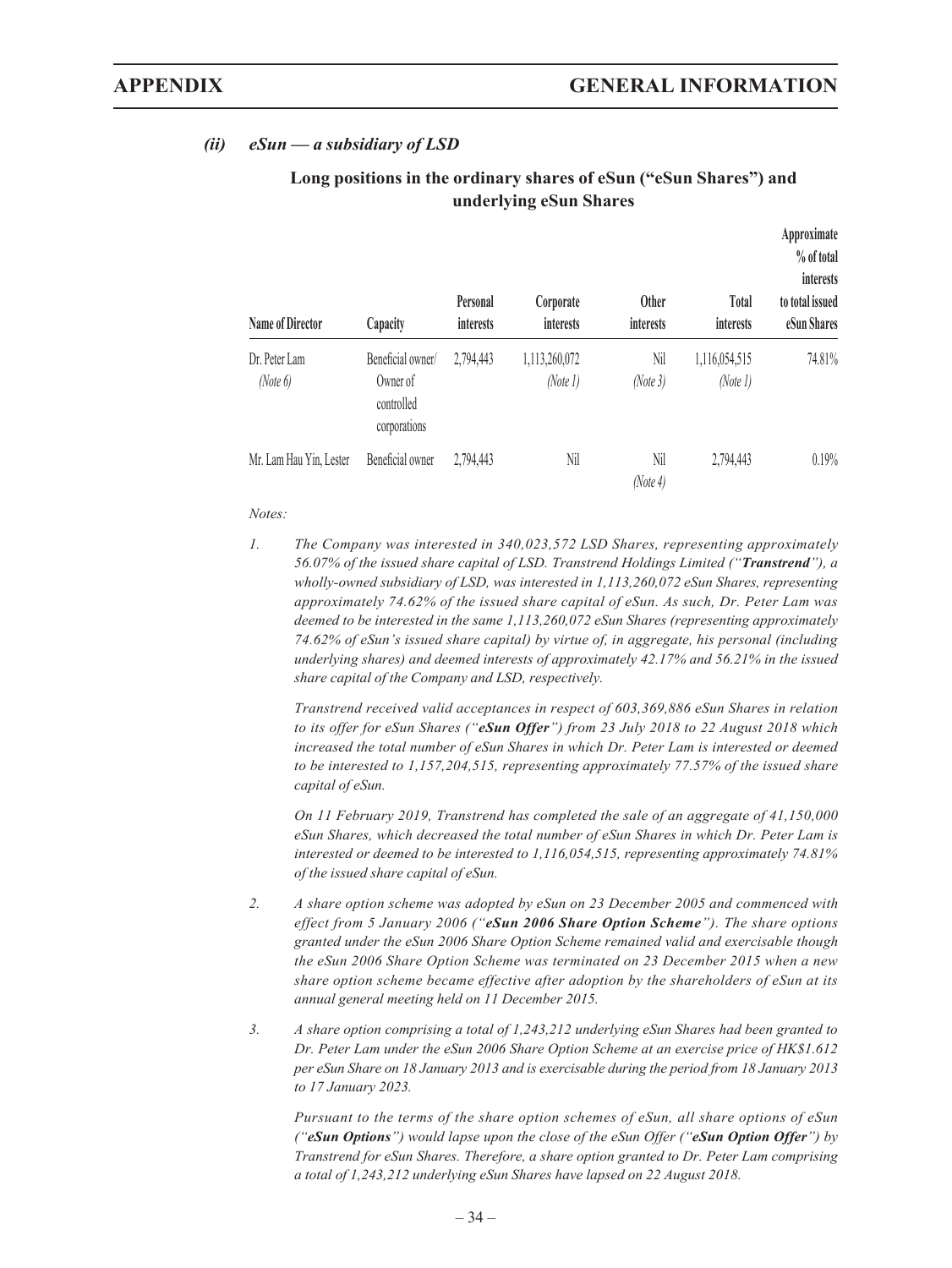*4. A share option comprising a total of 12,432,121 underlying eSun Shares had been granted to Mr. Lam Hau Yin, Lester under the eSun 2006 Share Option Scheme at an exercise price of HK\$1.612 per eSun Share on 18 January 2013 and is exercisable during the period from 18 January 2013 to 17 January 2023.*

*Pursuant to the terms of the share options schemes of eSun, all eSun Options would lapse upon the close of eSun Option Offer by Transtrend for eSun Shares. Therefore, a share option granted to Mr. Lam Hau Yin, Lester comprising a total of 12,432,121 underlying eSun Shares have lapsed on 22 August 2018.*

*5. A share option comprising a total of 6,216,060 underlying eSun Shares had been granted to Mr. Chew Fook Aun under the eSun 2006 Share Option Scheme at an exercise price of HK\$0.92 per eSun Share on 5 June 2012 and is exercisable during the period from 5 June 2012 to 4 June 2022.*

*On 27 July 2018, Mr. Chew Fook Aun tendered acceptances to the eSun Option Offer by Transtrend to cancel all the outstanding eSun Options in respect of his eSun Options relating to 6,216,060 underlying eSun Shares. The eSun Option Offer has become unconditional in all respects on 8 August 2018.*

*6. Dr. Peter Lam resigned as an executive director of eSun with effect from 14 February 2014.*

#### *(iii) Lai Fung — a subsidiary of eSun*

| <b>Name of Director</b>   | Capacity                                                    | Personal<br>interests | Corporate<br><i>interests</i> | <b>Other</b><br>interests   | Total<br>interests      | Approximate<br>% of total<br>interests<br>to total issued<br>Lai Fung Shares |
|---------------------------|-------------------------------------------------------------|-----------------------|-------------------------------|-----------------------------|-------------------------|------------------------------------------------------------------------------|
| Dr. Peter Lam<br>(Note 8) | Beneficial owner/<br>Owner of<br>controlled<br>corporations | Nil                   | 165,502,573<br>(Note 1)       | 321,918<br>(Notes $3&7$ )   | 165,824,491<br>(Note 1) | 50.65%                                                                       |
| Mr. Chew Fook Aun         | Beneficial owner/<br>Owner of<br>controlled<br>corporations | Nil                   | 600,000<br>(Note 6)           | 1,009,591<br>(Notes $4&7$ ) | 1,609,591               | 0.49%                                                                        |
| Mr. Lam Hau Yin, Lester   | Beneficial owner                                            | Nil                   | Nil                           | 3,219,182<br>(Notes $5&7$ ) | 3,219,182               | 0.98%                                                                        |

### **Long positions in the ordinary shares of Lai Fung ("Lai Fung Shares") and underlying Lai Fung Shares**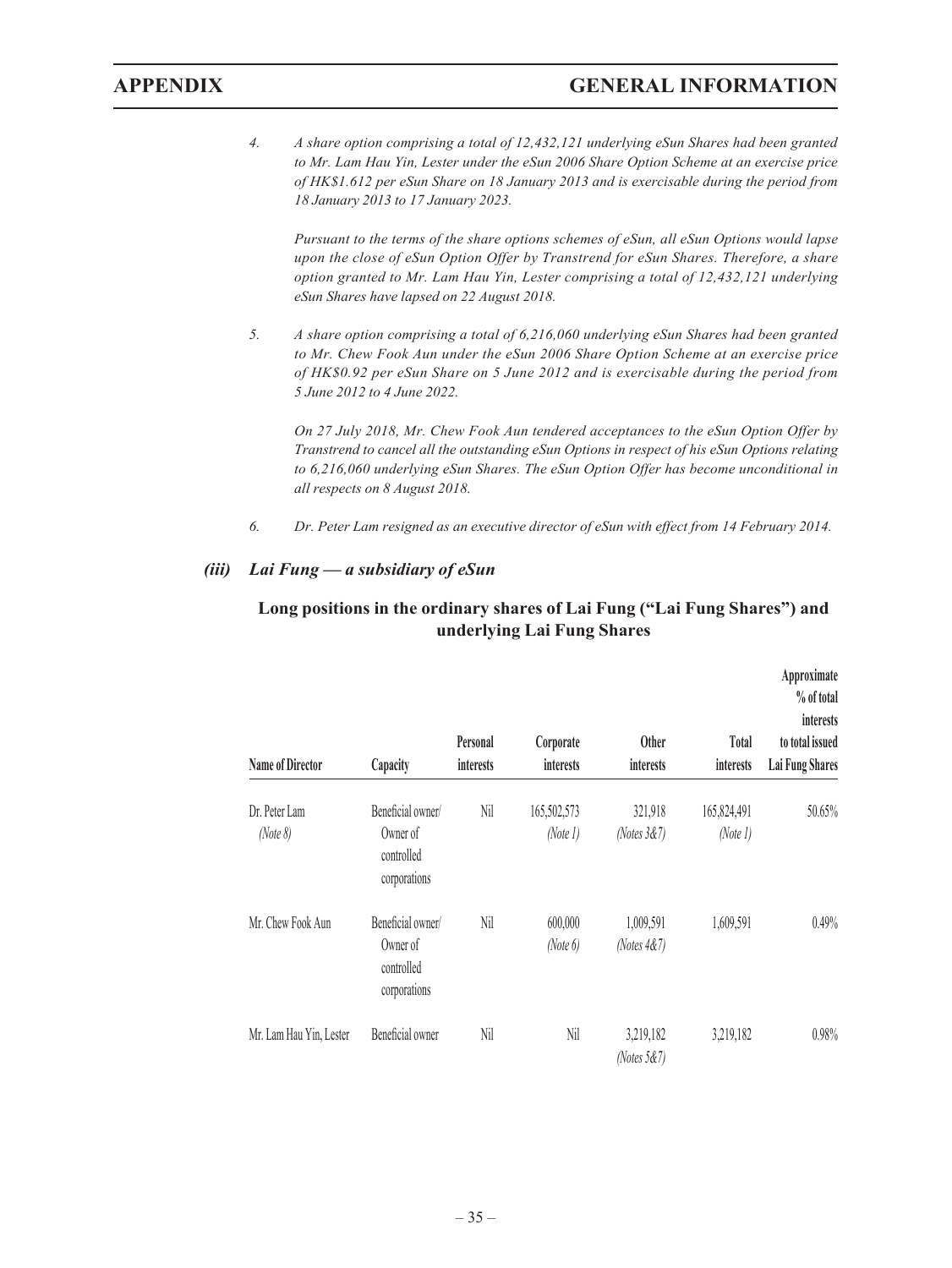#### *Notes:*

*1. On 15 August 2017, Lai Fung implemented the share consolidation on the basis that every fifty (50) issued shares in the share capital of Lai Fung were consolidated into one (1) consolidated share in the share capital of Lai Fung ("Lai Fung Share Consolidation").*

*The 8,274,270,422 Lai Fung Shares held by eSun changed to 165,485,406 Lai Fung Shares following the completion of the Lai Fung Share Consolidation. These interests in Lai Fung were the shares beneficially owned by Merit Worth Limited (87,704,633 Lai Fung Shares) and Silver Glory Securities Limited (77,780,773 Lai Fung Shares), the latter two companies being wholly-owned subsidiaries of eSun, representing approximately 50.55% of the issued share capital of Lai Fung. eSun is owned as to approximately 74.62% by LSD which in turn is owned as to approximately 56.07% by the Company. As such, Dr. Peter Lam was deemed to be interested in the same 165,485,406 Lai Fung Shares (representing approximately 50.55% of the issued share capital of Lai Fung) by virtue of, in aggregate, his personal (including underlying shares) and deemed interests of approximately 74.81% in eSun.*

*Transtrend received valid acceptances in respect of 17,167 Lai Fung Shares in relation to its offer for Lai Fung Shares from 15 August 2018 to 13 September 2018, which increased the total number of Lai Fung Shares in which Dr. Peter Lam is interested or deemed to be interested to 165,824,491, representing approximately 50.65% of the issued share capital of Lai Fung, by virtue of, in aggregate, his personal (including underlying shares) and deemed interests of approximately 42.17%, 56.21% and 74.81% in the issued share capital of the Company, LSD and eSun, respectively.*

*On 13 February 2019, Lai Fung allotted and issued 342,831 new ordinary shares pursuant to its Scrip Dividend Scheme in relation to the final dividend for the year ended 31 July 2018, increasing the total number of Lai Fung Shares from 327,044,134 to 327,386,965.*

- *2. A share option scheme was adopted by Lai Fung on 21 August 2003 and commenced with effect from 28 August 2003 and remains in force for a period of 10 years ("Lai Fung 2003 Share Option Scheme"). A new share option scheme was adopted by Lai Fung on 18 December 2012 and commenced with effect from 20 December 2012 and remains in force for a period of 10 years ("Lai Fung 2012 Share Option Scheme").*
- *3. A share option comprising a total of 16,095,912 underlying Lai Fung Shares had been granted to Dr. Peter Lam under the Lai Fung 2012 Share Option Scheme at an exercise price of HK\$0.228 per Lai Fung Share on 18 January 2013 and is exercisable during the period from 18 January 2013 to 17 January 2023.*
- *4. A share option comprising a total of 80,479,564 underlying Lai Fung Shares had been granted to Mr. Chew Fook Aun under the Lai Fung 2003 Share Option Scheme at an exercise price of HK\$0.133 per Lai Fung Share on 12 June 2012 and is exercisable during the period from 12 June 2012 to 11 June 2020.*

*A share option comprising a total of 30,000,000 underlying Lai Fung Shares had been exercised by Mr. Chew Fook Aun in 2016. Thus the total number of share options of Mr. Chew Fook Aun decreased to 50,479,564 underlying Lai Fung Shares.*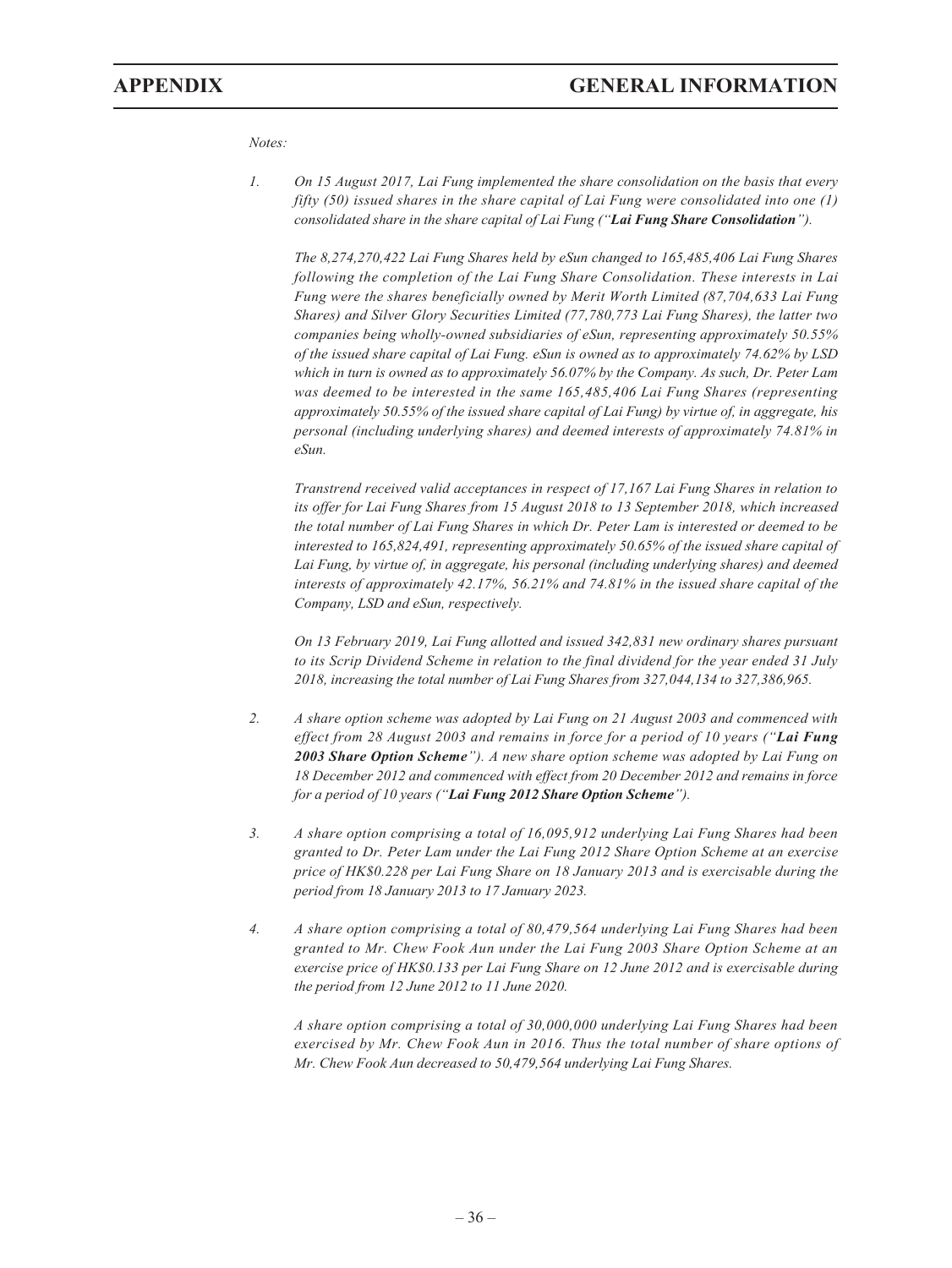- *5. A share option comprising a total of 160,959,129 underlying Lai Fung Shares had been granted to Mr. Lam Hau Yin, Lester under the Lai Fung 2012 Share Option Scheme at an exercise price of HK\$0.228 per Lai Fung Share on 18 January 2013 and is exercisable during the period from 18 January 2013 to 17 January 2023.*
- *6. The deemed interests of Mr. Chew Fook Aun changed from 30,000,000 Lai Fung Shares to 600,000 Lai Fung Shares following the completion of Lai Fung Share Consolidation. Mr. Chew Fook Aun was deemed to be interested in 600,000 Lai Fung Shares (representing approximately 0.18% of the issued share capital of Lai Fung) by virtue of his 100% interest in the issued share capital of The Orchid Growers Association Limited which directly owned 600,000 Lai Fung Shares.*
- *7. On 15 August 2017, the exercise price and the number of Lai Fung Shares entitled to be subscribed for under the outstanding share options have been adjusted in the following manner following the completion of the Lai Fung Share Consolidation:*

| <b>Name of Director</b> | Number of<br>underlying<br>Lai Fung Shares<br>comprised in share<br>options before the<br>Lai Fung Share<br><b>Consolidation</b> | Exercise<br>price per<br>Lai Fung Share<br>prior to the<br>Lai Fung Share<br><b>Consolidation</b><br><b>HKS</b> | <b>Adjusted number</b><br>of underlying<br><b>Lai Fung Shares</b><br>comprised in share<br>options after the<br>Lai Fung Share<br><b>Consolidation</b> | Adjusted exercise<br>price per<br>Lai Fung Share<br>after the<br>Lai Fung Share<br>Consolidation<br>HK\$ |
|-------------------------|----------------------------------------------------------------------------------------------------------------------------------|-----------------------------------------------------------------------------------------------------------------|--------------------------------------------------------------------------------------------------------------------------------------------------------|----------------------------------------------------------------------------------------------------------|
| Dr. Peter Lam           | 16.095.912                                                                                                                       | 0.228                                                                                                           | 321.918                                                                                                                                                | 11.40                                                                                                    |
| Mr. Chew Fook Aun       | 50,479,564                                                                                                                       | 0.133                                                                                                           | 1,009,591                                                                                                                                              | 6.65                                                                                                     |
| Mr. Lam Hau Yin, Lester | 160,959,129                                                                                                                      | 0.228                                                                                                           | 3,219,182                                                                                                                                              | 11.40                                                                                                    |

- *8. Dr. Peter Lam stepped down as the chairman of the board of directors and an executive director of Lai Fung with effect from 1 November 2012.*
- *9. On 25 April 2018, Lai Fung redeemed all of its outstanding CNY1,800,000,000 6.875% senior notes due 2018 ("Senior Note"). As such, Mr. Lam Kin Hong, Matthew ceased to have interest in the Senior Note.*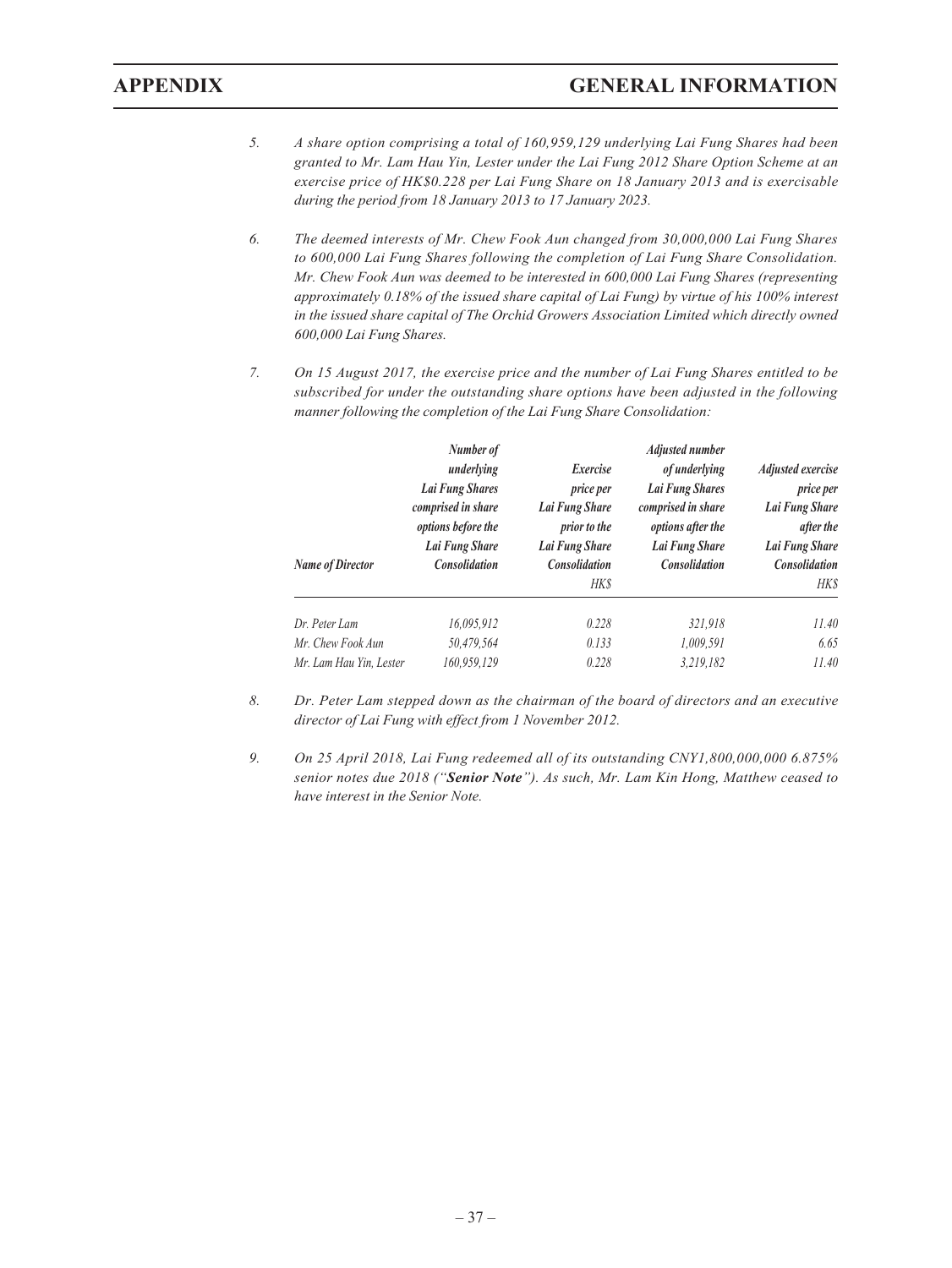## *(iv) MAGHL — a subsidiary of eSun*

| <b>Name of Director</b> | Capacity                               | Number of<br><b>MAGHL</b><br><b>Shares</b> held | Number of<br>underlying<br><b>MAGHL</b><br><b>Shares</b> held | <b>Total number</b><br>of issued<br><b>MAGHL Shares</b><br>and underlying<br><b>MAGHL Shares</b> | Approximate %<br>of total interests<br>to total issued<br><b>MAGHL Shares</b> |
|-------------------------|----------------------------------------|-------------------------------------------------|---------------------------------------------------------------|--------------------------------------------------------------------------------------------------|-------------------------------------------------------------------------------|
| Dr. Peter Lam           | Owner of<br>controlled<br>corporations | 1,443,156,837<br>(Note 1)                       | Nil                                                           | 1,443,156,837                                                                                    | 67.56%                                                                        |

### **Long positions in the ordinary shares of MAGHL ("MAGHL Shares") and underlying MAGHL Shares**

*Note:*

*1. As at the Latest Practicable Date, these interests in MAGHL represented the MAGHL Shares beneficially owned by Perfect Sky Holdings Limited, a wholly-owned subsidiary of eSun, representing approximately 67.56% of the issued share capital of MAGHL. eSun is owned as to approximately 74.62% by LSD which in turn is owned as to approximately 56.07% by the Company. As the Company is approximately 12.71% owned by Dr. Peter Lam and approximately 29.46% owned by Wisdoman Limited which is in turn 100% beneficially owned by Dr. Peter Lam, he was deemed to be interested in the said 1,443,156,837 MAGHL Shares.*

Save as disclosed above, as at the Latest Practicable Date, none of the Directors and chief executive of the Company and their respective close associates was interested, or was deemed to be interested in the long and short positions in the shares, underlying shares and/ or debentures of the Company or any of its associated corporations, which were required to be notified to the Company and the Stock Exchange pursuant to Divisions 7 and 8 of Part XV of the SFO; or recorded in the Register of Directors and Chief Executive pursuant to section 352 of the SFO; or notified to the Company and the Stock Exchange under the Securities Code; or otherwise known by the Directors.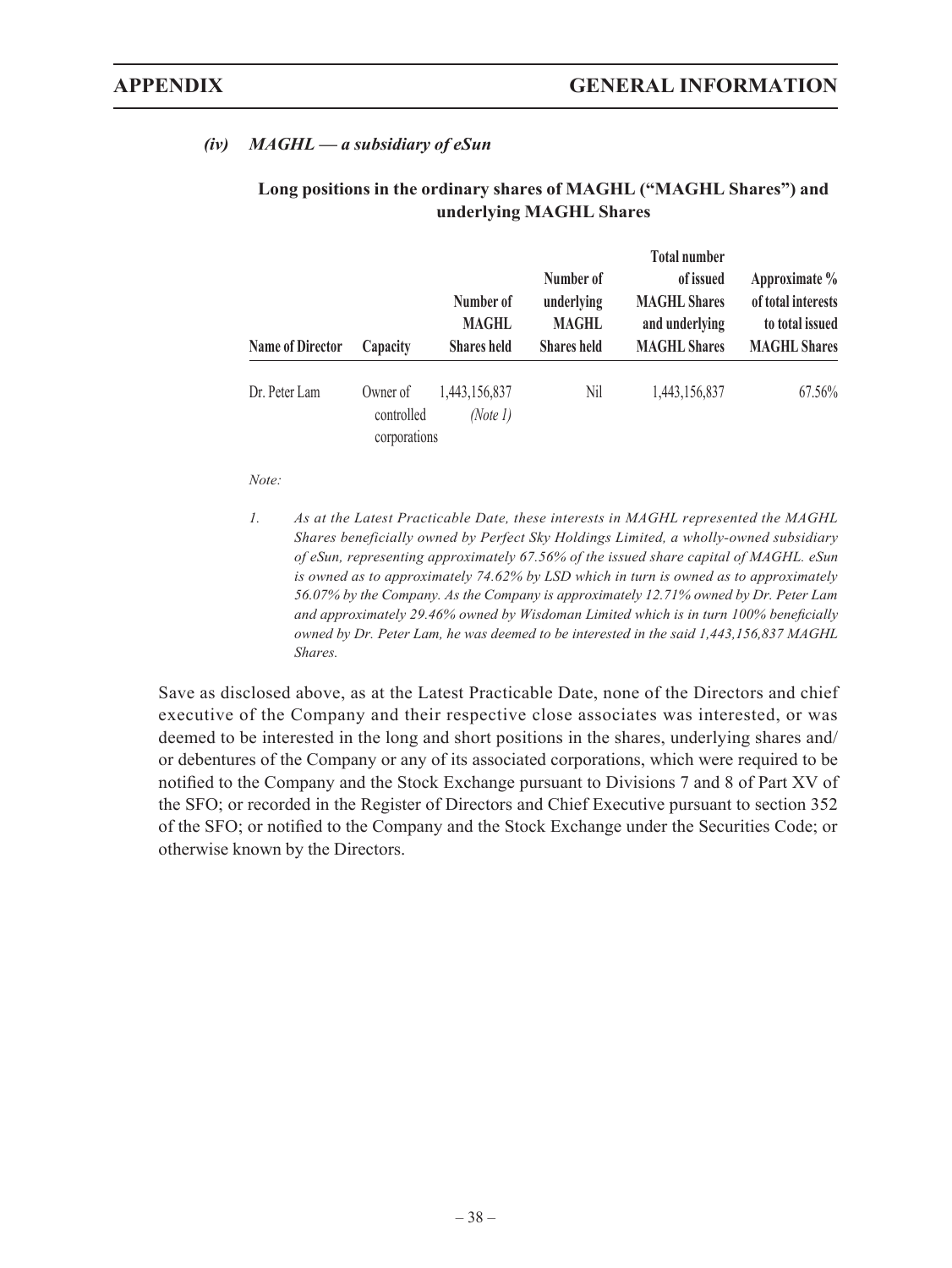**Number of Approximate**

## **Substantial Shareholders' and Other Persons' Interests**

As at the Latest Practicable Date, so far as it is known by or otherwise notified by any Director or the chief executive of the Company, the particulars of the corporations or individuals (are being a Director) who had 5% or more interests in the following long positions in the Shares and underlying Shares of the Company which would fall to be disclosed to the Company under the provisions of Divisions 2 and 3 of Part XV of the SFO, as recorded in the register required to be kept under section 336 of the SFO ("**Register of Shareholders**") or were entitled to exercise, or control the exercise of, 10% or more of the voting power at any general meeting of the Company ("**Voting Entitlements**") (i.e. within the meaning of substantial shareholders of the Listing Rules) were as follows:

| Name                                | Capacity                                                | Nature of<br>interests    | тишил от<br><b>Shares</b> and<br>underlying Shares | <i><b>Typroximate</b></i><br>% of Shares<br>in issue |
|-------------------------------------|---------------------------------------------------------|---------------------------|----------------------------------------------------|------------------------------------------------------|
| Dr. Peter Lam<br>(Note 1)           | Beneficial owner/<br>Owner of controlled<br>corporation | Personal and<br>corporate | 163,041,701<br>(Note 2)                            | 42.17%                                               |
| Wisdoman Limited<br>(Note 1)        | Beneficial owner                                        | Corporate                 | 113,891,650<br>(Notes 1 & 2)                       | 29.46%                                               |
| Mr. Lam Hau Yin, Lester<br>(Note 1) | Beneficial owner                                        | Personal                  | 19,938,563<br>(Notes 1 & 2)                        | 5.16%                                                |
| Mr. Yu Cheuk Yi                     | Beneficial owner                                        | Personal                  | 110,838,516<br>(Note 3)                            | 29.02%                                               |
| Ms. Yu Siu Yuk                      | Beneficial owner                                        | Personal                  | 110,838,516<br>(Note 3)                            | 29.02%                                               |

#### **Long positions in the Shares and the underlying Shares of the Company**

*Notes:*

- *(1) Dr. Peter Lam and Mr. Lam Hau Yin, Lester, Directors of the Company, are also directors of Wisdoman Limited.*
- *(2) Dr. Peter Lam was deemed to be interested in 113,891,650 Shares owned by Wisdoman Limited by virtue of his 100% interests in the issued share capital of Wisdoman Limited.*
- *(3) Mr. Yu Cheuk Yi and Ms. Yu Siu Yuk jointly held 110,838,516 Shares (29.02%) according to shareholding shown in the last Individual Substantial Shareholder Notice (Form 1) filed for an event on 18 September 2017.*

Save as disclosed above, the Directors are not aware of any other corporation or individual (other than a Director or the chief executive of the Company) who, as at the Latest Practicable Date, had the Voting Entitlements or 5% or more interests or short positions in the Shares or underlying Shares of the Company as recorded in the Register of Shareholders.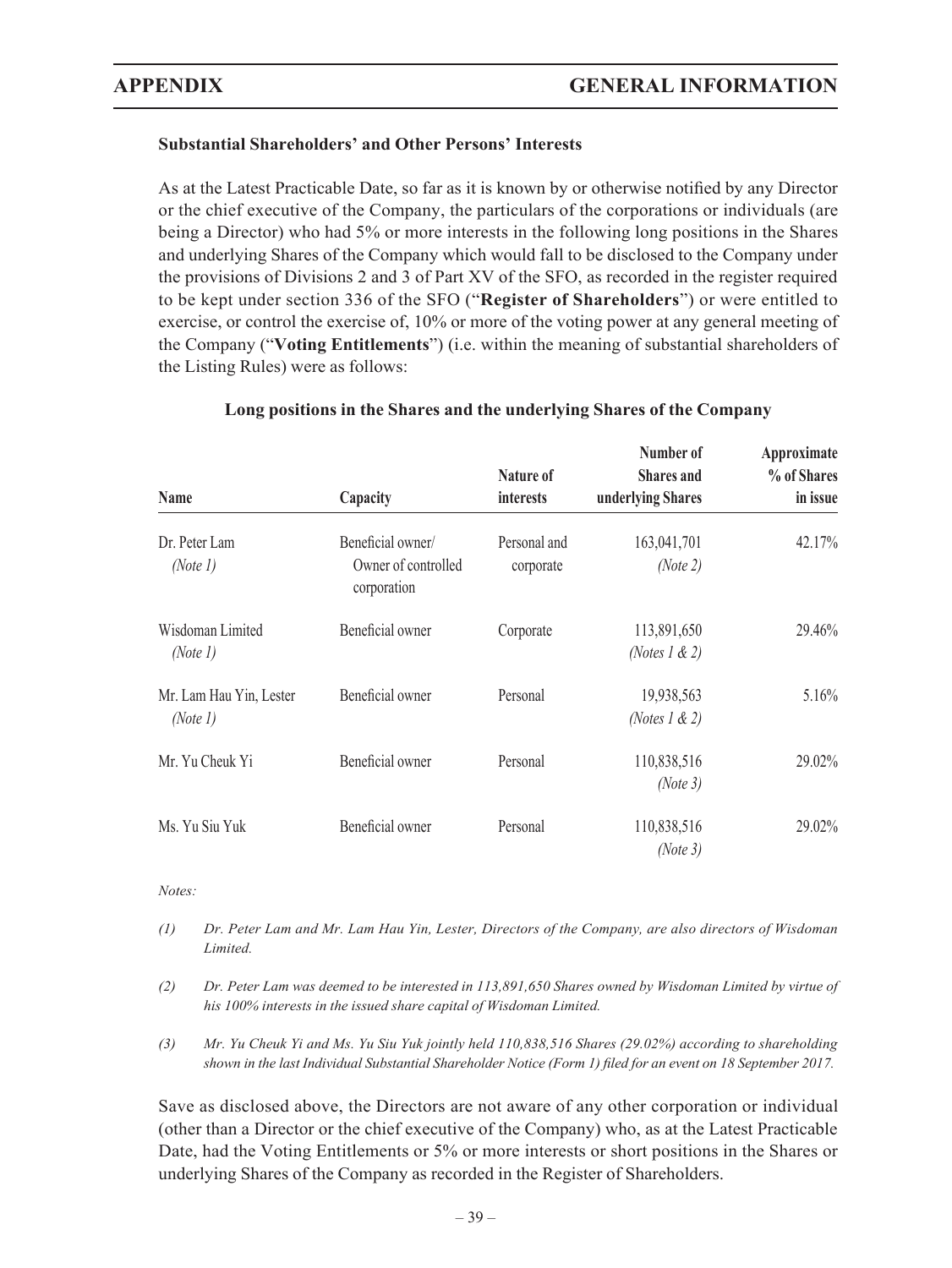## **3. COMPETING INTERESTS**

As at the Latest Practicable Date, the following Directors are considered to have interests in businesses which compete or may compete, either directly or indirectly, with the businesses of the Group (which would be required to be disclosed under Rule 8.10 of the Listing Rules if each of them was a controlling shareholder of the Company):

Dr. Peter Lam, Dr. KM Lam, Mr. Chew Fook Aun, Mr. Lam Kin Hong, Matthew, Madam U Po Chu and Mr. Lam Hau Yin, Lester (together, "**Interested Directors**") held shareholding or other interests and/or directorships in companies/entities engaged in the businesses of property investment and development in Hong Kong and the PRC including LSD and Crocodile Garments Limited.

Dr. Peter Lam held shareholding or other interests and/or directorships in companies or entities engaged in the business of investment in and operation of restaurants in Hong Kong.

Dr. KM Lam held shareholding or other interests and/or directorships in companies or entities engaged in the production of pop concerts, music production and distribution and management of artistes.

The Directors do not consider the interests held by the Interested Directors to be competing in practice with the relevant business of the Group in view of:

- (1) different locations and different uses of the properties owned by the above companies and those of the Group; and
- (2) different target customers of the restaurant operations as well as the concerts and albums of the above companies and those of the Group.

The Board is independent from the boards of directors/governing committees of the aforesaid companies/entities and none of the Interested Directors can personally control the Board. Further, each of the Interested Directors is fully aware of, and has been discharging his/her fiduciary duty to the Company and has acted and will continue to act in the best interest of the Company and the Shareholders as a whole. Therefore, the Group is capable of carrying on its businesses independently of, and at arm's length from, the businesses of such companies/ entities.

Save as disclosed above, as at the Latest Practicable Date, none of the Directors and their respective close associates had any interest in a business which competes or may compete with the businesses of the Group (which would be required to be disclosed under Rule 8.10 of the Listing Rules if each of them was a controlling shareholder of the Company).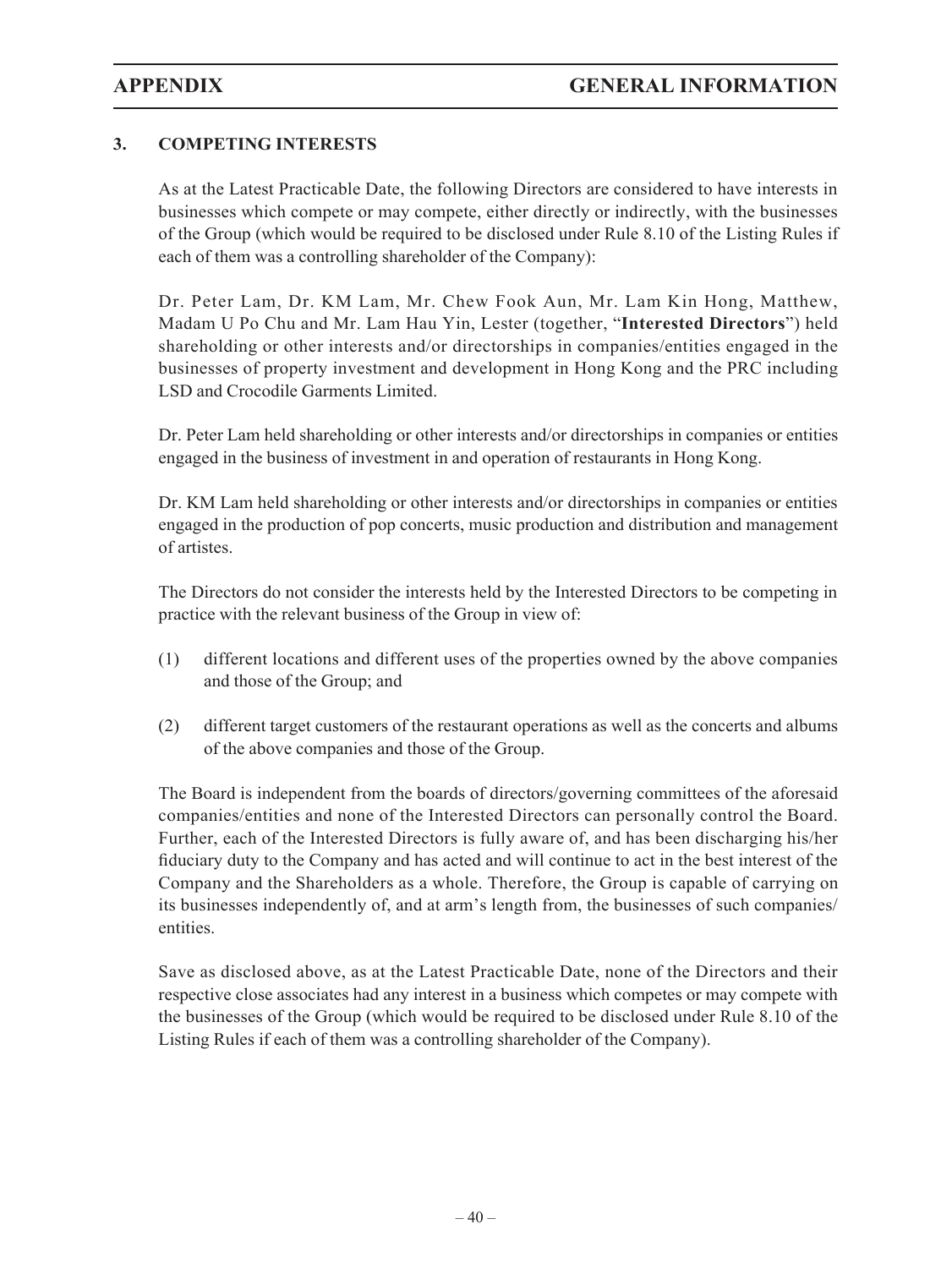## **4. DIRECTORS' INTEREST IN CONTRACTS AND ASSETS OF THE GROUP**

As at the Latest Practicable Date,

- (a) none of the Directors was materially interested in any contract or arrangement entered into by any member of the Group subsisting at such date and which was significant in relation to the businesses of the Group; and
- (b) none of the Directors had any interest, direct or indirect, in any assets which had been acquired or disposed of by, or leased to the Company or any member of the Group, or were proposed to be acquired or disposed of by, or leased to the Company or any member of the Group since 31 July 2018, being the date to which the latest published audited consolidated financial statements of the Group were made up.

## **5. DIRECTORS' SERVICE CONTRACTS**

As at the Latest Practicable Date, none of the Directors had entered, or proposed to enter, into a service contract with any member of the Group which will not expire or be determinable by the relevant member of the Group within one year without payment of compensation (other than statutory compensation).

## **6. MATERIAL ADVERSE CHANGE**

As at the Latest Practicable Date, the Directors were not aware of any material adverse change in the financial or trading position of the Group since 31 July 2018, being the date to which the latest published audited consolidated financial statements of the Group were made up.

## **7. EXPERT'S QUALIFICATION AND CONSENT**

The following is the qualification of the Independent Financial Adviser who has given opinion or advice contained in this circular:

| <b>Name</b>                 | <b>Qualification</b>                                                                                                                                              |
|-----------------------------|-------------------------------------------------------------------------------------------------------------------------------------------------------------------|
| <b>Opus Capital Limited</b> | A corporation licensed to carry out Type 1 (dealing in<br>securities) and Type 6 (advising on corporate finance)<br>regulated activities as defined under the SFO |

The Independent Financial Adviser has given and has not withdrawn its written consent to the issue of this circular with the inclusion of its letter or opinion and reference to its name in the form and context in which they appear in this circular.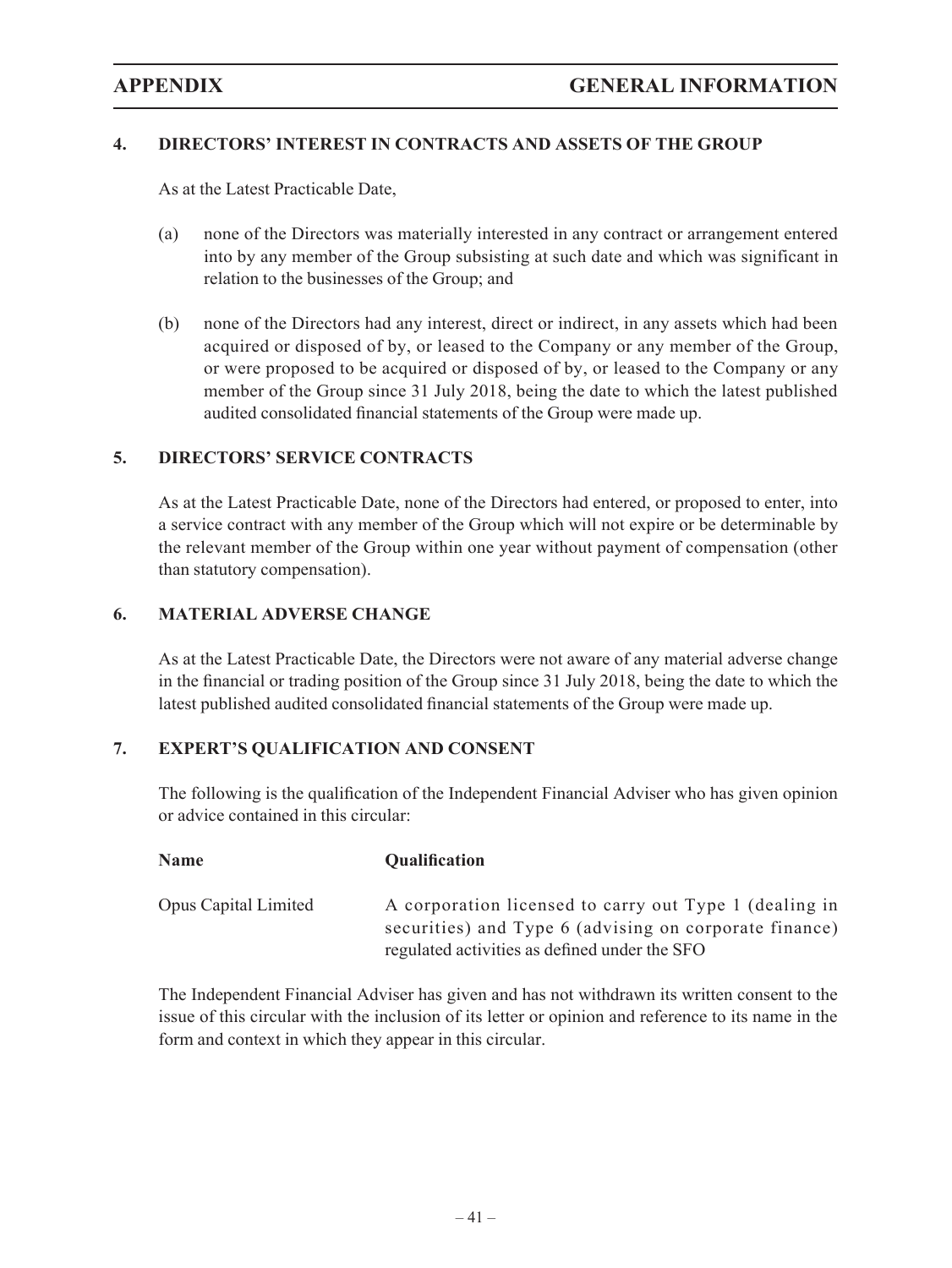As at the Latest Practicable Date, the Independent Financial Adviser did not have any interest, direct or indirect, in any assets which had been acquired or disposed of by or leased to any member of the Group, or which were proposed to be acquired or disposed of by or leased to any member of the Group since 31 July 2018, being the date to which the latest published audited consolidated financial statements of the Company were made up.

As at the Latest Practicable Date, the Independent Financial Adviser did not have any shareholding, directly or indirectly, in any member of the Group or the right (whether legally enforceable or not) to subscribe for or to nominate persons to subscribe for securities in any member of the Group.

## **8. GENERAL**

In the event of any inconsistency, the English language text of this circular and the form of proxy shall prevail over the Chinese language text.

## **9. DOCUMENTS AVAILABLE FOR INSPECTION**

Copies of the following documents will be available for inspection at 11th Floor, Lai Sun Commercial Centre, 680 Cheung Shan Wan Road, Kowloon, Hong Kong during normal business hours (i.e. from 9:30 a.m. to 12:30 p.m. and from 2:30 p.m. to 5:30 p.m.) on any weekday (Saturdays, Sundays and public holidays excepted) unless (i) a tropical cyclone warning signal number 8 or above is hoisted; or (ii) a black rainstorm warning signal is issued, from the date of this circular up to and including the date of the General Meeting and at the General Meeting:

- (a) the Undertaking Documents;
- (b) the Deed of Conditional Waiver; and
- (c) the 2019 Supplemental Deed.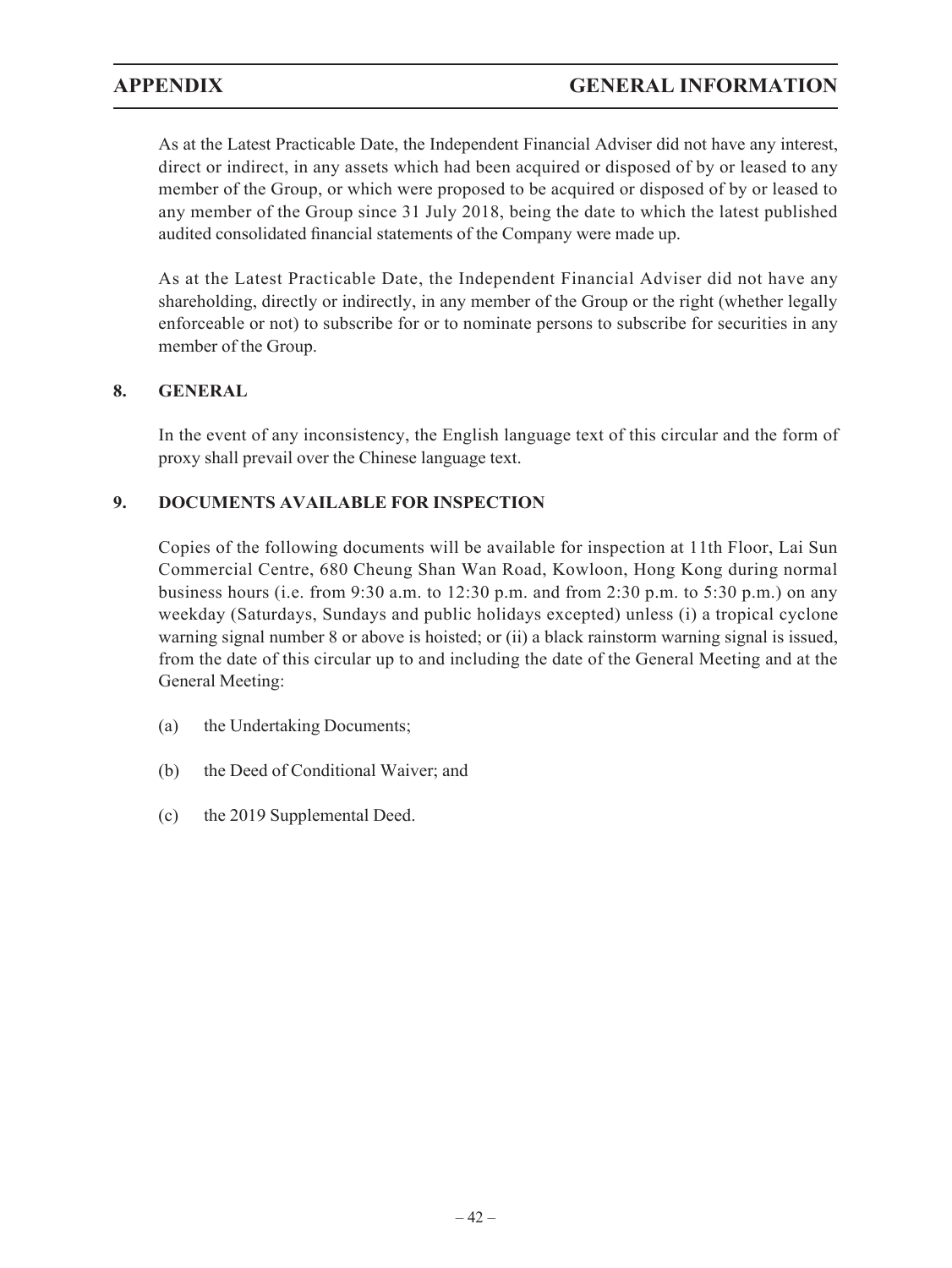# **NOTICE OF GENERAL MEETING**



(Stock Code: 191)

## **NOTICE OF GENERAL MEETING**

**NOTICE IS HEREBY GIVEN THAT** a general meeting ("**General Meeting**") of the members ("**Members**") of Lai Sun Garment (International) Limited ("**Company**") will be held at Grand Ballroom 1, Level B, Hong Kong Ocean Park Marriott Hotel, 180 Wong Chuk Hang Road, Aberdeen, Hong Kong, on Tuesday, 30 April 2019 at 11:45 a.m. for the purposes of considering and, if thought fit, passing, with or without modifications, the following resolution as an ordinary resolution of the Company:

### **ORDINARY RESOLUTION**

"**THAT** the 2019 Supplemental Deed executed by Lai Fung Holdings Limited (an indirect non-wholly-owned subsidiary of the Company), in relation to certain amendments to the Existing Undertakings, a copy of which is tabled at the meeting and marked "**A**" and initialled by the chairman of the meeting for identification purpose, be and is hereby approved, confirmed and ratified."

> By order of the Board **Lai Sun Garment (International) Limited Tse Pik Ha** *Company Secretary*

Hong Kong, 19 March 2019

*Registered Office:* 11th Floor Lai Sun Commercial Centre 680 Cheung Sha Wan Road Kowloon Hong Kong